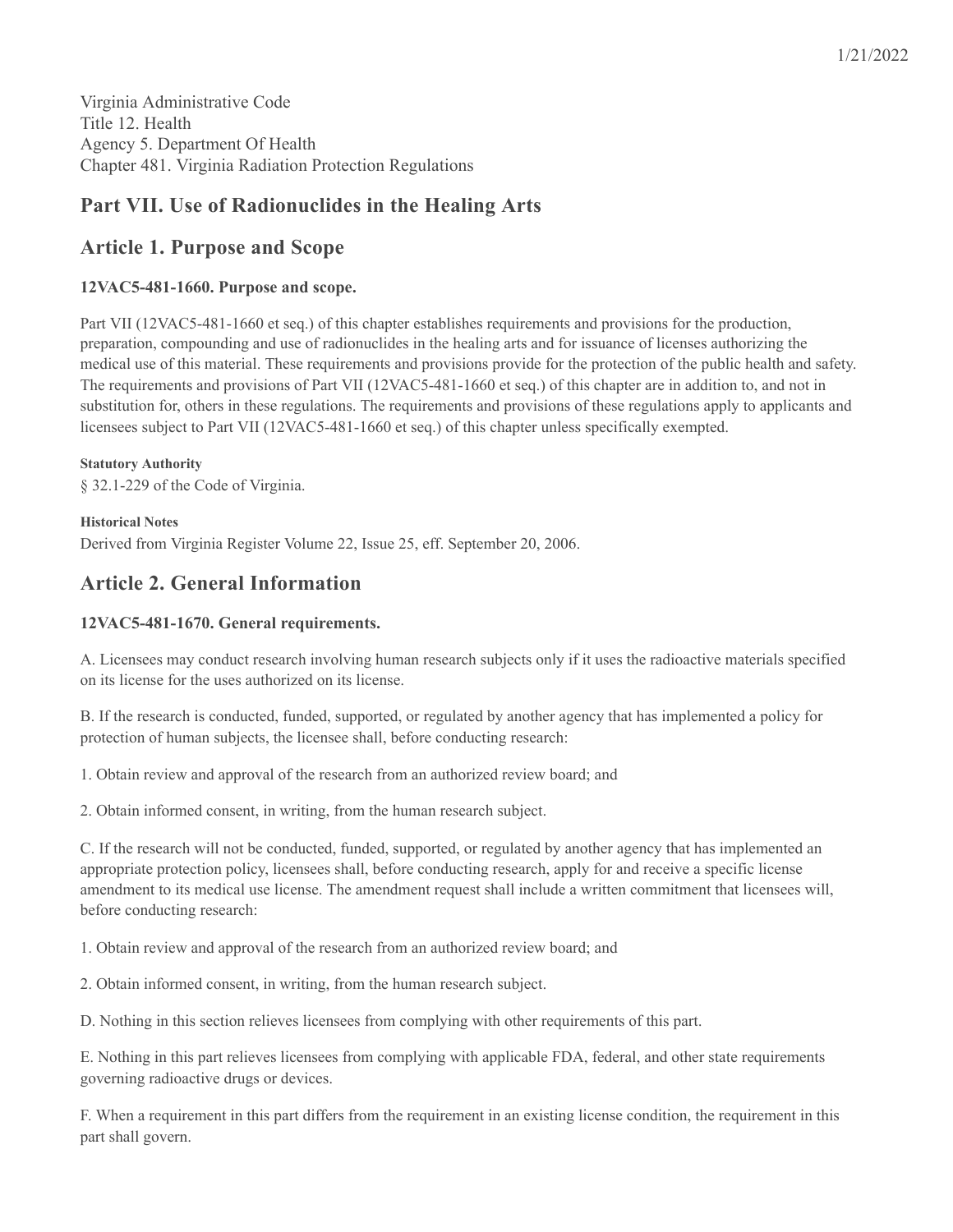G. Licensees shall continue to comply with any license condition that requires it to implement procedures required by 12VAC5-481-2043 and 12VAC5-481-2046 until there is a license amendment or renewal that modifies the license condition.

H. Each record required by this part shall be legible throughout the specified retention period. The record may be the original, a reproduced copy, or a microform if the copy or microform is authenticated by authorized personnel and the microform is capable of producing a clear copy throughout the required retention period. The record may also be stored in electronic media with the capability for producing legible, accurate, and complete records during the required retention period. Records such as letters, drawings, and specifications shall include all pertinent information such as stamps, initials, and signatures. Licensees shall maintain adequate safeguards against tampering with and loss of records.

#### **Statutory Authority**

§ 32.1-229 of the Code of Virginia.

## **Historical Notes**

Derived from Virginia Register Volume 22, Issue 25, eff. September 20, 2006; amended, Virginia Register Volume 24, Issue 18, eff. June 12, 2008; Volume 32, Issue 24, eff. August 25, 2016.

## **12VAC5-481-1680. Licensing and exemptions.**

A. A person may manufacture, produce, acquire, receive, possess, prepare, use, or transfer radioactive material for medical use only in accordance with a specific license issued by the agency, the NRC, or another agreement state, or as allowed in subsection B of this section.

B. A specific license is not needed for an individual who:

1. Receives, possesses, uses, or transfers radioactive material in accordance with this part under the supervision of an authorized user as provided in 12VAC5-481-1710, unless prohibited by license condition; or

2. Prepares unsealed radioactive material for medical use in accordance with this part under the supervision of an authorized nuclear pharmacist or authorized user as provided in 12VAC5-481-1710, unless prohibited by license condition.

C. An application shall be signed by the applicant's or licensee's management.

D. An application for a license for medical use of radioactive material as described in 12VAC5-481-1900, 12VAC5-481- 1920, 12VAC5-481-1950, 12VAC5-481-2010, 12VAC5-481-2020, 12VAC5-481-2040 B, and 12VAC5-481-2060 shall be made by:

1. Filing a completed and signed application for medical use; and

2. Submitting procedures required by 12VAC5-481-2043 and 12VAC5-481-2046, as applicable.

E. A request for a license amendment or renewal shall be made by:

1. Submission of a license amendment may be completed by submitting in letter format including all necessary documentation;

2. Submission for a license renewal shall be completed by submitting a completed and signed renewal application for medical use; and

3. Submitting procedures required by 12VAC5-481-2043 and 12VAC5-481-2046, as applicable.

F. In addition to the requirements in subsections D and E of this section, submittal of a license application or amendment for medical use of radioactive material as described in 12VAC5-481-2060 shall also include information regarding any radiation safety aspects of the medical use of the material that is not otherwise addressed in this part, including but not limited to, the following specific information:

1. Radiation safety precautions and instructions;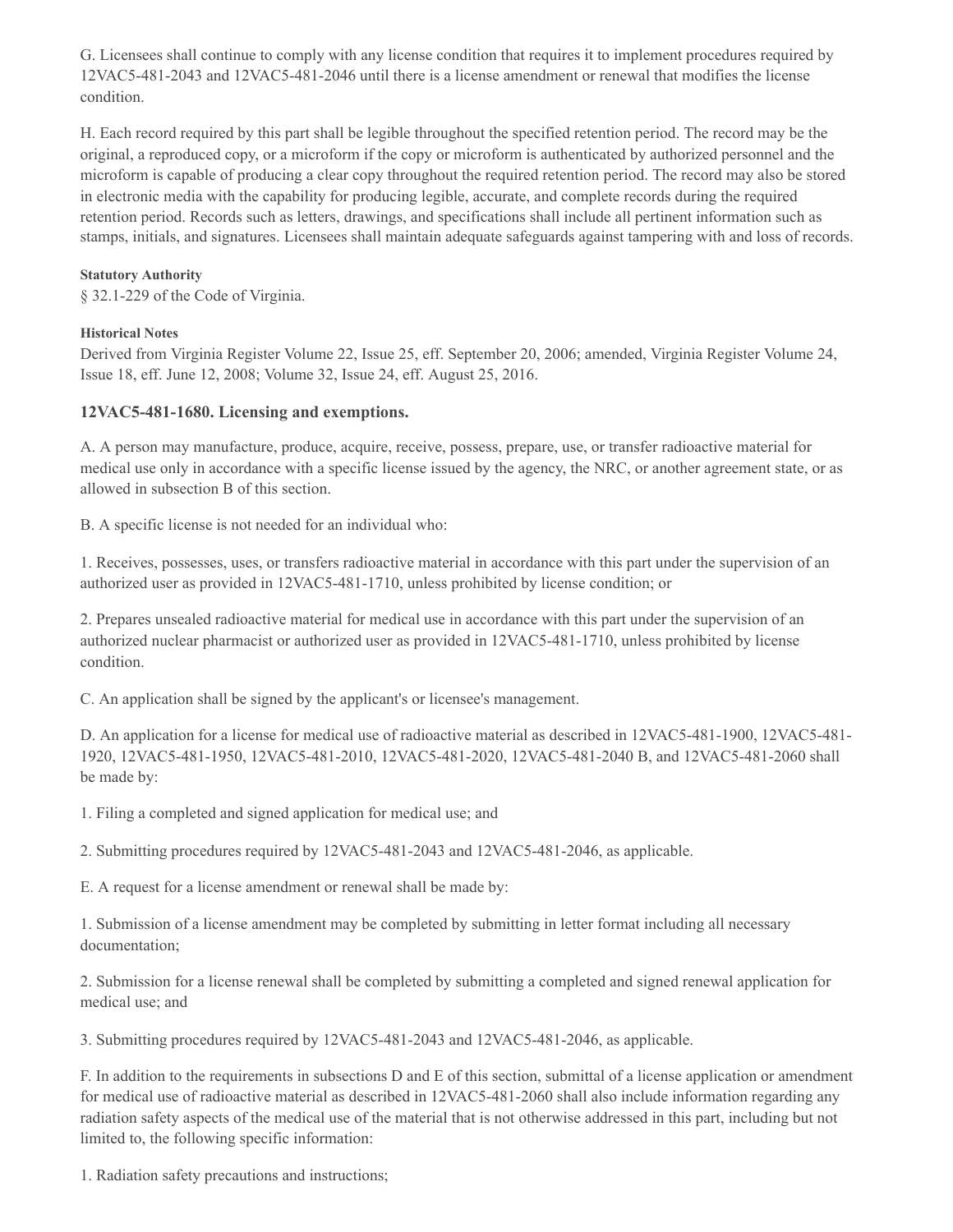2. Training and experience of proposed users;

3. Methodology for measurement or dosages or doses to be administered to patients or human research subjects;

4. Calibration, maintenance, and repair of instruments and equipment necessary for radiation safety; and

5. Any other information requested by the agency in its review of the application.

G. An applicant that satisfies the requirements specified in 12VAC5-481-470 may apply for a specific license of broad scope. Licensees possessing a Type A specific license of broad scope for medical use, issued under 12VAC5-481-470, are exempt from:

1. The provisions of subsection E of this section regarding the need to file an amendment to the license for medical use of radioactive material, as described in 12VAC5-481-2060;

2. Additions to or changes in any authorized user, authorized nuclear pharmacist, or authorized medical physicist;

3. Additions to or changes in the areas of use at the addresses identified in the application or on the license;

4. The provisions of 12VAC5-481-1690 A;

5. The provisions of 12VAC5-481-1690 for an authorized user, an authorized nuclear pharmacist, or an authorized medical physicist;

6. The provisions of 12VAC5-481-1690 B 5;

7. The provisions of 12VAC5-481-1740.

H. The agency shall issue a license for medical use of radioactive material if:

1. The applicant has filed the appropriate application form in accordance with the instructions in this subsection and subsections D, F, G, and I of this section;

2. The applicant has paid any applicable fee as provided in 12VAC5-490;

3. The agency finds the applicant equipped and committed to observe the safety standards established by the agency in this part for the protection of the public health and safety; and

4. The applicant meets the requirements of 12VAC5-481-450.

I. The agency shall issue a license for mobile medical service if the applicant:

1. Meets the requirements of subsection H of this section and 12VAC5-481-1880; and

2. Assures that individuals or human research subjects to whom unsealed radioactive material or radiation from implants containing radioactive material will be administered may be released following treatment in accordance with 12VAC5- 481-1870.

J. The agency may, upon application of any interested person or upon its own initiative, grant exemptions from the regulations in this part that it determines are authorized by law and will not endanger life, property, or the common defense and security and are otherwise in the public interest.

## **Statutory Authority**

§ 32.1-229 of the Code of Virginia.

## **Historical Notes**

Derived from Virginia Register Volume 22, Issue 25, eff. September 20, 2006; amended, Virginia Register Volume 24, Issue 18, eff. June 12, 2008; Volume 32, Issue 24, eff. August 25, 2016.

## **12VAC5-481-1690. Notifications.**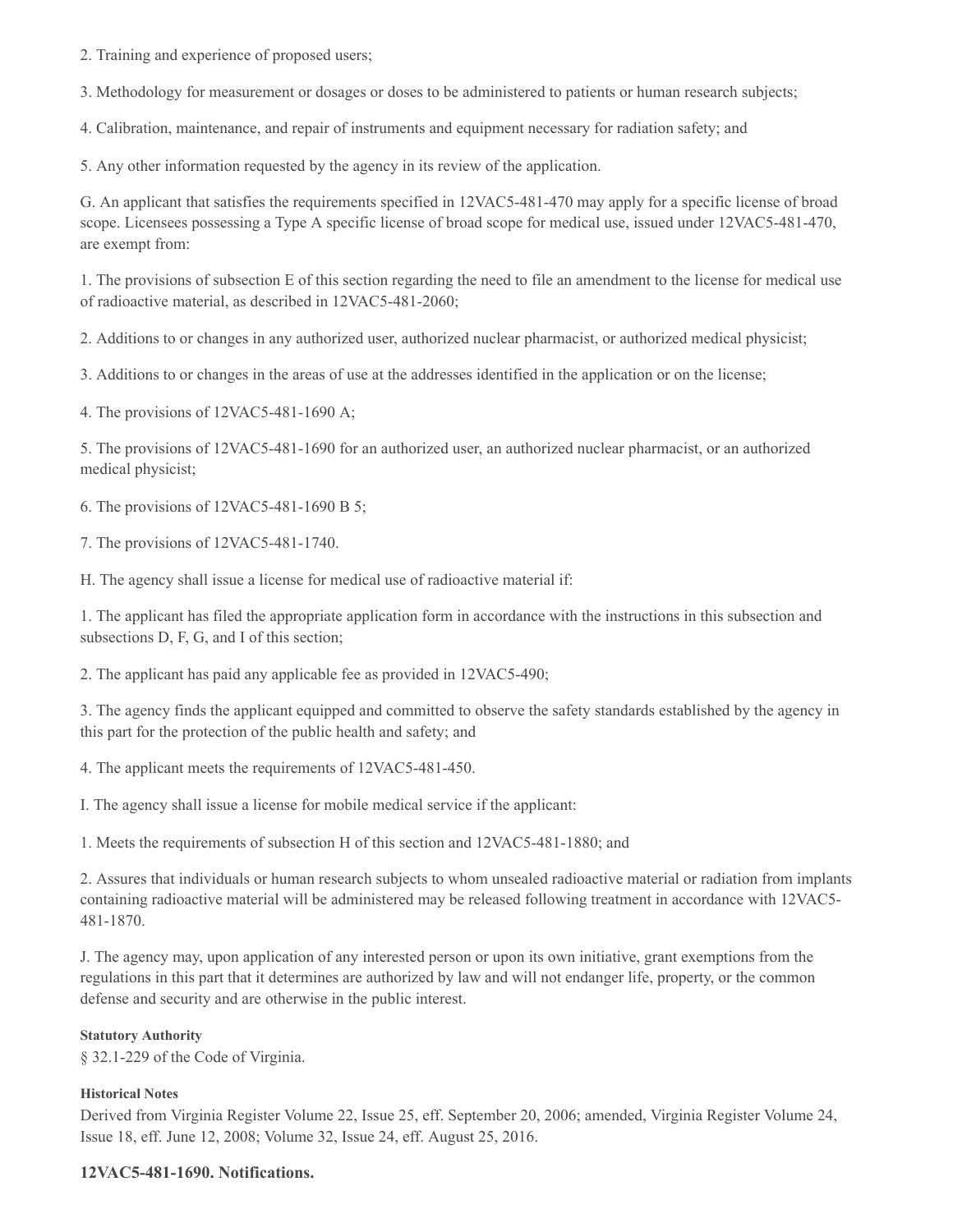A. Licensees shall provide the agency the following information for each individual no later than 30 days after the date that the licensee permits the individual to work as an authorized user, an authorized nuclear pharmacist, an ophthalmic physicist, or an authorized medical physicist:

1. A copy of (i) the board certification, (ii) the written attestation signed by a preceptor, and (iii) the NRC or another Agreement state license;

2. The permit issued by a NRC master material licensee;

3. The permit issued by a broad scope licensee;

4. The permit issued by a NRC master material broad scope permittee; or

5. Documentation that only accelerator-produced radioactive materials, discrete sources of radium-226, or both, were used for medical use or in the practice of nuclear pharmacy at a government agency or federally recognized Indian tribe before November 30, 2007, or at all other locations of use before August 8, 2009, or an earlier date as noticed by the NRC.

6. For individuals permitted to work within the 30-day time frame, the licensee shall also provide, as appropriate, verification of completion of:

a. Any additional case experience required in 12VAC5-481-1980 2 b (7) for an authorized user under 12VAC5-481- 1950;

b. Any additional training required in 12VAC5-481-2040 A 4 for an authorized user under 12VAC5-481-2040 A; or

c. Any additional training required in 12VAC5-481-1760 A 3 for an authorized medical physicist.

B. A licensee shall notify the agency no later than 30 days after:

1. An authorized user, an authorized nuclear pharmacist, a radiation safety officer, an associate radiation safety officer, an ophthalmic physicist, or an authorized medical physicist permanently discontinues performance of duties under the license or has a name change;

2. The licensee permits an authorized user or an individual qualified to be a radiation safety officer, under 12VAC5-481- 1750 and 12VAC5-481-1790, to function as a temporary radiation safety officer and to perform the functions of a radiation safety officer in accordance with 12VAC5-481-1700 C;

3. The licensee's mailing address changes;

4. The licensee's name changes, but the name change does not constitute a transfer of control of the license as described in 12VAC5-481-500 B; or

5. The licensee has added to or changed the areas of use identified in the application or on the license where radioactive material is used in accordance with either 12VAC5-481-1900 or 12VAC5-481-1920 if the change does not include addition or relocation of either an area where PET radionuclides are produced or a PET radioactive drug delivery line from the PET radionuclide/PET radioactive drug production area.

C. The licensee shall send the documents required in this section to the appropriate address identified in 12VAC5-481- 150.

## **Statutory Authority**

§ 32.1-229 of the Code of Virginia.

## **Historical Notes**

Derived from Virginia Register Volume 22, Issue 25, eff. September 20, 2006; amended, Virginia Register Volume 24, Issue 18, eff. June 12, 2008; Volume 32, Issue 24, eff. August 25, 2016; Volume 37, Issue 25, eff. January 14, 2022.

# **Article 3. General Administrative Requirements**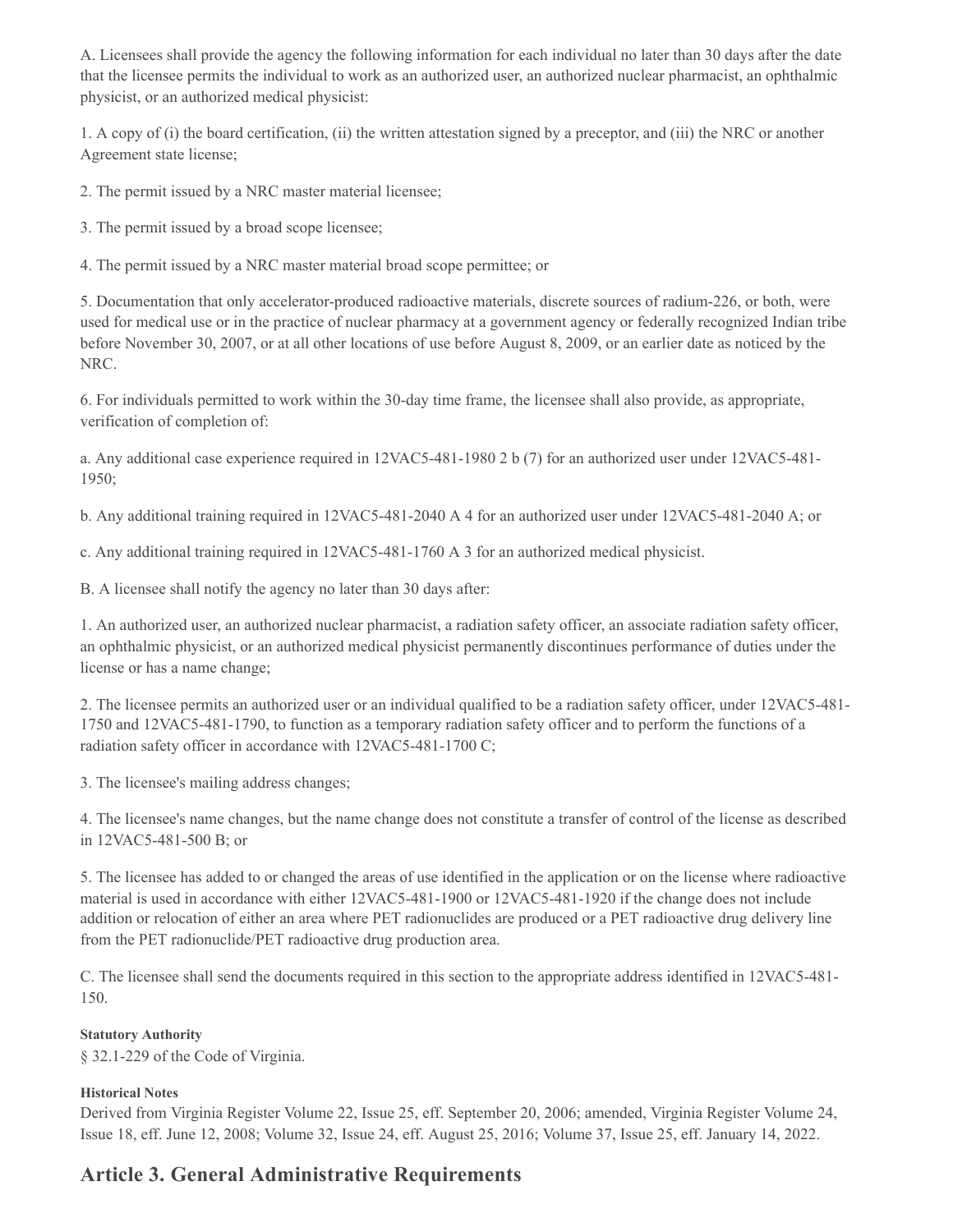## **12VAC5-481-1700. Authority and responsibilities for the radiation protection programs and changes.**

A. In addition to the radiation protection program requirements of 12VAC5-481-630, the licensee's management or designee shall approve, in writing:

1. Requests for a license application, renewal, or amendment before submittal to the agency;

2. Any individual before allowing that individual to work as an authorized user, authorized nuclear pharmacist, or an authorized medical physicist; and

3. Radiation protection program changes that do not require a license amendment and are permitted under subsection F of this section.

B. The licensee's management shall appoint a radiation safety officer (RSO) who agrees, in writing, to be responsible for implementing the radiation protection program.

The licensee, through the RSO, shall ensure that radiation safety activities are being performed in accordance with licensee-approved procedures and regulatory requirements. A licensee's management may appoint, in writing, one or more associate radiation safety officers to support the RSO. The RSO, with written agreement of the licensee's management, must assign the specific duties and tasks to each associate RSO. These duties and tasks are restricted to the types of use for which the associate radiation safety officer is listed on a license. The RSO may delegate duties and tasks to the associate radiation safety officer but shall not delegate the authority or responsibilities for implementing the radiation protection program.

C. For up to 60 days each year, licensees may permit an authorized user or an individual qualified to be a RSO, under 12VAC5-481-1750 and 12VAC5-481-1790, to function as a temporary radiation safety officer, as provided in subsection G if the licensee takes the actions required in subsections B, E, G, and H of this section and notifies the agency in accordance with 12VAC5-481-1690 B.

D. Licensees may simultaneously appoint more than one temporary RSO in accordance with subsection C of this section, if needed to ensure that the temporary RSO satisfies the requirements to be a RSO for each of the different types of uses of radioactive material permitted by the licensee.

E. Licensees that are authorized for two or more different types of uses of radioactive material under Articles 6, 7, and 9 of this part, or two or more types of units under 12VAC5-481-2040 B, shall establish a Radiation Safety Committee (RSC) to oversee all uses of radioactive material permitted by the license. The RSC shall include an authorized user for each type of use permitted by the license, the RSO, a representative of the nursing service, and a representative of management who is neither an authorized user nor a RSO. The RSC may include other members the licensee considers appropriate.

F. A licensee may revise its radiation protection program without agency approval if:

1. The revision does not require a license amendment under 12VAC5-481-450 or 12VAC5-481-1680;

2. The revision is in compliance with this chapter and the license;

3. The revision has been reviewed and approved by the RSO and licensee management; and

4. The affected individuals are instructed on the revised program before the changes are implemented.

#### **Statutory Authority**

§ 32.1-229 of the Code of Virginia.

#### **Historical Notes**

Derived from Virginia Register Volume 22, Issue 25, eff. September 20, 2006; amended, Virginia Register Volume 24, Issue 18, eff. June 12, 2008; Volume 32, Issue 24, eff. August 25, 2016; Volume 37, Issue 25, eff. January 14, 2022.

#### **12VAC5-481-1710. Supervision.**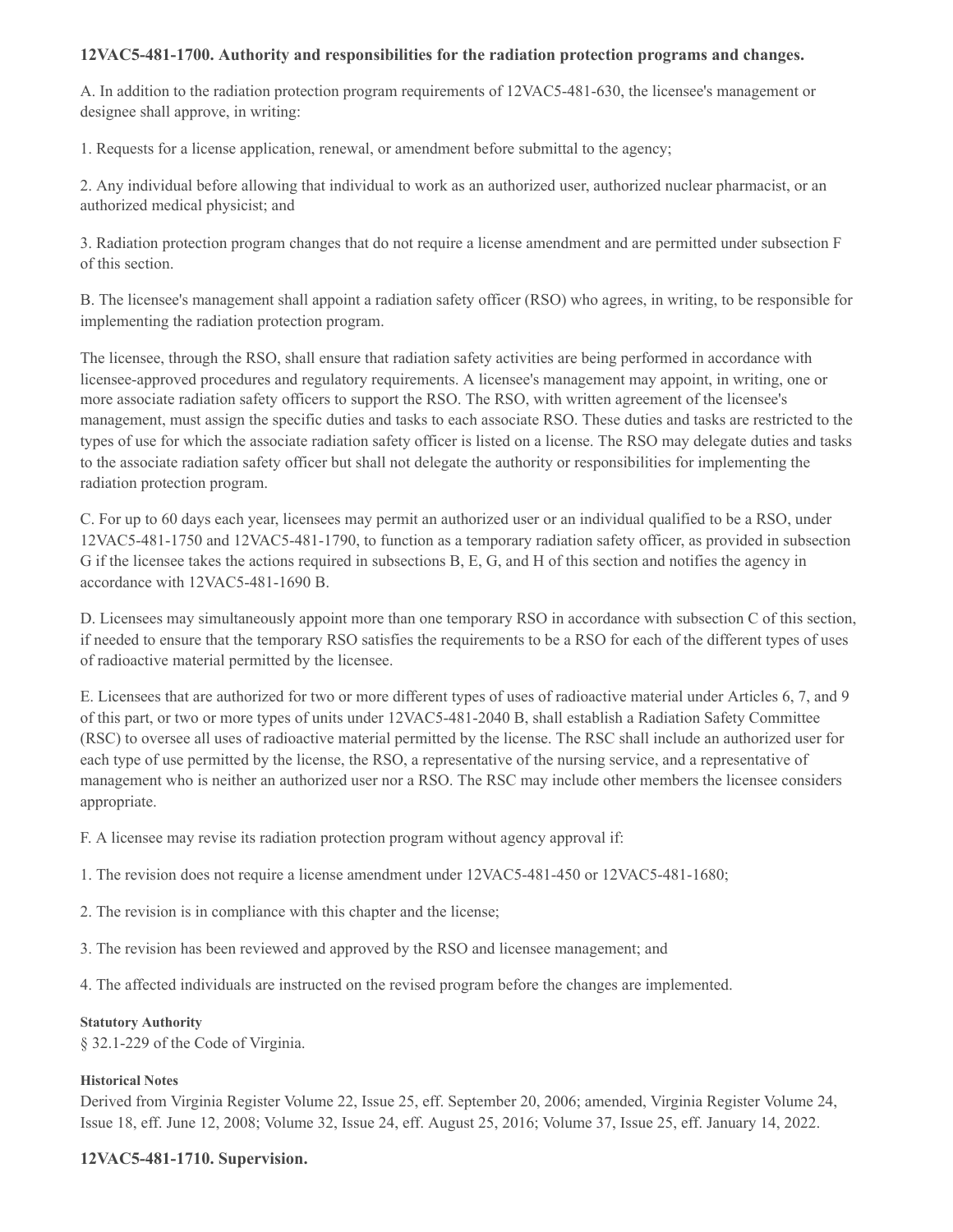A. Licensees that permit the receipt, possession, use, or transfer of radioactive material by an individual under the supervision of an authorized user, as allowed by 12VAC5-481-1680 B 1, shall:

1. In addition to the requirements in 12VAC5-481-2270, instruct the supervised individual in the licensee's written radiation protection procedures, written directive procedures, regulations, and license conditions with respect to the use of radioactive material; and

2. Require the supervised individual to follow the instructions of the supervising authorized user for medical uses of radioactive material, written radiation protection procedures established by the licensee, written directive procedures, regulations, and license conditions with respect to the medical use of radioactive material.

B. Licensees that permit the preparation of radioactive material for medical use by an individual under the supervision of an authorized nuclear pharmacist or physician who is an authorized user, as allowed by 12VAC5-481-1680 B 2, shall:

1. In addition to the requirements in 12VAC5-481-2270, instruct the supervised individual in the preparation of radioactive material for medical use, as appropriate to that individual's involvement with radioactive material; and

2. Require the supervised individual to follow the instructions of the supervising authorized user or authorized nuclear pharmacist regarding the preparation of radioactive material for medical use, written radiation protection procedures established by the licensee, this chapter, and the license conditions.

C. Licensees that permit supervised activities under subsections A and B of this section are responsible for the acts and omissions of the supervised individual.

#### **Statutory Authority**

§ 32.1-229 of the Code of Virginia.

#### **Historical Notes**

Derived from Virginia Register Volume 22, Issue 25, eff. September 20, 2006; amended, Virginia Register Volume 24, Issue 18, eff. June 12, 2008; Volume 32, Issue 24, eff. August 25, 2016.

## **12VAC5-481-1720. Written directives.**

A. A written directive shall be dated and signed by an authorized user before the administration of I-131 sodium iodide greater than 30 microcuries ( $\mu$ Ci) (1.11 megabecquerels (MBq)), any therapeutic dose of unsealed radioactive material, or any therapeutic dose of radiation from radioactive material.

If, because of the emergent nature of the patient's condition, a delay in order to provide a written directive would jeopardize the patient's health, an oral directive is acceptable. The information contained in the oral directive shall be documented as soon as possible in writing in the patient's record. A written directive shall be prepared within 48 hours of the oral directive.

B. The written directive shall contain the patient or human research subject's name and the following information:

1. For any administration of quantities greater than 30 µCi (1.11 MBq) of sodium iodide (I-131): the dosage;

2. For an administration of a therapeutic dosage of unsealed radioactive material other than sodium iodide (I-131): the radioactive drug, dosage, and route of administration;

3. For gamma stereotactic radiosurgery: the total dose, treatment site, and values for the target coordinate settings per treatment for each anatomically distinct treatment site;

4. For teletherapy: the total dose, dose per fraction, number of fractions, and treatment site;

5. For high dose-rate remote afterloading brachytherapy: the radionuclide, treatment site, dose per fraction, number of fractions, and total dose;

6. For permanent implant brachytherapy: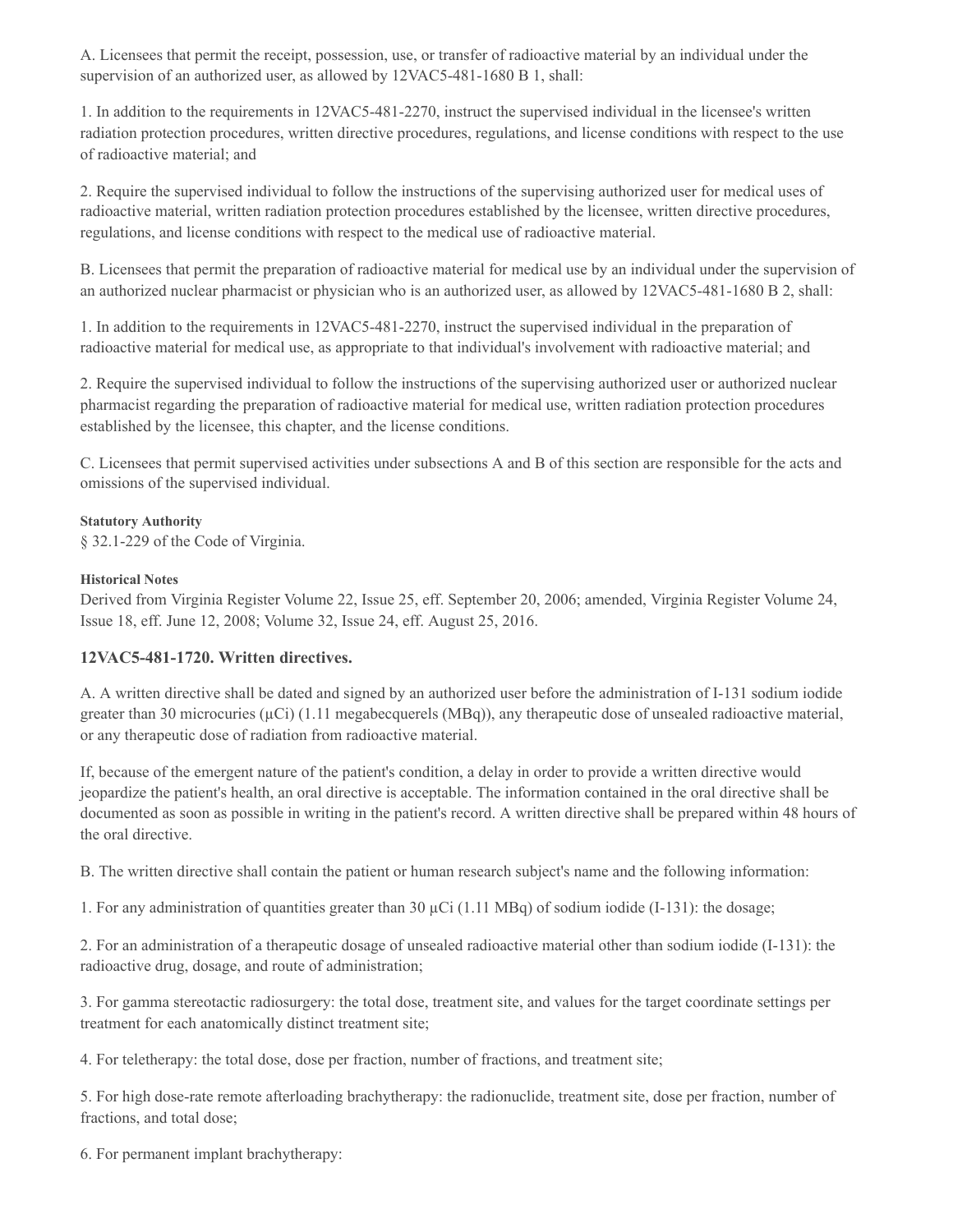a. Before implantation: treatment site, the radionuclide, and the total source strength; and

b. After implantation but before the patient leaves the post-treatment recovery area: treatment site, number of sources implanted, total source strength implanted, and the date; or

7. For all other brachytherapy, including low, medium and pulsed dose rate remote afterloaders:

a. Before implantation: treatment site, the radionuclide, and dose; and

b. After implantation but before completion of the procedure: the radionuclide, treatment site, number of sources, and total source strength and exposure time (or the total dose) and date.

C. A written revision to an existing written directive may be made if the revision is dated and signed by an authorized user before the administration of the dosage of radioactive drug containing radioactive material, the brachytherapy dose, the gamma stereotactic radiosurgery dose, the teletherapy dose, or the next fractional dose.

If, because of the patient's condition, a delay in order to provide a written revision to an existing written directive would jeopardize the patient's health, an oral revision to an existing written directive is acceptable. The oral revision shall be documented as soon as possible in the patient's record. A revised written directive shall be signed by the authorized user within 48 hours of the oral revision.

#### **Statutory Authority**

§ 32.1-229 of the Code of Virginia.

#### **Historical Notes**

Derived from Virginia Register Volume 22, Issue 25, eff. September 20, 2006; amended, Virginia Register Volume 24, Issue 18, eff. June 12, 2008; Volume 32, Issue 24, eff. August 25, 2016; Volume 37, Issue 25, eff. January 14, 2022.

## **12VAC5-481-1730. Procedures for administrations requiring a written directive.**

For any administration requiring a written directive, licensees shall develop, implement, and maintain written directive procedures to provide high confidence that the patient's or human research subject's identity is verified before each administration and each administration is in accordance with the written directive. A licensee shall retain a copy of the procedures required by this section in accordance with 12VAC5-481-2070. At a minimum, the procedures required by this section shall address the following items that are applicable to the licensee's use of radioactive material:

1. Verifying the identity of the patient or human research subject;

2. Verifying that the specific details of the administration are in accordance with the treatment plan, if applicable, and the written directive;

3. Checking both manual and computer-generated dose calculations;

4. Verifying that all computer-generated dose calculations are correctly transferred into the consoles of therapeutic medical units authorized by 12VAC5-481-2040 B and C and 12VAC5-481-2060;

5. Determining if a medical event, as defined in 12VAC5-481-2080, has occurred; and

6. Determining, for permanent implant brachytherapy, within 60 calendar days from the date the implant was performed, the total source strength administered outside of the treatment site compared to the total source strength documented in the post-implantation portion of the written directive unless a written justification of patient unavailability is documented.

## **Statutory Authority**

§ 32.1-229 of the Code of Virginia.

#### **Historical Notes**

Derived from Virginia Register Volume 22, Issue 25, eff. September 20, 2006; amended, Virginia Register Volume 24, Issue 18, eff. June 12, 2008; Volume 32, Issue 24, eff. August 25, 2016; Volume 37, Issue 25, eff. January 14, 2022.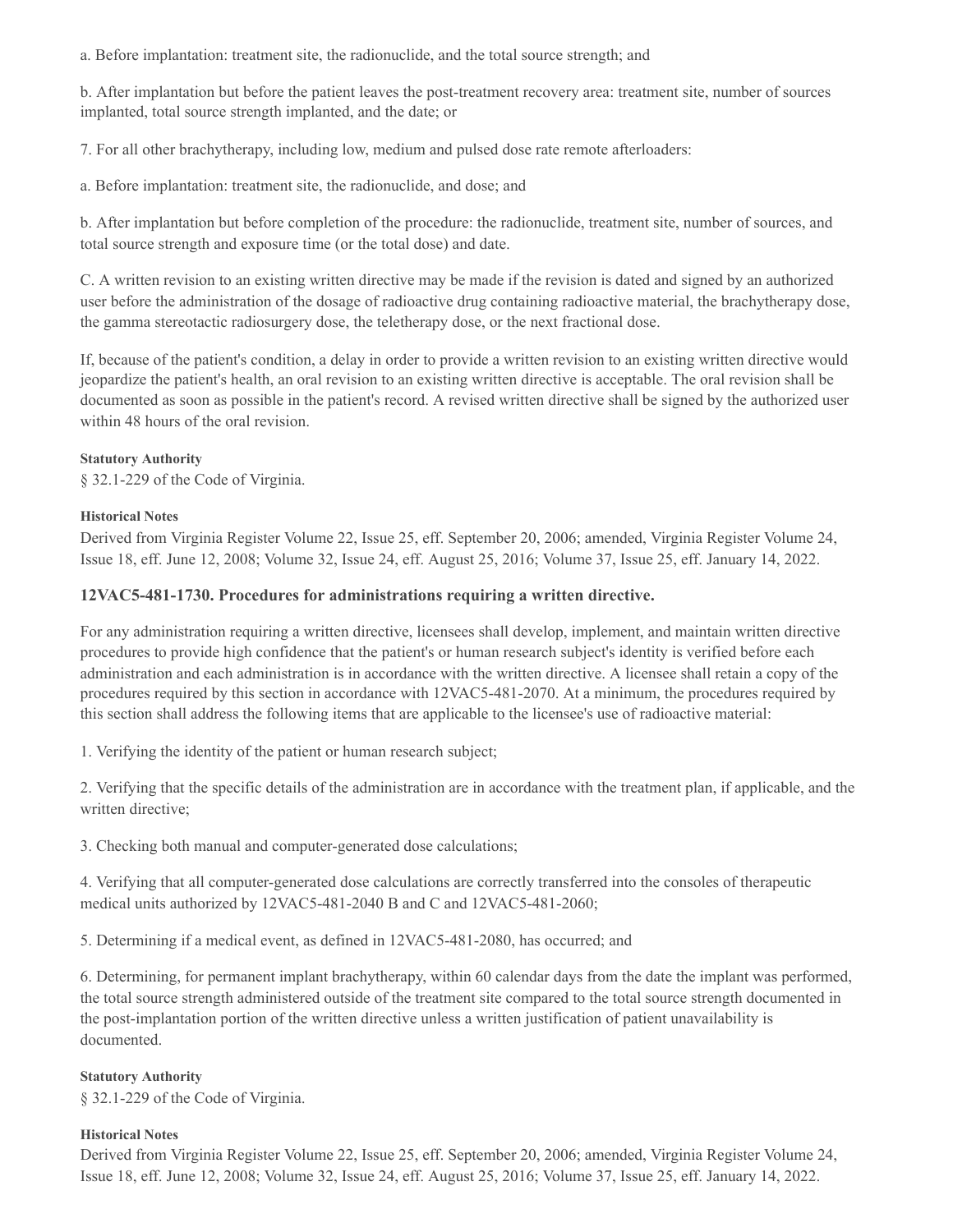## **12VAC5-481-1740. Suppliers for sealed sources or devices for medical use.**

For medical use, licensees may only use the following:

1. Sealed sources or devices manufactured, labeled, packaged, and distributed in accordance with a license issued under this part or equivalent requirements of the NRC or another agreement state;

2. Sealed sources or devices non-commercially transferred from another medical use licensee;

3. Teletherapy sources manufactured and distributed in accordance with a license issued under Part III (12VAC5-481-380 et seq.) of this chapter or equivalent requirements of the NRC or another agreement state.

#### **Statutory Authority**

§ 32.1-229 of the Code of Virginia.

#### **Historical Notes**

Derived from Virginia Register Volume 22, Issue 25, eff. September 20, 2006; amended, Virginia Register Volume 24, Issue 18, eff. June 12, 2008; Volume 32, Issue 24, eff. August 25, 2016.

## **12VAC5-481-1750. Training for radiation safety officer and associate radiation safety officer.**

Except as provided in 12VAC5-481-1780, licensees shall require an individual fulfilling the responsibilities of the radiation safety officer (RSO) or an individual assigned duties and tasks as an associate radiation safety officer as provided in 12VAC5-481-1700 to be an individual who:

1. Is certified by a specialty board who has been recognized by the agency, the NRC, or an agreement state and who meets the requirements of subdivision 5 of this section. The names of board certifications that have been recognized by the NRC or an agreement state are posted on the NRC's Medical Uses Licensee Toolkit Web page. To have its certification process recognized, a specialty board shall require all candidates for certification to (i) hold a bachelor's or graduate degree from an accredited college or university in physical science or engineering or biological science with a minimum of 20 college credits in physical science; (ii) have five or more years of professional experience in health physics (graduate training may be substituted for no more than two years of the required experience) including at least three years in applied health physics; and (iii) pass an examination administered by diplomates of the specialty board that evaluates knowledge and competence in radiation physics and instrumentation, radiation protection, mathematics pertaining to the use and measurement of radioactivity, radiation biology, and radiation dosimetry; or

2. Holds a master's or doctor's degree in physics, medical physics, other physical science, engineering, or applied mathematics from an accredited college or university; has two years of full-time practical training or supervised experience in medical physics (i) under the supervision of a medical physicist who is certified in medical physics by a specialty board recognized by the agency, NRC, or an agreement state or (ii) in clinical nuclear medicine facilities providing diagnostic or therapeutic services under the direction of physicians who meet the requirements for authorized users in 12VAC5-481-1780, 12VAC5-481-1940, or 12VAC5-481-1980; and has passed an examination administered by diplomates of the specialty board that assesses knowledge and competence in clinical diagnostic radiological or nuclear medicine physics and in radiation safety; or

3. Has completed a structured educational program consisting of provisions, as follows:

- a. 200 hours of classroom and laboratory training in the following areas:
- (1) Radiation physics and instrumentation;
- (2) Radiation protection;
- (3) Mathematics pertaining to the use and measurement of radioactivity;
- (4) Radiation biology; and
- (5) Radiation dosimetry; and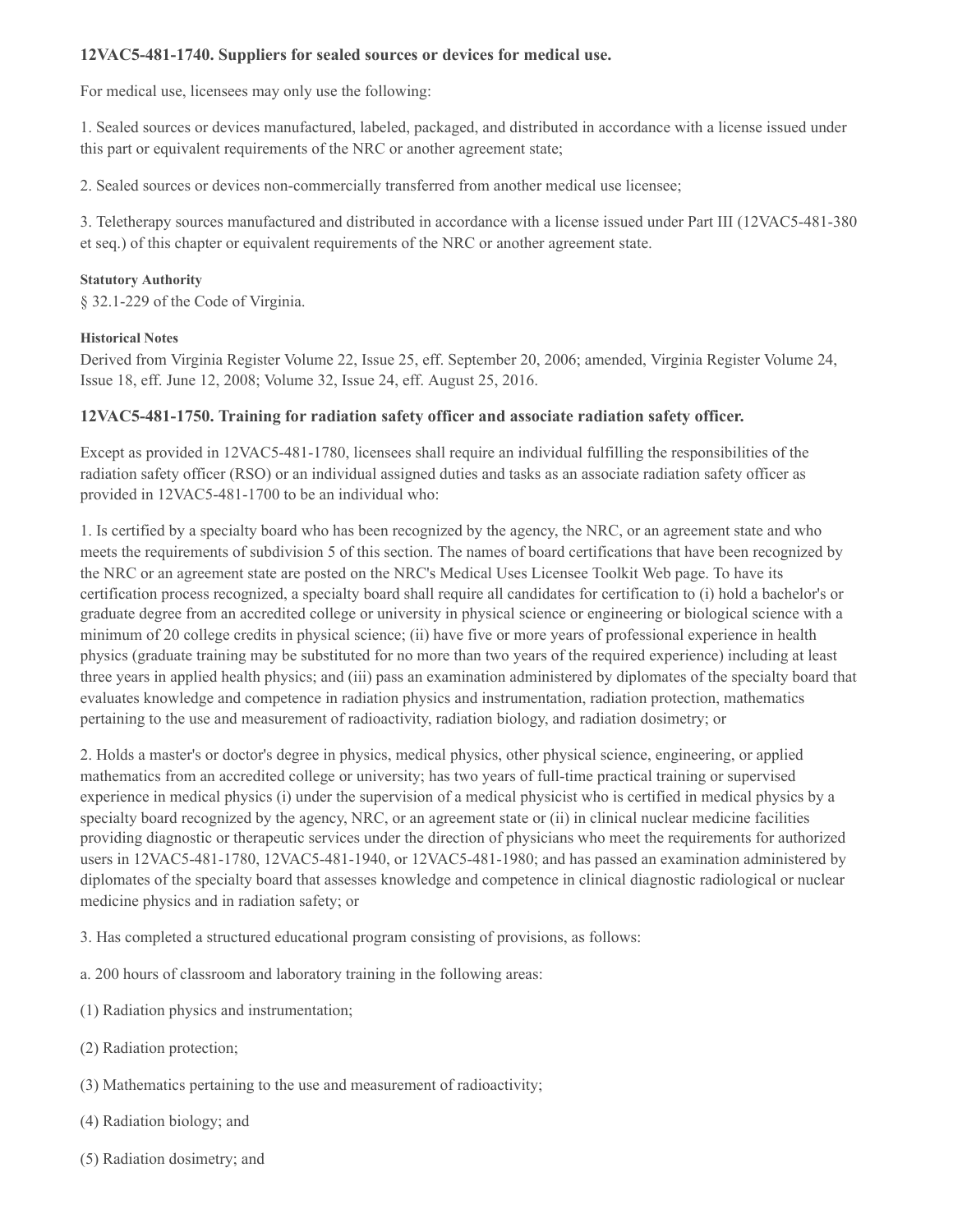b. One year of full-time radiation safety experience under the supervision of the individual identified as the RSO on an agency, NRC, or another agreement state license or permit issued by an NRC master material licensee that authorizes similar types of uses of radioactive material. An associate radiation safety officer may provide supervision for those areas for which the associate radiation safety officer is authorized on an agency, NRC, or another agreement state license or permit issued by an NRC master material licensee. The full-time radiation safety experience must involve the following:

(1) Shipping, receiving, and performing related radiation surveys;

(2) Using and performing checks for proper operation of instruments used to determine the activity of dosages, survey meters, and instruments used to measure radionuclides;

- (3) Securing and controlling radioactive material;
- (4) Using administrative controls to avoid mistakes in the administration of radioactive material;
- (5) Using procedures to prevent or minimize radioactive contamination and using proper decontamination procedures;
- (6) Using emergency procedures to control radioactive material; and
- (7) Disposing of radioactive material; and

c. This individual must obtain a written attestation signed by a preceptor radiation safety officer or associate radiation safety officer who has experience with the radiation safety aspects of similar types of use of radioactive material for which the individual is seeking approval as a radiation safety officer or an associate radiation safety officer. The written attestation must state that the individual has satisfactorily completed the requirements in subdivisions 3 a, 3 b, and 5 of this section and is able to independently fulfill the radiation safety-related duties as a radiation safety officer or has an associate radiation safety officer for a medical use licensee; or

4. Meets the following qualifications:

a. Is a medical physicist who has been certified by a specialty board whose certification process has been recognized by the agency, NRC, or an agreement state under subdivision 1 of 12VAC5-481-1760 and has experience in radiation safety for similar types of use of radioactive material for which the licensee is seeking the approval of the individual as RSO or an associate radiation safety officer and who meets the requirements in subdivision 5 of this section; or

b. Is an authorized user, authorized medical physicist, or authorized nuclear pharmacist (i) identified on an agency, NRC, or another agreement state license; a permit issued by a NRC master material licensee; a permit issued by an agency, NRC, or another agreement state board scope licensee; or a permit issued by a NRC master material license board scope permittee; (ii) has experience with the radiation safety aspects of similar types of use of radioactive material for which the individual has RSO or associate radiation safety officer responsibilities; and (iii) meets subdivision 5 of this section; or

c. Has experience with the radiation safety aspects of the types of use of radioactive material for which the individual is seeking simultaneous approval both as a radiation safety officer and the authorized user on the same new medical use license or new medical use permit issued by a NRC master material license. The individual must also meet the requirements in subdivision 5 of this section.

5. Has training in the radiation safety, regulatory issues, and emergency procedures for the types of use for which a licensee seeks approval. This training requirement may be satisfied by completing training that is supervised by a RSO, an associate radiation safety officer, authorized medical physicist, authorized nuclear pharmacist, or authorized user, as appropriate, who is authorized for the types of use for which the licensee is seeking approval.

## **Statutory Authority**

§ 32.1-229 of the Code of Virginia.

#### **Historical Notes**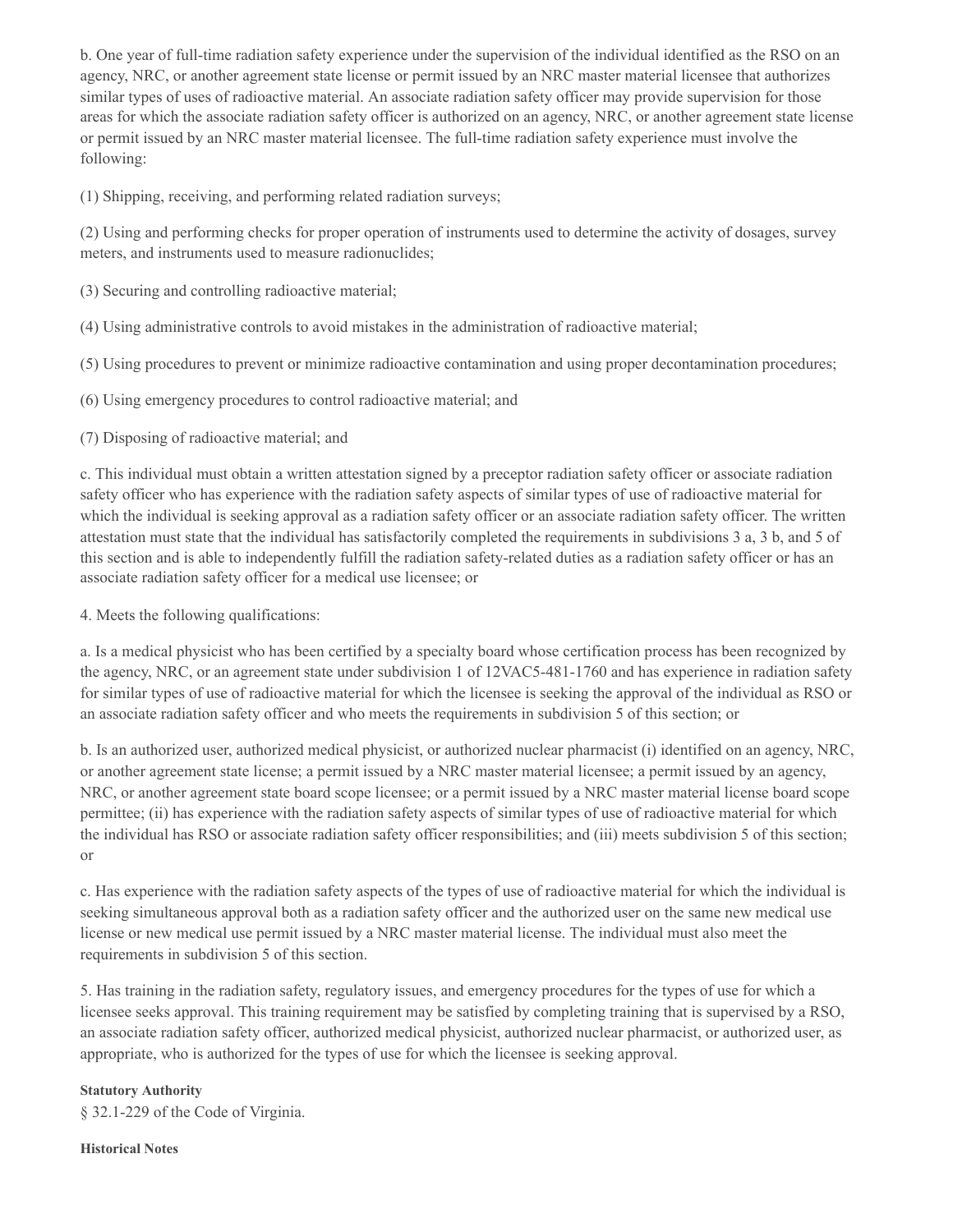Derived from Virginia Register Volume 22, Issue 25, eff. September 20, 2006; amended, Virginia Register Volume 24, Issue 18, eff. June 12, 2008; Volume 32, Issue 24, eff. August 25, 2016; Volume 37, Issue 25, eff. January 14, 2022.

## **12VAC5-481-1760. Training for an authorized medical physicist.**

Except as provided in 12VAC5-481-1780, licensees shall require the authorized medical physicist (AMP) to be an individual who:

1. Is certified by a specialty board whose certification process has been recognized by the agency, NRC, or an agreement state and who meets the requirements of subdivision 3 of this section. The name of board certifications that have been recognized by the NRC or an agreement state are posted on the NRC's Medical Uses Licensee Toolkit web page. To have its certification process recognized, a specialty board shall require all candidates for certification to:

a. Hold a master's or doctor's degree in physics, medical physics, other physical science, engineering, or applied mathematics from an accredited college or university;

b. Have two years of full-time practical training or supervised experience in medical physics (i) under the supervision of a medical physicist who is certified in medical physics by a specialty board whose certification process has been recognized under this section by the agency, the NRC, or an agreement state; or (ii) in clinical radiation facilities providing high-energy, external beam therapy (photons and electrons with energies greater than or equal to 1 million electron volts) and brachytherapy services under the direction of physicians who meet the requirements in 12VAC5-481- 1780, 12VAC5-481-2018, or 12VAC5-481- 2040; and

c. Pass an examination, administered by diplomates of the specialty board that assesses knowledge and competence in clinical radiation therapy, radiation safety, calibration, quality assurance, and treatment planning for external beam therapy, brachytherapy, and stereotactic radiosurgery; or

2. Meets the following requirements:

a. Holds a master's or doctor's degree in physics, biophysics, radiological physics, medical physics, health physics, other physical science, engineering, or applied mathematics from an accredited college or university or an equivalent training program approved by the agency, the NRC, or another Agreement state and has completed one year of full-time training in medical physics and an additional year of full-time practical experience under the supervision of an individual who meets the requirements for an authorized medical physicist for the types of use for which the individual is seeking authorization. This training and work experience shall be conducted in clinical radiation facilities that provide highenergy, external beam therapy (photons and electrons with energies greater than or equal to one million electron volts) and brachytherapy services and shall include:

(1) Performing sealed source leak tests and inventories;

(2) Performing decay corrections;

(3) Performing full calibration and periodic spot-checks of external beam treatment units, stereotactic radiosurgery units, and remote afterloading units as applicable; and

(4) Conducting radiation surveys around external beam treatment units, stereotactic radiosurgery units, and remote afterloading units as applicable; and

3. Has training for the types of use for which authorization is sought that includes hands-on device operation, safety procedures, clinical use, and the operation of a treatment planning system. This training requirement may be satisfied by satisfactorily completing either a training program provided by the vendor or by training supervised by an authorized medical physicist authorized for the types of use for which the individual is seeking authorization; and

4. Has obtained written attestation that the individual has satisfactorily completed the requirements of subdivisions 2 and 3 of this section; and is able to independently fulfill the radiation safety-related duties as an authorized medical physicist for each type of therapeutic medical unit for which the individual is requesting authorized medical physicist status. The written attestation shall be signed by a preceptor authorized medical physicist who meets the requirements in 12VAC5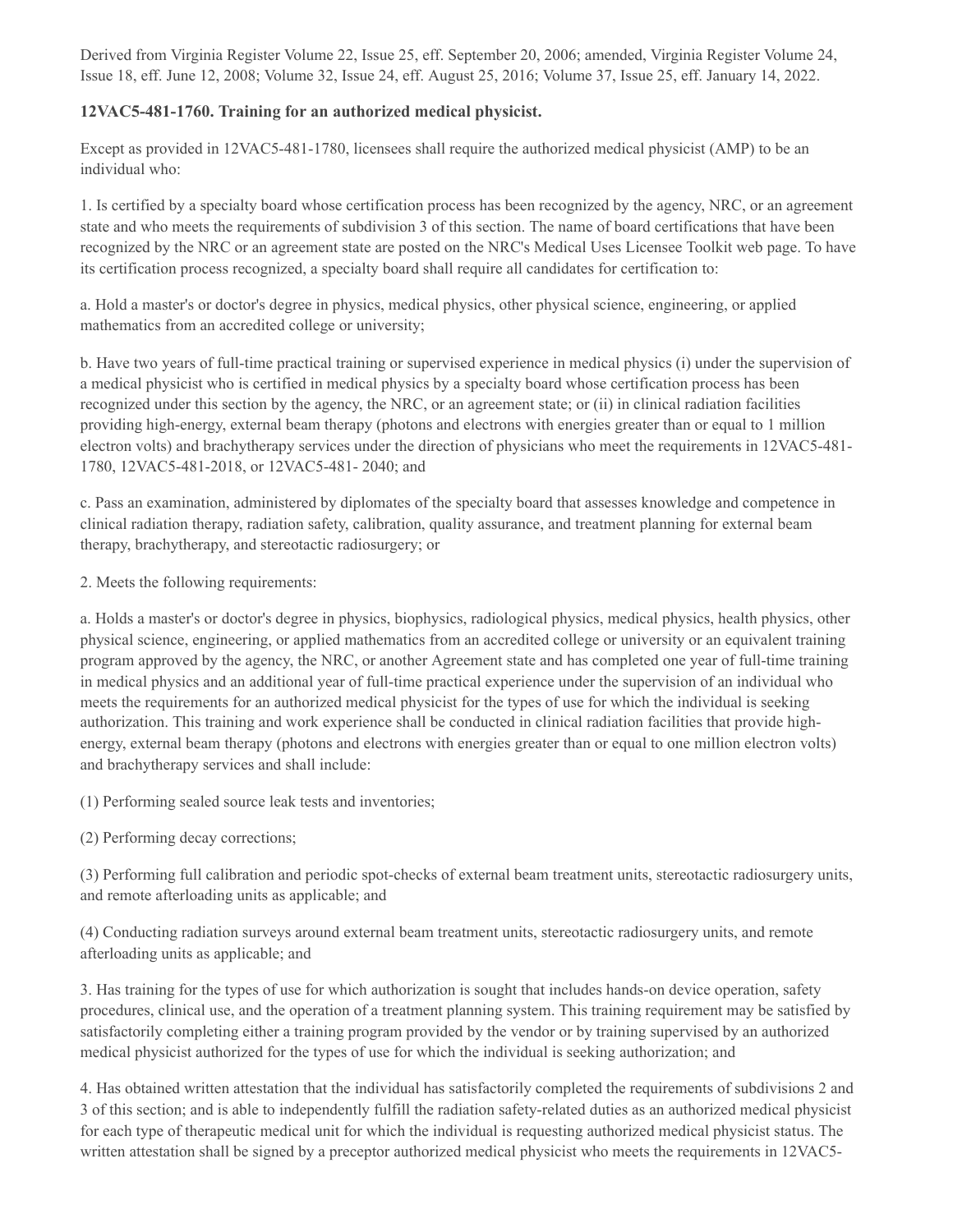481-1760, 12VAC5-481-1780, or equivalent NRC or agreement state requirements for an authorized medical physicist for each type of therapeutic medical unit for which the individual is requesting authorized medical physicist status.

#### **Statutory Authority**

§ 32.1-229 of the Code of Virginia.

### **Historical Notes**

Derived from Virginia Register Volume 22, Issue 25, eff. September 20, 2006; amended, Virginia Register Volume 24, Issue 18, eff. June 12, 2008; Volume 32, Issue 24, eff. August 25, 2016; Volume 37, Issue 25, eff. January 14, 2022; Errata, 38:10 VA.R. 902 January 3, 2022.

## **12VAC5-481-1770. Training for an authorized nuclear pharmacist.**

Except as provided in 12VAC5-481-1780, licensees shall require the authorized nuclear pharmacist (ANP) to be a pharmacist who:

1. Is certified by a specialty board whose certification process has been recognized by the NRC, the agency, or an agreement state. The names of board certifications that have been recognized by the NRC or an agreement state are posted on the NRC's Medical Uses Licensee Toolkit web page. To have its certification process recognized, a specialty board shall require all candidates for certification to:

a. Have graduated from a pharmacy program accredited by the American Council on Pharmaceutical Education (ACPE) or have passed the Foreign Pharmacy Graduate Examination Committee (FPGEC) examination;

b. Hold a current, active license to practice pharmacy;

c. Provide evidence of having acquired at least 4000 hours of training or experience in nuclear pharmacy practice. Academic training may be substituted for no more than 2000 hours of the required training and experience; and

d. Pass an examination in nuclear pharmacy administered by diplomates of the specialty board that assesses knowledge and competency in procurement, compounding, quality assurance, dispensing, distribution, health and safety, radiation safety, provision of information and consultation, monitoring patient outcomes, research, and development; or

2. Meets the following requirements:

a. Has completed 700 hours in a structured educational program consisting:

- (1) 200 hours of classroom and laboratory training in the following areas:
- (a) Radiation physics and instrumentation;
- (b) Radiation protection;
- (c) Mathematics pertaining to the use and measurement of radioactivity;
- (d) Chemistry of byproduct material for medical use; and
- (e) Radiation biology; and
- (2) Supervised practical experience in a nuclear pharmacy involving:
- (a) Shipping, receiving, and performing related radiation surveys;

(b) Using and performing checks for proper operation of instruments used to determine the activity of dosages, survey meters, and, if appropriate, instruments used to measure alpha-emitting or beta-emitting radionuclides;

- (c) Calculating, assaying, and safely preparing dosages for patients or human research subjects;
- (d) Using administrative controls to avoid medical events in the administration of radioactive material; and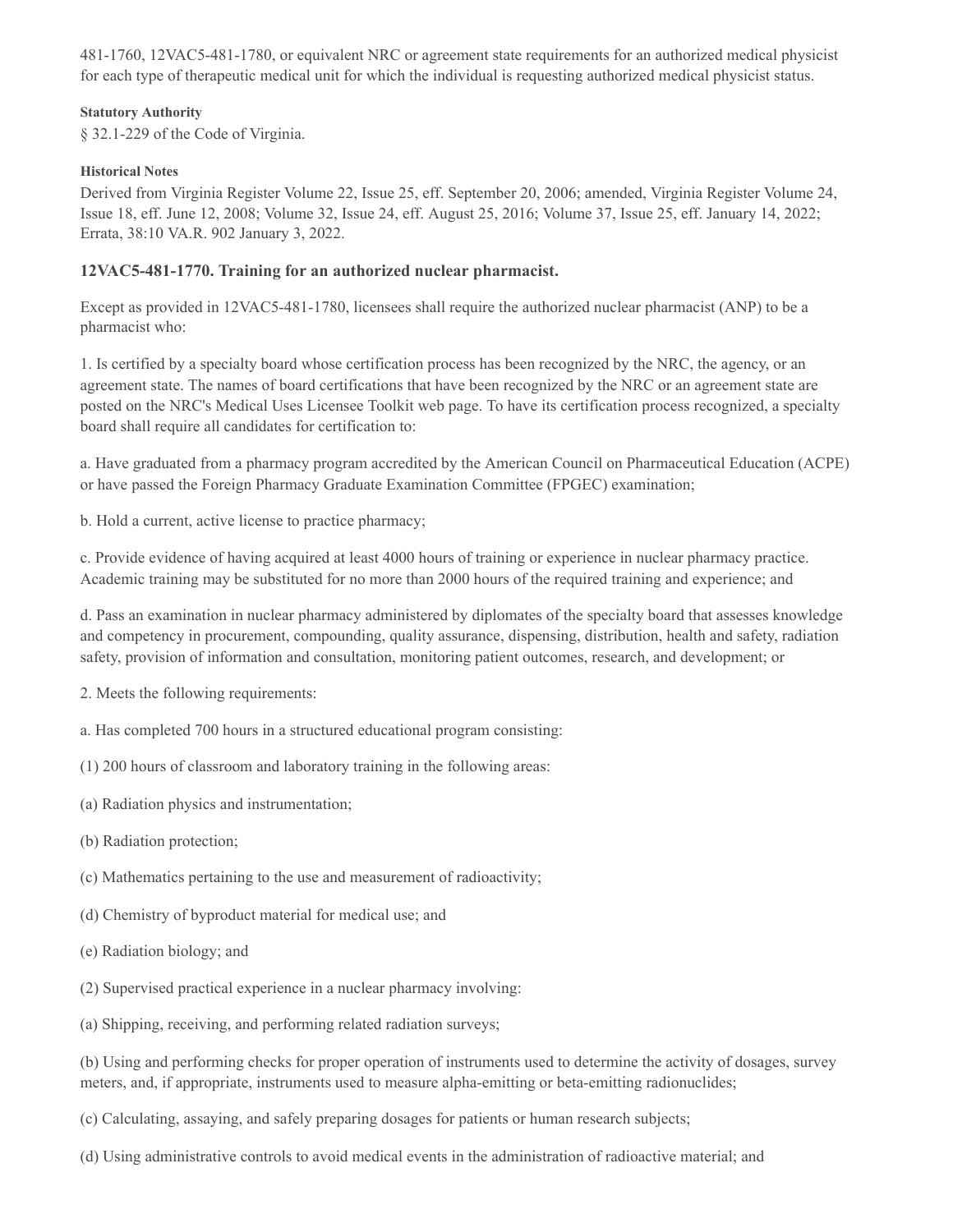(e) Using procedures to prevent or minimize radioactive contamination and using proper decontamination procedures; and

3. Has obtained written attestation, signed by a preceptor ANP, that the individual has satisfactorily completed the requirements in subdivision 2 of this section and is able to independently fulfill the radiation safety-related duties as an authorized nuclear pharmacist.

#### **Statutory Authority**

§ 32.1-229 of the Code of Virginia.

### **Historical Notes**

Derived from Virginia Register Volume 22, Issue 25, eff. September 20, 2006; amended, Virginia Register Volume 24, Issue 18, eff. June 12, 2008; Volume 32, Issue 24, eff. August 25, 2016; Volume 37, Issue 25, eff. January 14, 2022.

## **12VAC5-481-1780. Training for experienced radiation safety officer, teletherapy or medical physicist, authorized medical physicist, nuclear pharmacist, authorized nuclear pharmacist, and authorized user.**

A. The following applies to individuals with experience as a radiation safety officer (RSO), teletherapy or medical physicist, authorized medical physicist (AMP), nuclear pharmacist, or authorized nuclear pharmacist (ANP):

1. An individual identified on an agency, NRC, or agreement state license or a permit issued by the agency, the NRC, or another agreement state broad scope licensee or master material license permit or by a master material license permittee of broad scope as a RSO, a teletherapy or medical physicist, AMP, a nuclear pharmacist, or an ANP on or before January 14, 2019, need not comply with the training requirements of 12VAC5-481-1750, 12VAC5-481-1760, or 12VAC5-481- 1770, respectively, except the RSO and AMP identified in this subdivision must meet the training requirements in subdivision 5 of 12VAC5-481-1750 or subdivision 3 of 12VAC5-481-1760, as appropriate, for any material or uses for which they were not authorized prior to this date.

2. An individual certified by the American Board of Health Physics in Comprehensive Health Physics, American Board of Radiology, American Board of Nuclear Medicine, American Board of Science in Nuclear Medicine, Board of Pharmaceutical Specialties in Nuclear Pharmacy, American Board of Medical Physics in Radiation Oncology Physics, Royal College of Physicians and Surgeons of Canada in Nuclear Medicine, American Osteopathic Board of Radiology, or American Osteopathic Board of Nuclear Medicine on or before October 24, 2005, need not comply with the training requirements of 12VAC5-481-1750 to be identified as an RSO or as an associate RSO on an agency, NRC, or another agreement state license or NRC master material permit for those materials and uses that these individuals performed on or before October 24, 2005. Any individual certified by the American Board of Radiology in therapeutic radiological physics, Roentgen ray and gamma ray physics, x-ray and radium physics, or radiological physics, or certified by the American Board of Medical Physics in radiation oncology physics, on or before October 24, 2005, need not comply with the training requirements for an authorized medical physicist described in 12VAC5-481-1760 for those materials and uses that these individuals performed on or before October 24, 2005.

3. An RSO, AMP, or ANP, who used only accelerator-produced radioactive materials or discrete sources of radium-226, or both, for medical uses or in the practice of nuclear pharmacy at a government agency or federally recognized Indian Tribe before November 30, 2007, or at all other locations of use before August 8, 2009, or an earlier date as noticed by the NRC, need not comply with the training requirements of 12VAC5-481-1750, 12VAC5-481-1760, or 12VAC5-481- 1770, respectively, when performing the same uses. A nuclear pharmacist, who prepared only radioactive drugs containing accelerator-produced radioactive materials, or a medical physicist, who used only accelerator-produced radioactive materials, at the locations and time period identified in this subdivision, qualifies as an authorized nuclear pharmacist or an authorized medical physicist, respectively, for those materials and uses performed before these dates, for purposes of this part.

B. The following applies to experienced authorized users (AU):

1. Physicians, dentists, or podiatrists identified as AUs for the medical use of radioactive material on a license issued by the agency, the NRC, or another Agreement state; a permit issued by an NRC master material licensee; a permit issued by an agency, NRC, or other Agreement state broad scope licensee; or a permit issued by an NRC master material license broad scope permittee on or before January 14, 2019, who perform only those medical uses for which they were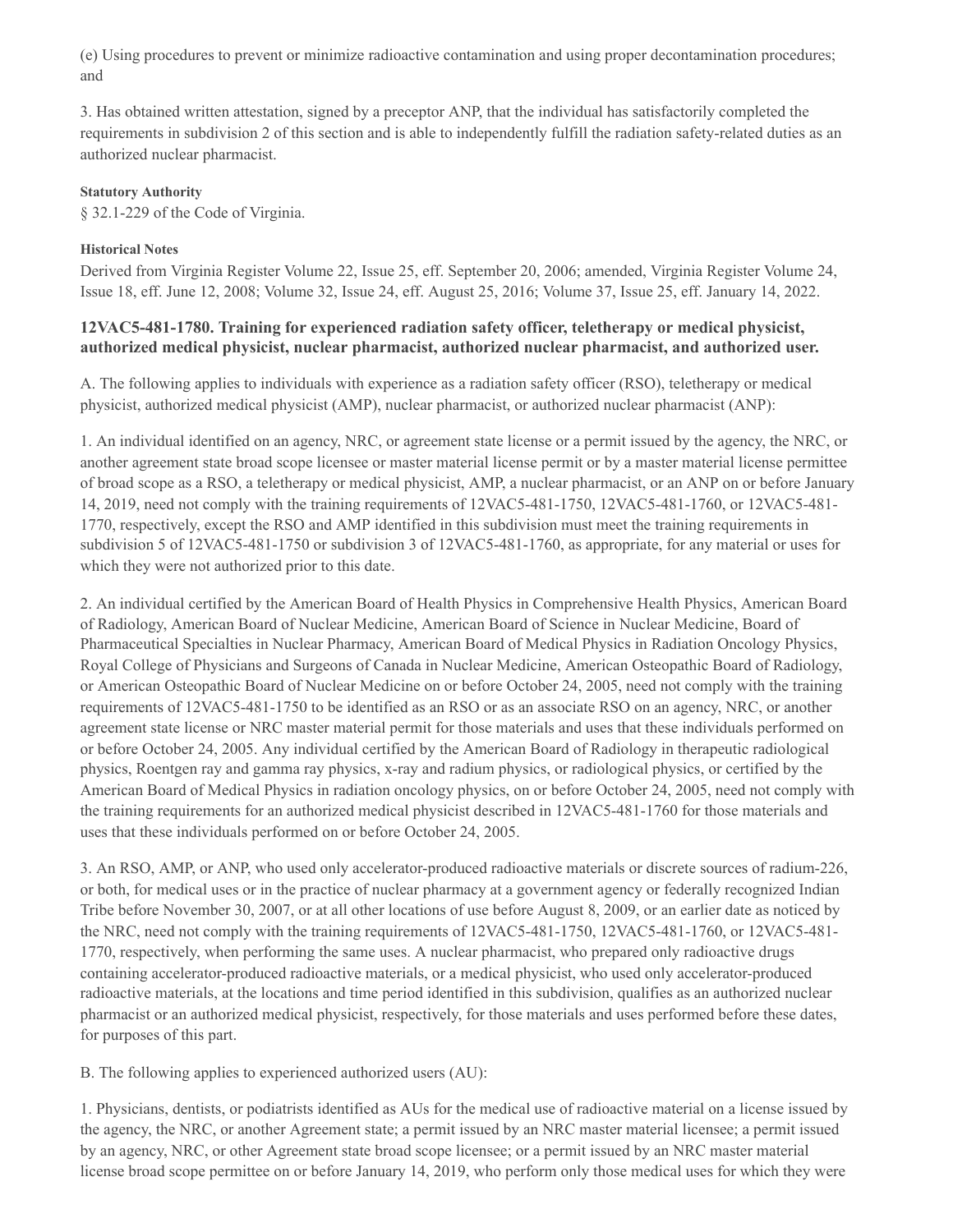authorized on or before that date need not comply with the training requirements of Articles 5 (12VAC5-481-1900 et seq.) through 9 (12VAC5-481-2040 et seq.) of this part.

2. Physicians, dentists, or podiatrists identified as AUs for the medical use of radioactive material on a license issued by the agency, the NRC, or another Agreement state; a permit issued by an NRC master material licensee; a permit issued by an agency, NRC, or other Agreement state broad scope licensee; or a permit issued by an NRC master material license broad scope permittee on or before October 24, 2005, need not comply with the training requirements of Articles 5 (12VAC5-481-1900 et seq.) through 9 (12VAC5-481-2040 et seq.) of this part for those materials and uses that these individuals performed on or before October 24, 2005, as follows:

a. For uses authorized under 12VAC5-481-1900 or 12VAC5-481-1920, or oral administration of sodium iodide I-131 requiring a written directive for imaging and localization purposes, a physician who was certified on or before October 24, 2005, in nuclear medicine by the American Board of Nuclear Medicine; diagnostic radiology by the American Board of Radiology; diagnostic radiology or radiology by the American Osteopathic Board of Radiology; nuclear medicine by the Royal College of Physicians and Surgeons of Canada; or American Osteopathic Board of Nuclear Medicine in nuclear medicine;

b. For uses authorized under 12VAC5-481-1950, a physician who was certified on or before October 24, 2005, by the American Board of Nuclear Medicine; the American Board of Radiology in radiology, therapeutic radiology, or radiation oncology; nuclear medicine by the Royal College of Physicians and Surgeons of Canada; or the American Osteopathic Board of Radiology after 1984;

c. For uses authorized under 12VAC5-481-2010 or 12VAC5-481-2040, a physician who was certified on or before October 24, 2005, in radiology, therapeutic radiology or radiation oncology by the American Board of Radiology; radiation oncology by the American Osteopathic Board of Radiology; radiology, with specialization in radiotherapy, as a British "Fellow of the Faculty of Radiology" or "Fellow of the Royal College of Radiology"; or therapeutic radiology by the Canadian Royal College of Physicians and Surgeons; and

d. For uses authorized under 12VAC5-481-2020, a physician who was certified on or before October 24, 2005, in radiology, diagnostic radiology, therapeutic radiology, or radiation oncology by the American Board of Radiology; nuclear medicine by the American Board of Nuclear Medicine; diagnostic radiology or radiology by the American Osteopathic Board of Radiology; or nuclear medicine by the Royal College of Physicians and Surgeons of Canada.

3. Physicians, dentists, or podiatrists who used only accelerator-produced radioactive materials or discrete sources of radium-226, or both, for medical uses performed at a government agency or federally recognized Indian Tribe before November 30, 2007, or at all other locations of use before August 8, 2009, or an earlier date as noticed by the NRC, need not comply with the training requirements of Articles 5 (12VAC5-481-1900 et seq.) through 9 (12VAC5-481-2040 et seq.) of this part when performing the same medical uses. A physician, dentist, or podiatrist, who used only acceleratorproduced radioactive materials, discrete sources of radium-226, or both for medical uses at the locations and time period identified in this subdivision, qualifies as an AU for those materials and uses performed before these dates for purposes of this chapter.

C. Individuals who need not comply with training requirements as described in this section may serve as preceptors for, and supervisors of, applicants seeking authorization on NRC licenses for the same uses for which these individuals are authorized.

#### **Statutory Authority**

§ 32.1-229 of the Code of Virginia.

## **Historical Notes**

Derived from Virginia Register Volume 22, Issue 25, eff. September 20, 2006; amended, Virginia Register Volume 24, Issue 18, eff. June 12, 2008; Volume 32, Issue 24, eff. August 25, 2016; Volume 37, Issue 25, eff. January 14, 2022.

## **12VAC5-481-1790. Recentness of training.**

The training and experience specified in this article and Articles 5 (12VAC5-481-1900 et seq.), 6 (12VAC5-481-1950 et seq.), 7 (12VAC5-481-2010 et seq.), 8 (12VAC5-481-2020 et seq.), and 9 (12VAC5-481-2040 et seq.) of this part shall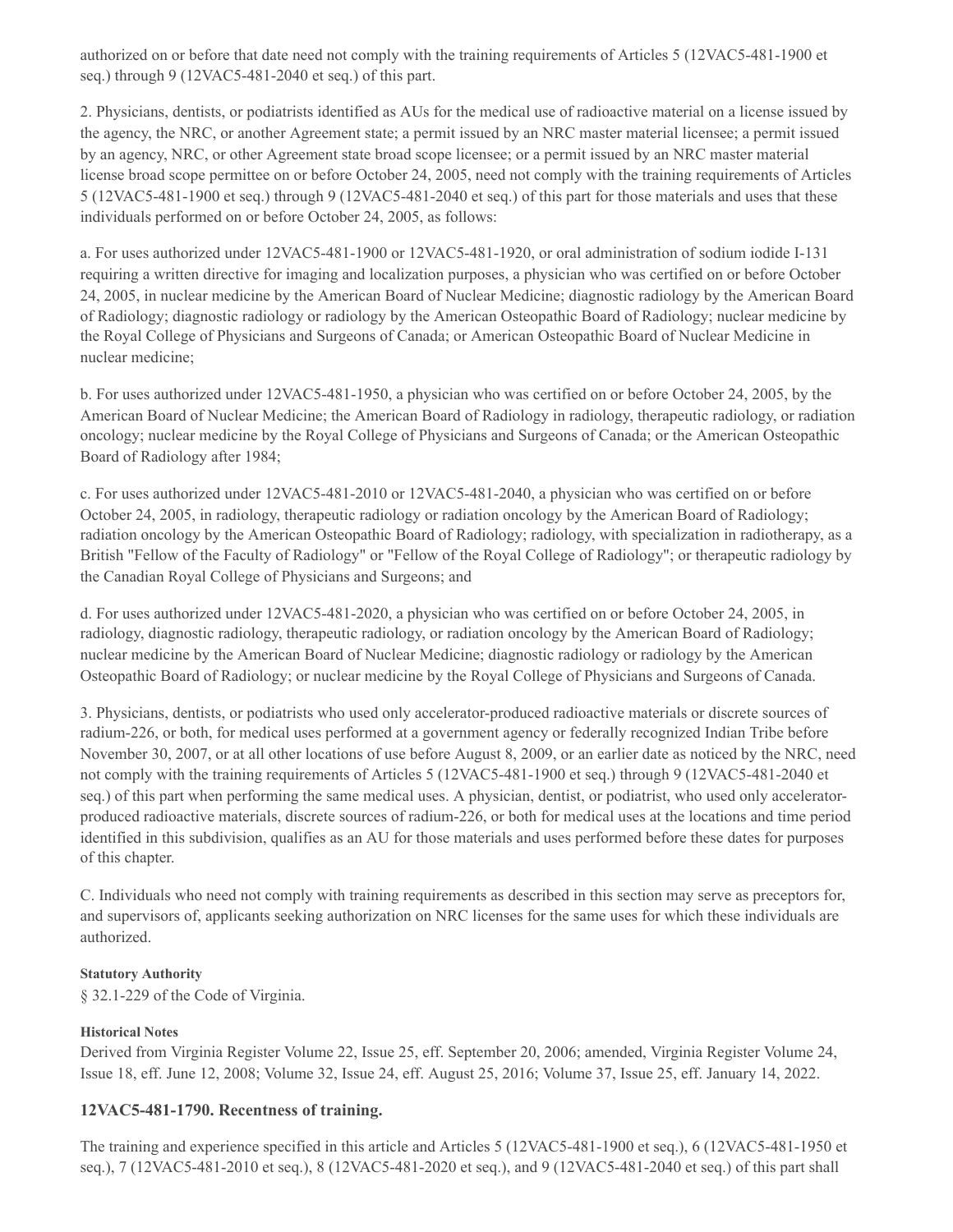have been obtained within the seven years preceding the date of the application or the individual shall have had related continuing education and experience since the required training and experience was completed.

#### **Statutory Authority**

§ 32.1-229 of the Code of Virginia.

#### **Historical Notes**

Derived from Virginia Register Volume 22, Issue 25, eff. September 20, 2006; amended, Virginia Register Volume 24, Issue 18, eff. June 12, 2008; Volume 32, Issue 24, eff. August 25, 2016.

# **Article 4. General Technical Requirements**

## **12VAC5-481-1800. Possession, use, and calibration of instruments used to measure the activity of unsealed radioactive material.**

A. For direct measurements performed in accordance with 12VAC5-481-1820, licensees shall possess and use instrumentation to measure the activity of unsealed radioactive material before it is administered to each patient or human research subject.

B. Licensees shall test the instrumentation required by subsection A of this section in accordance with nationally recognized standards or the manufacturer's instructions.

#### **Statutory Authority**

§ 32.1-229 of the Code of Virginia.

#### **Historical Notes**

Derived from Virginia Register Volume 22, Issue 25, eff. September 20, 2006; amended, Virginia Register Volume 24, Issue 18, eff. June 12, 2008; Volume 32, Issue 24, eff. August 25, 2016.

## **12VAC5-481-1810. (Repealed.)**

#### **Statutory Authority**

#### **Historical Notes**

Derived from Virginia Register Volume 22, Issue 25, eff. September 20, 2006; amended, Virginia Register Volume 24, Issue 18, eff. June 12, 2008; repealed, Virginia Register Volume 32, Issue 24, eff. August 25, 2016.

## **12VAC5-481-1820. Determination of dosages of unsealed radioactive material for medical use.**

A. Licensees shall determine and record the activity of each dosage before medical use.

B. For a unit dosage, this determination shall be made by:

1. Direct measurement of the radioactivity; or

2. A decay correction based on activity or activity concentration determined by:

a. A manufacturer or preparer licensed under 12VAC5-481-480 I or equivalent NRC or other agreement state requirements;

b. An agency, NRC, or another agreement state licensee for use in research in accordance with Radioactive Drug Research Committee-approved protocol or Investigational New Drug (IND) protocol accepted by FDA; or

c. A PET radioactive drug producer licensed under 12VAC5-481-440 H or equivalent NRC or other agreement state requirements.

C. For other than unit dosages, this determination shall be made by:

1. Direct measurement of radioactivity;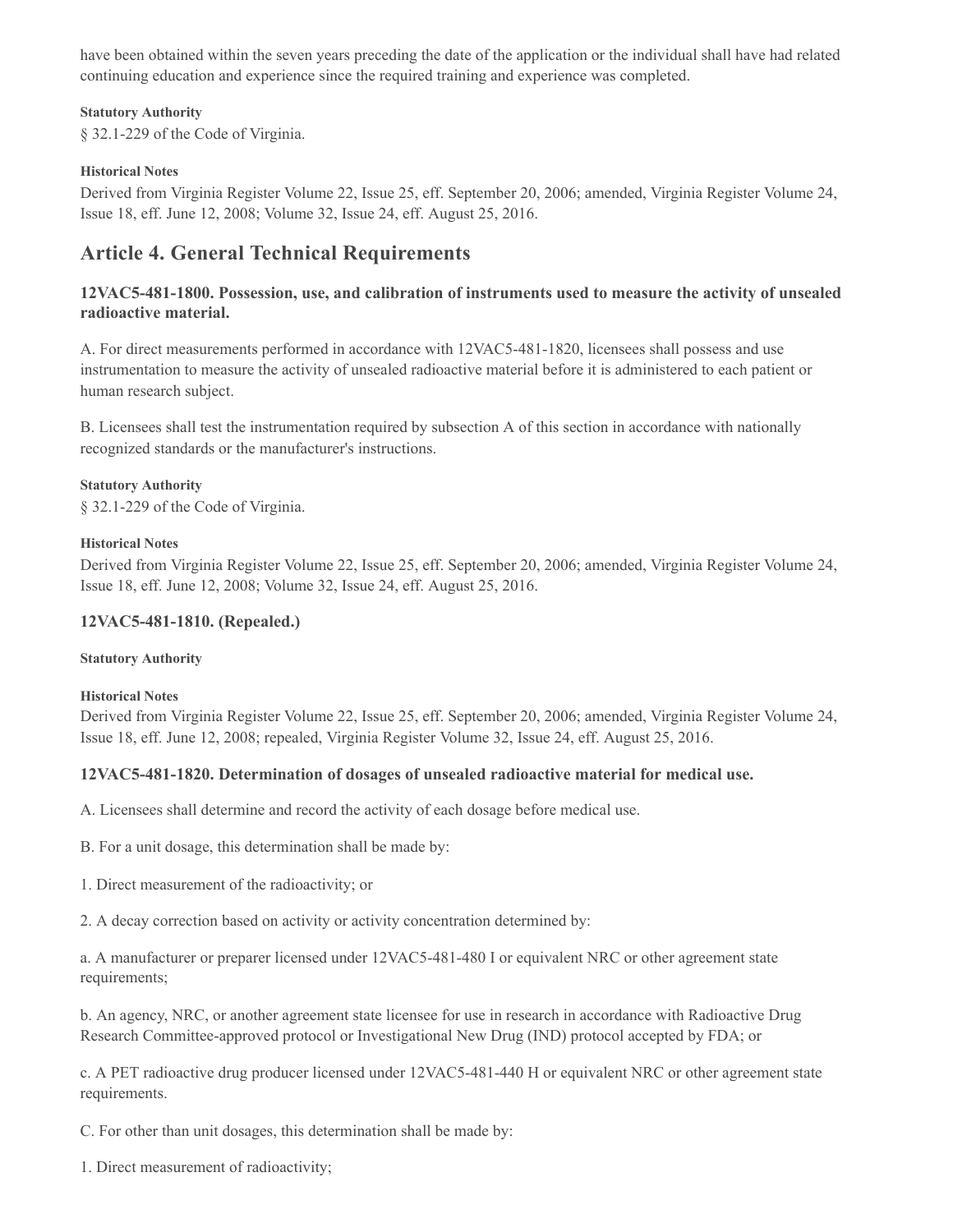2. Combination of measurement of radioactivity and mathematical calculations; or

3. Combination of volumetric measurements and mathematical calculations, based on the measurement made by:

a. A manufacturer or preparer licensed under 12VAC5-481-480 I or equivalent NRC or other agreement state requirements; or

b. A PET radioactive drug producer licensed under 12VAC5-481-440 H or equivalent NRC or other agreement state requirements.

D. Unless otherwise directed by the authorized user, licensees may not use a dosage if the dosage does not fall within the prescribed dosage range or the dosage differs from the prescribed dosage by more than 20%.

#### **Statutory Authority**

§ 32.1-229 of the Code of Virginia.

#### **Historical Notes**

Derived from Virginia Register Volume 22, Issue 25, eff. September 20, 2006; amended, Virginia Register Volume 24, Issue 18, eff. June 12, 2008; Volume 32, Issue 24, eff. August 25, 2016.

#### **12VAC5-481-1830. Authorization for calibration, transmission, and reference sources.**

Any person authorized by 12VAC5-481-1680 for medical use of radioactive material may receive, possess, and use any of the following radioactive material for check, calibration, transmission, and reference use:

1. Sealed sources, not exceeding 1.11 GBq (30 mCi) each, manufactured and distributed by a person licensed under 12VAC5-481-480 or equivalent NRC or other agreement state regulations.

2. Sealed sources, not exceeding 1.11 GBq (30 mCi) each, redistributed by a licensee authorized to redistribute the sealed sources manufactured and distributed by a person licensed under 12VAC5-481-480 or equivalent NRC or other agreement state regulations, providing the redistributed sealed sources are in the original packaging and shielding and are accompanied by the manufacturer's approved instructions.

3. Any radioactive material with a half-life not longer than 120 days in individual amounts not to exceed 0.56 GBq (15 mCi).

4. Any radioactive material with a half-life longer than 120 days in individual amounts not to exceed the smaller of 7.4 MBq (200  $\mu$ Ci) or 1000 times the quantities in 12VAC5-481-3730.

5. Technetium-99m in amounts as needed.

#### **Statutory Authority**

§ 32.1-229 of the Code of Virginia.

#### **Historical Notes**

Derived from Virginia Register Volume 22, Issue 25, eff. September 20, 2006; amended, Virginia Register Volume 24, Issue 18, eff. June 12, 2008; Volume 32, Issue 24, eff. August 25, 2016.

## **12VAC5-481-1840. Requirements for possession of sealed sources and brachytherapy sources.**

A. Licensees in possession of any sealed source or brachytherapy source shall follow the radiation safety and handling instructions supplied by the manufacturer.

B. Licensees in possession of a sealed source shall:

1. Test the source for leakage before its first use unless the licensee has a certificate from the supplied indicating that the source was tested within six months before transfer to the licensee; and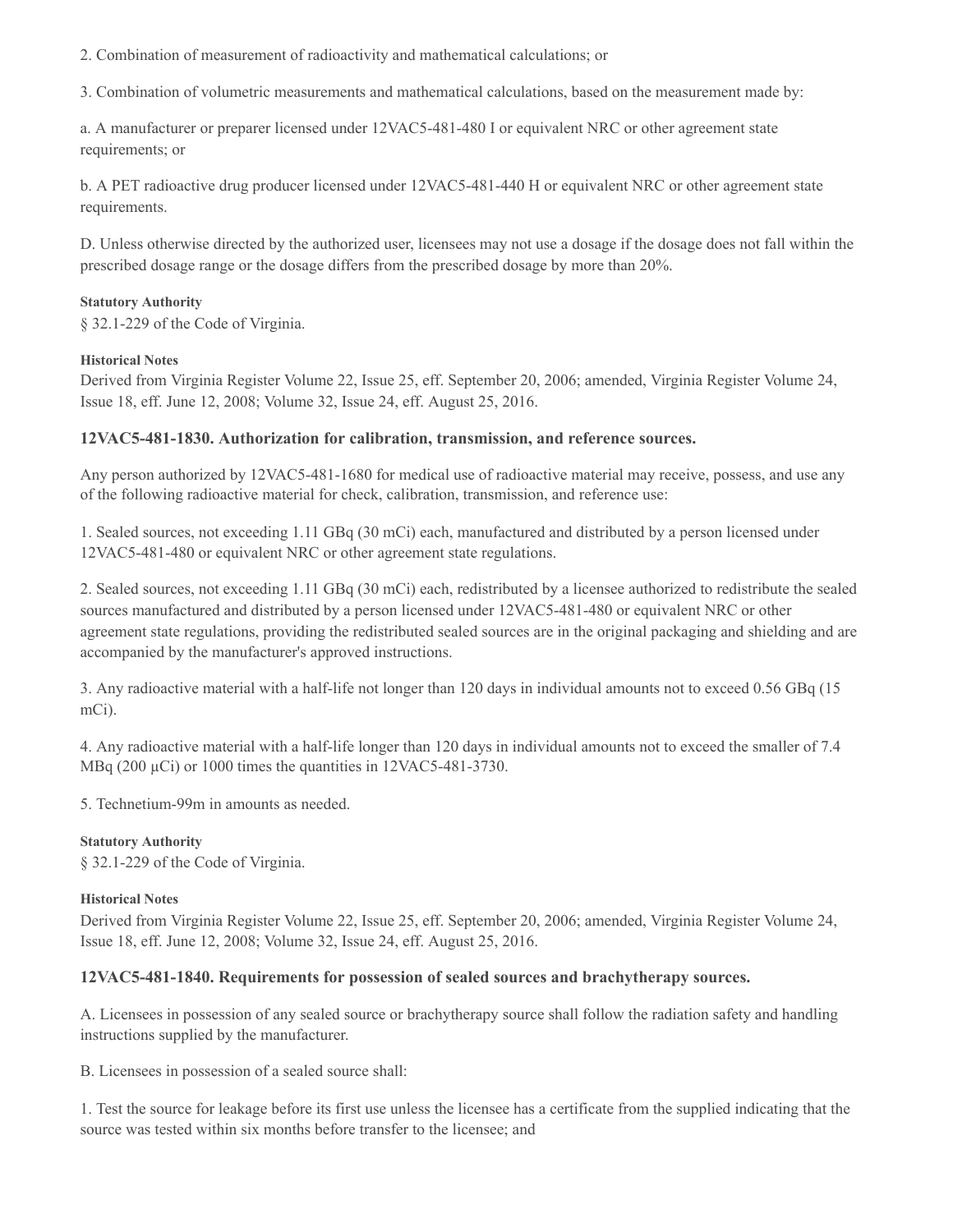2. Test the source for leakage at intervals not to exceed six months or at other intervals approved by the NRC or another agreement state in the Sealed Source and Device Registry.

C. To satisfy the leak test requirements of this section, licensees shall measure the sample so that the leak test can detect the presence of  $0.005 \mu$ Ci (185 Bq) of radioactive material in the sample.

D. If the leak test reveals the presence of 0.005  $\mu$ Ci (185 Bq) or more of removable contamination, the licensee shall:

1. Immediately withdraw the sealed source from use and store, dispose, or cause it to be repaired in accordance with the requirements in Parts III (12VAC5-481-380 et seq.) and IV (12VAC5-481-600 et seq.) of this chapter; and

2. File a report within five days of the leak test in accordance with 12VAC5-481-2080 C.

E. Licensees need not perform a leak test on the following sources:

1. Containing only radioactive material with a half-life of less than 30 days;

2. Containing only radioactive material as a gas;

3. Containing 100 µCi (3.7 MBq) or less of beta or gamma-emitting material;

4. Containing 10  $\mu$ Ci (0.37 MBq) or less of alpha-emitting material;

4. Seeds of iridium-192 encased in nylon ribbon; and

5. Sources stored and not being used. However, the licensee shall test each such source for leakage before any use or transfer unless it has been leak tested within six months before the date of use or transfer.

F. Licensees in possession of sealed sources or brachytherapy sources, except for gamma stereotactic radiosurgery sources, shall conduct a semi-annual physical inventory of all such sources in its possession.

#### **Statutory Authority**

§ 32.1-229 of the Code of Virginia.

#### **Historical Notes**

Derived from Virginia Register Volume 22, Issue 25, eff. September 20, 2006; amended, Virginia Register Volume 24, Issue 18, eff. June 12, 2008; Volume 32, Issue 24, eff. August 25, 2016.

#### **12VAC5-481-1850. Labeling of vials and syringes.**

Each syringe and vial that contains unsealed radioactive material shall be labeled to identify the radioactive drug. Each syringe shield and vial shield shall also be labeled unless the label on the syringe or vial is visible when shielded.

#### **Statutory Authority**

§ 32.1-229 of the Code of Virginia.

#### **Historical Notes**

Derived from Virginia Register Volume 22, Issue 25, eff. September 20, 2006; amended, Virginia Register Volume 24, Issue 18, eff. June 12, 2008; Volume 32, Issue 24, eff. August 25, 2016.

## **12VAC5-481-1860. Surveys of ambient radiation exposure rate.**

A. In addition to the surveys required by Part IV (12VAC5-481-600 et seq.) of this chapter, licensees shall survey with a radiation detection survey instrument at the end of each day of use. Licensees shall survey all areas where unsealed radioactive material requiring a written directive was prepared for use or administered.

B. Licensees do not need to perform the surveys required by subsection A of this section in an area where patients or human research subjects are confined when they cannot be released under 12VAC5-481-1870.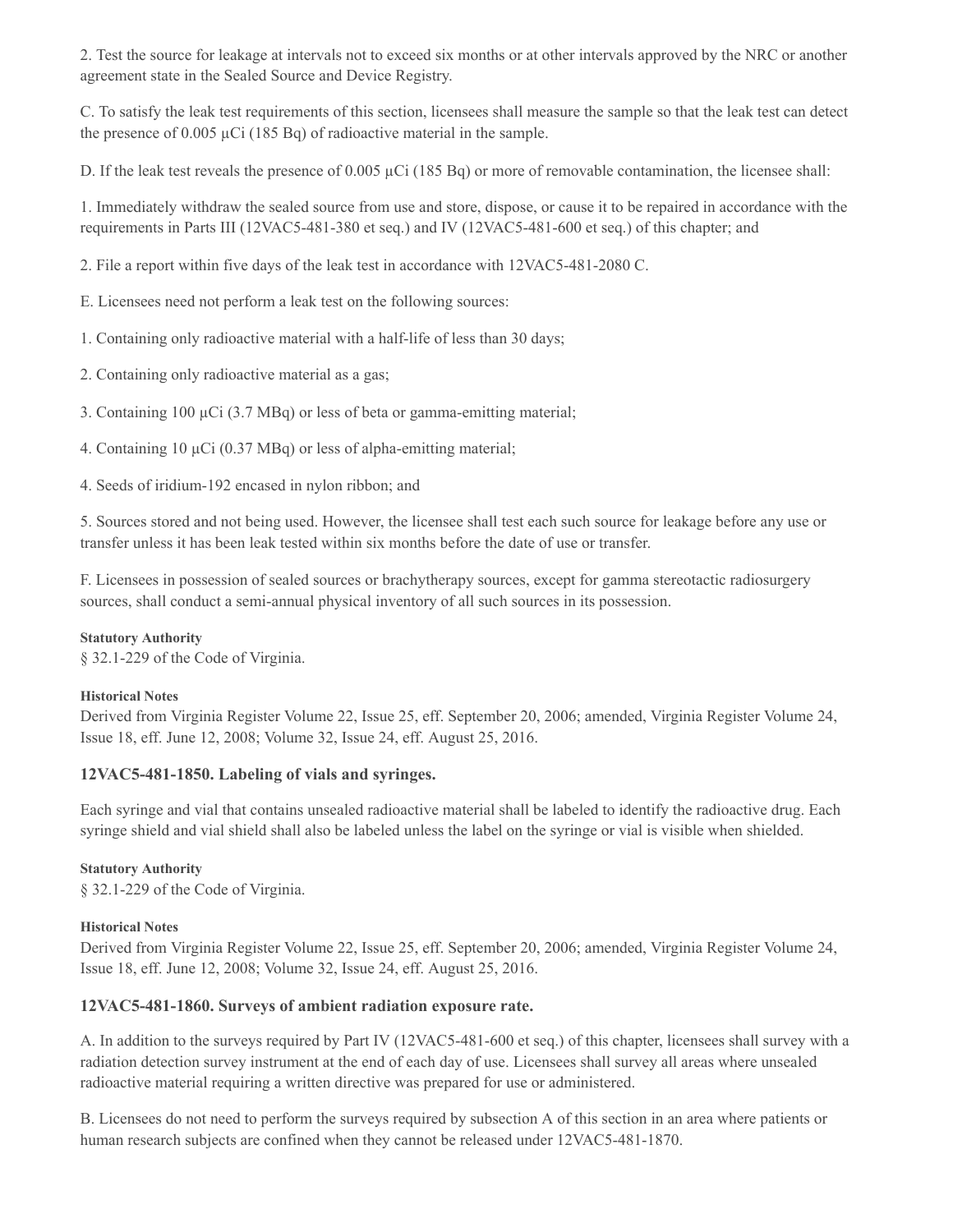## **Statutory Authority**

§ 32.1-229 of the Code of Virginia.

#### **Historical Notes**

Derived from Virginia Register Volume 22, Issue 25, eff. September 20, 2006; amended, Virginia Register Volume 24, Issue 18, eff. June 12, 2008; Volume 32, Issue 24, eff. August 25, 2016.

## **12VAC5-481-1870. Release of individuals containing unsealed radioactive material or implants containing radioactive material.**

A. Licensees may authorize the release from its control of any individual who has been administered unsealed radioactive material or implants containing radioactive material if the total effective dose equivalent to any other individual from exposure to the released individual is not likely to exceed 500 mrem (5 mSv).

B. Licensees shall provide the released individual, or the individual's parent or guardian, with instructions, including written instructions, on actions recommended to maintain doses to other individuals as low as is reasonable achievable if the total effective dose equivalent to any other individual is likely to exceed 100 mrem (1 mSv). If the total effective dose equivalent to a nursing infant or child could exceed 100 mrem (1 mSv), assuming there were no interruption of breast-feeding, the instructions shall also include:

1. Guidance on the interruption or discontinuation of breast-feeding; and

2. Information on the potential consequences, if any, on failure to follow guidance.

#### **Statutory Authority**

§ 32.1-229 of the Code of Virginia.

#### **Historical Notes**

Derived from Virginia Register Volume 22, Issue 25, eff. September 20, 2006; amended, Virginia Register Volume 24, Issue 18, eff. June 12, 2008; Volume 32, Issue 24, eff. August 25, 2016.

## **12VAC5-481-1880. Provision of mobile medical service.**

A. The mobile medical service shall be licensed if the service receives, uses, or possesses radioactive material. The client of the mobile medical service shall be licensed if the client receives or possesses radioactive material to be used by a mobile medical service.

B. Licensees providing mobile medical service shall:

1. Obtain a letter signed by the management of each client for whom services are rendered that permits the use of radioactive material at the client's address and clearly delineates the authority and responsibility of the licensee and the client;

2. Inform the client's management who is on site at each client's address of use at the time that radioactive material is being administered;

3. Check instruments used to measure the activity of unsealed radioactive material for proper function before medical use at each client's address or on each day of use, whichever is more frequent. At a minimum, the check for proper function required by this subdivision shall include a constancy check;

4. Check survey instruments for proper operation with a dedicated check source before use at each client's address; and

5. Before leaving a client's address, survey all areas of use for dose rate and removable contamination to ensure compliance with the requirements in Part IV (12VAC5-481-600 et seq.) of this chapter.

C. A mobile medical service may not have radioactive material delivered from the manufacturer or the distributor to the client unless the client has a license allowing possession of the radioactive material. Radioactive material delivered to the client shall be received and handled in conformance with the client's license.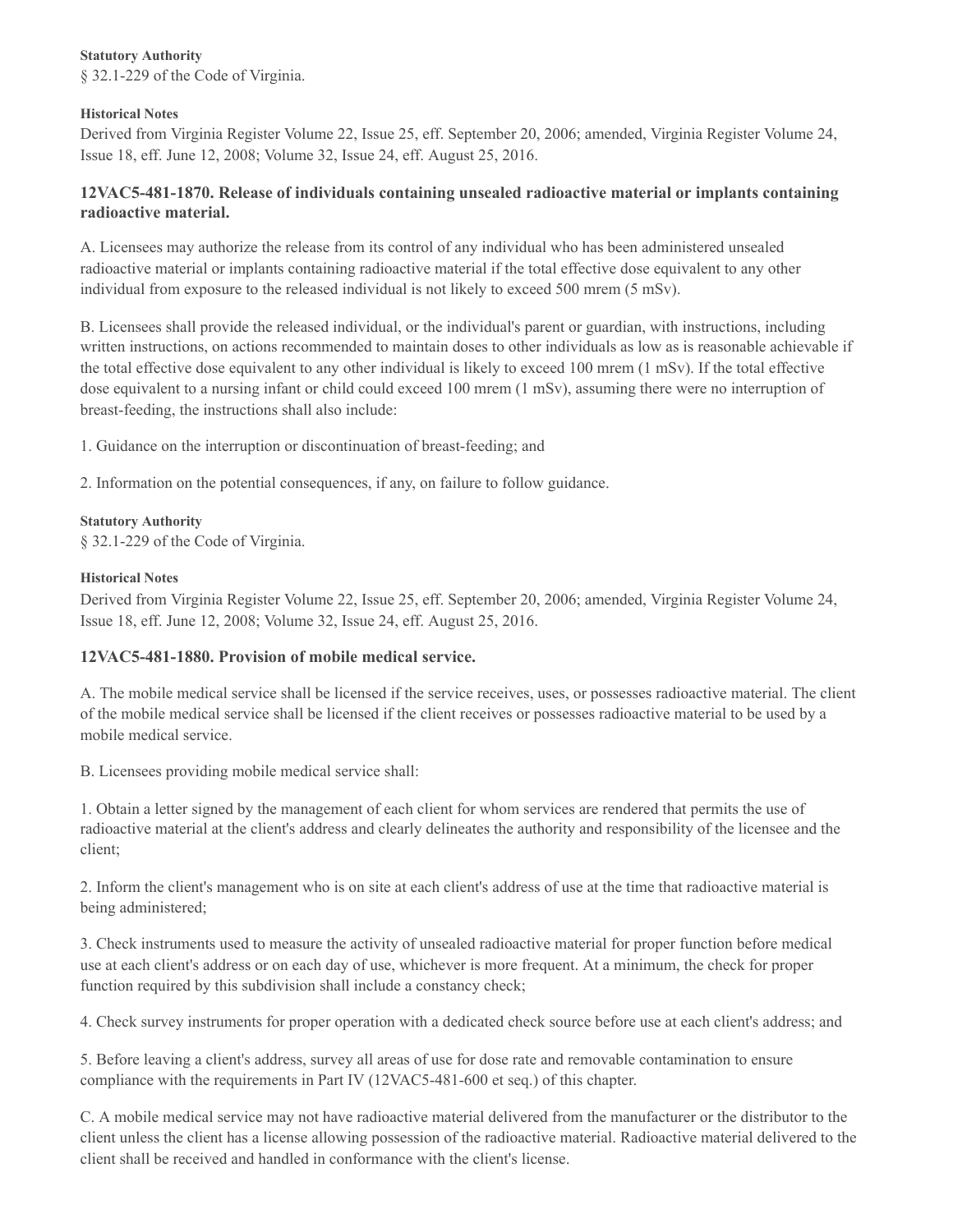### **Statutory Authority**

§ 32.1-229 of the Code of Virginia.

#### **Historical Notes**

Derived from Virginia Register Volume 22, Issue 25, eff. September 20, 2006; amended, Virginia Register Volume 24, Issue 18, eff. June 12, 2008; Volume 32, Issue 24, eff. August 25, 2016.

## **12VAC5-481-1890. Decay-in-storage.**

Licensees may hold radioactive material with a physical half-life of less than or equal to 120 days for decay-in-storage before disposal without regard to its radioactivity if it:

1. Monitors material at the surface before disposal and determines that its radioactivity cannot be distinguished from the background radiation level with an appropriate radiation detection survey meter set on its most sensitive scale and with no interposed shielding; and

2. Removes or obliterates all radiation labels, except for radiation labels on materials that are within containers and that will be managed as biomedical waste after they have been released from the licensee.

#### **Statutory Authority**

§ 32.1-229 of the Code of Virginia.

#### **Historical Notes**

Derived from Virginia Register Volume 22, Issue 25, eff. September 20, 2006; amended, Virginia Register Volume 24, Issue 18, eff. June 12, 2008; Volume 32, Issue 24, eff. August 25, 2016.

# **Article 5. Unsealed Byproduct Material – Written Directive Not Required**

## **12VAC5-481-1900. Use of unsealed radioactive material for uptake, dilution, and excretion studies for which a written directive is not required.**

Except for quantities that require a written directive under 12VAC5-481-1720, licensees may use any unsealed radioactive material prepared for medical use for uptake, dilution, or excretion studies that is:

1. Obtained from a manufacturer or preparer licensed under 12VAC5-481-480 I or equivalent NRC or other agreement state regulations or a PET radioactive drug producer licensed under 12VAC5-481-440 H or equivalent NRC or other agreement state requirements;

2. Excluding PET radionuclides, prepared by (i) an ANP; (ii) a physician who is an AU and who meets the requirements specified in 12VAC5-481-1940 or 12VAC5-481-1980 and 12VAC5-481-1940 3 a 1; or (iii) an individual under supervision, as specified in 12VAC5-481-1710;

3. Obtained from and prepared by an agency, NRC, or another agreement state licensee for use in research in accordance with a Radioactive Drug Research Committee-approved protocol or an Investigation New Drug (IND) protocol accepted by FDA; or

4. Prepared by the licensee for use in research in accordance with a Radioactive Drug Research Committee-approved application or an Investigation New Drug (IND) protocol accepted by FDA for use in research.

#### **Statutory Authority**

§ 32.1-229 of the Code of Virginia.

## **Historical Notes**

Derived from Virginia Register Volume 22, Issue 25, eff. September 20, 2006; amended, Virginia Register Volume 24, Issue 18, eff. June 12, 2008; Volume 32, Issue 24, eff. August 25, 2016.

## **12VAC5-481-1910. Training for uptake, dilution, and excretion studies.**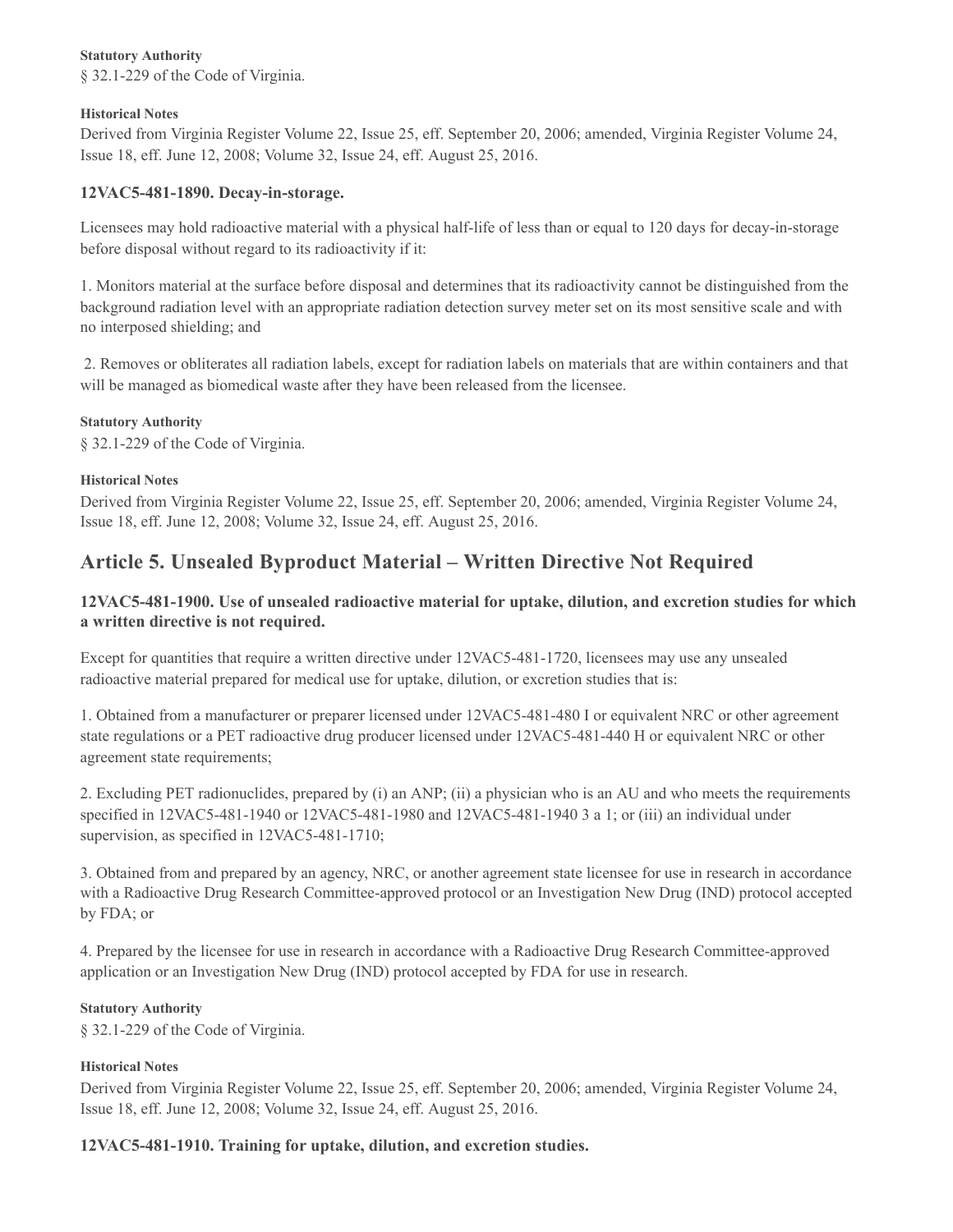Except as provided in 12VAC5-481-1780, licensees shall require an authorized user of unsealed radioactive material for the uses authorized under 12VAC5-481-1900 to be a physician:

1. Who is certified by a medical specialty board whose certification process has been recognized by the NRC, the agency, or an agreement state. The names of board certifications that have been recognized by the NRC or an agreement state are posted on the NRC's Medical Uses Licensee Toolkit Web page. To have its certification process recognized, a specialty board shall require all candidates for certification to:

a. Complete 60 hours of training and experience in basic radionuclide handling techniques and radiation safety applicable to the medical use of unsealed byproduct material for uptake, dilution, and excretion studies as described in subdivisions 3 a (1) through 3 a (2) (f) of this section; and

b. Pass an examination administered by diplomates of the specialty board that assesses knowledge and competence in radiation safety, radionuclide handling, and quality control; or

2. Who is an authorized user under 12VAC5-481-1940, 12VAC5-481-1980, or equivalent NRC or other Agreement state requirements; or

3. Who has:

a. Completed 60 hours of training and experience, including a minimum of eight hours of classroom and laboratory training, in basic radionuclide handling techniques applicable to the medical use of unsealed radioactive material for uptake, dilution, and excretion studies. The training and experience shall include the following:

(1) Classroom and laboratory training in the following areas:

(a) Radiation physics and instrumentation;

(b) Radiation protection;

(c) Mathematics pertaining to the use and measurement of radioactivity;

(d) Chemistry of radioactive material for medical use; and

(e) Radiation biology; and

(2) Work experience under the supervision of an authorized user who meets the requirements in this section, 12VAC5- 481-1780, 12VAC5-481-1940, 12VAC5-481-1980, or equivalent NRC or other Agreement state requirements, involving:

(a) Ordering, receiving, and unpacking radioactive materials safely and performing the related radiation surveys;

(b) Performing quality control procedures on instruments used to determine the activity of dosages and performing checks for proper operation of survey meters;

(c) Calculating, measuring, and safely preparing patient or human research subject dosages;

(d) Using administrative controls to prevent a medical event involving the use of unsealed radioactive material;

(e) Using procedures to contain spilled radioactive material safely and using proper decontamination procedures; and

(f) Administering dosages of radioactive drugs to patients or human research subjects; and

b. Obtained written attestation that the individual has satisfactorily completed the requirements in subdivision 3 a of this section and is able to independently fulfill the radiation safety-related duties as an authorized user for the medical uses authorized under 12VAC-481-1900. The attestation must be obtained from either:

(1) A preceptor authorized user who meets the requirements in this section, 12VAC5-481-1780, 12VAC5-481-1940, or 12VAC5-481-1980 or equivalent NRC or other agreement state requirements; or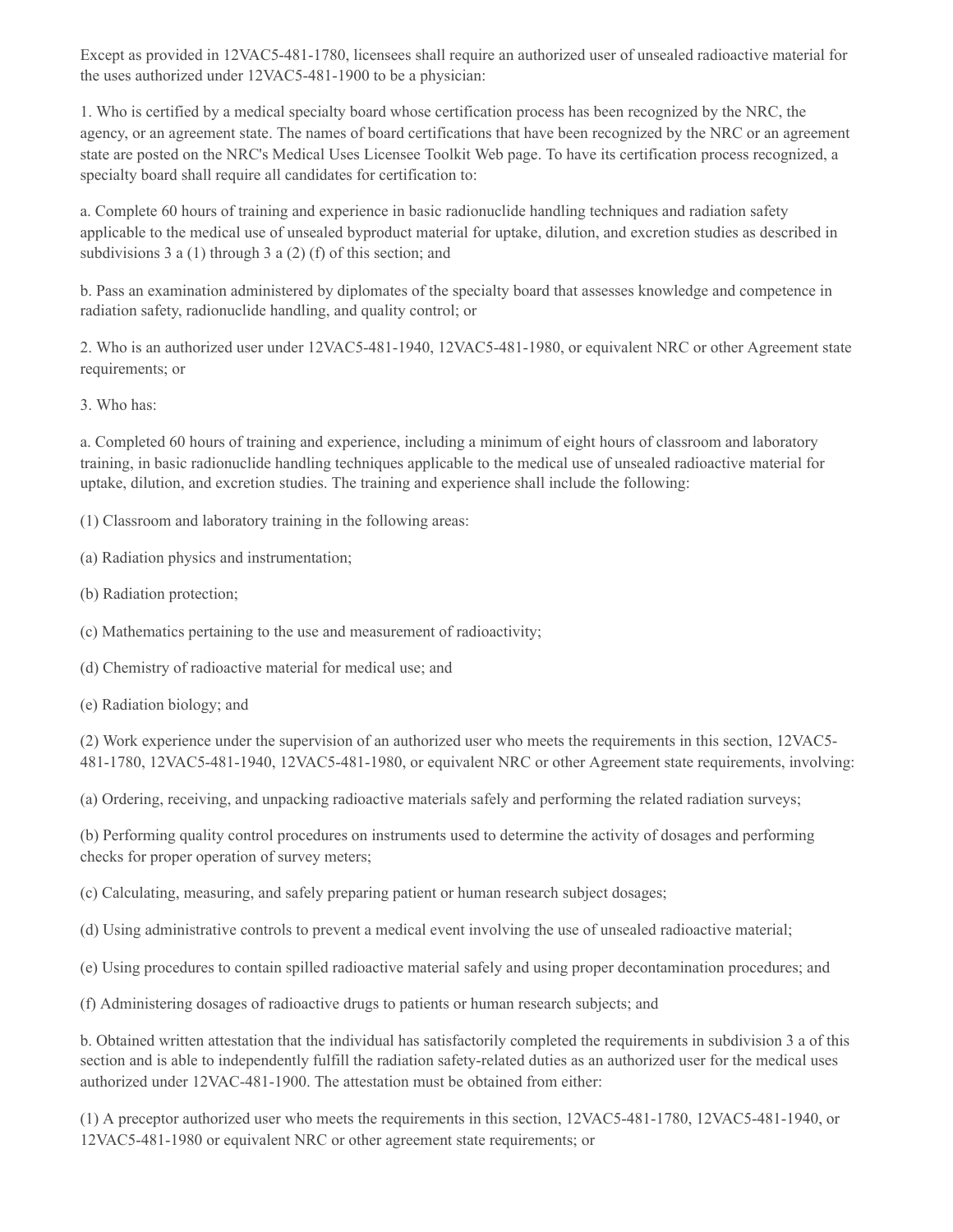(2) A residency program director who affirms in writing that the attestation represents the consensus of the residency program faculty where at least one faculty member is an authorized user who meets the requirements in this section, 12VAC5-481-1780, 12VAC5-481-1940, or 12VAC5-481-1980 or equivalent NRC or other agreement state requirements and concurs with the attestation provided by the residency program director. The residency training program must be approved by the Residency Review Committee of the Accreditation Council for Graduate Medical Education or the Royal College of Physicians and Surgeons or the Council on Postdoctoral Training of the American Osteopathic Association and must include training and experience specified in subdivision 3 a of this section.

#### **Statutory Authority**

§ 32.1-229 of the Code of Virginia.

#### **Historical Notes**

Derived from Virginia Register Volume 22, Issue 25, eff. September 20, 2006; amended, Virginia Register Volume 24, Issue 18, eff. June 12, 2008; Volume 32, Issue 24, eff. August 25, 2016; Volume 37, Issue 25, eff. January 14, 2022.

## **12VAC5-481-1920. Use of unsealed radioactive material for imaging and localization studies for which a written directive is not required.**

Except for quantities that require a written directive under 12VAC5-481-1720, licensees may use any unsealed radioactive material prepared for medical use for imaging and localization studies that is:

1. Obtained from a manufacturer or preparer licensed under 12VAC5-481-480 I or equivalent NRC or other agreement state requirements or a PET radioactive drug producer licensed under 12VAC5-481-440 H or equivalent NRC or other agreement state requirements;

2. Excluding production of PET radionuclides, prepared by an ANP; a physician who is an authorized user (AU) and who meets the requirements specified in 12VAC5-481-1940, or 12VAC5-481-1980 and 12VAC5-481-1940 3 a (1) (g); or an individual under the supervision, as specified in 12VAC5-481-1710, of an ANP or a physician who is an AU;

3. Obtained from and prepared by an agency, NRC, or another agreement state licensee for use in research in accordance with a Radioactive Drug Research Committee-approved protocol or an IND protocol accepted by FDA; or

4. Prepared by the licensee for use in research in accordance with a Radioactive Drug Research Committee-approved application or an IND protocol accepted by FDA.

#### **Statutory Authority**

§ 32.1-229 of the Code of Virginia.

#### **Historical Notes**

Derived from Virginia Register Volume 22, Issue 25, eff. September 20, 2006; amended, Virginia Register Volume 24, Issue 18, eff. June 12, 2008; Volume 32, Issue 24, eff. August 25, 2016.

#### **12VAC5-481-1930. Permissible molybdenum-99, strontium-82, and strontium-85 concentrations.**

A. Licensees may not administer to humans a radiopharmaceutical that contains:

1. More than 0.15 μCi of molybdenum-99 per mCi of technetium-99m (0.15 kBq of molybdenum-99 per MBq of technetium-99m); or

2. More than 0.02 μCi of strontium-82 per mCi of rubidium-82 chloride (0.02 kBq of strontium-82 per MBq of rubidium-82 chloride injection) or more than 0.2 μCi of strontium-85 per mCi of rubidium-82 (0.2 kBq of strontium-85 per MBq of rubidium-82 chloride injection).

B. A licensee that uses molybdenum-99/technetium-99m for preparing a technetium-99m radiopharmaceautical shall measure the molybdenum-99 concentration in each eluate from a generator to demonstrate compliance with subsection A of this section.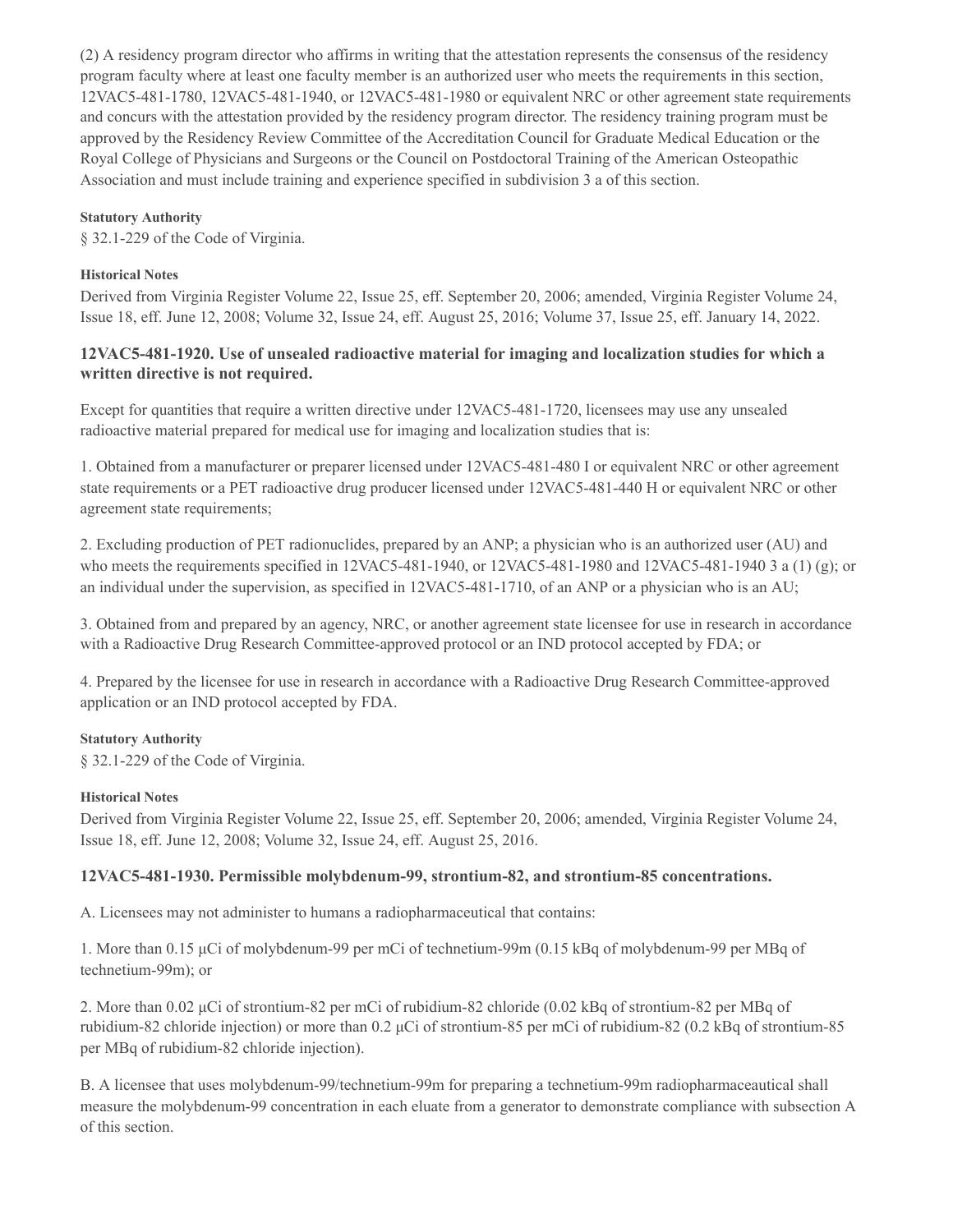C. A licensee that uses a strontium-82/rubidium-82 generator for preparing a rubidium-82 radiopharmaceutical shall, before the first patient use of the day, measure the concentration of radionuclides strontium-82 and strontium-82 to demonstrate compliance with subsection A of this section.

D. If a licensee is required to measure the molybdenum-99 concentration or strontium-82 and strontium-82 concentrations, the licensee shall retain a record of each measurement in accordance with 12VAC5-481-2070 K.

E. The licensee shall report any measurement that exceeds the limits in subsection A of this section at the time of generator elution in accordance with 12VAC5-481-2080 D.

#### **Statutory Authority**

§ 32.1-229 of the Code of Virginia.

### **Historical Notes**

Derived from Virginia Register Volume 22, Issue 25, eff. September 20, 2006; amended, Virginia Register Volume 24, Issue 18, eff. June 12, 2008; Volume 32, Issue 24, eff. August 25, 2016; Volume 37, Issue 25, eff. January 14, 2022.

## **12VAC5-481-1940. Training for imaging and localization studies.**

Except as provided in 12VAC5-481-1780, licensees shall require an authorized user (AU) of unsealed radioactive material for the uses authorized under 12VAC5-481-1920 to be a physician:

1. Who is certified by a medical specialty board whose certification process has been recognized by the NRC, the agency, or an agreement state. The names of board certifications that have been recognized by the NRC or an agreement state are posted on the NRC's Medical Uses Licensee Toolkit Web page; or

2. Who is an AU under 12VAC5-481-1980 and meets the requirements in subdivision 3 a (2) (g) of this section, or equivalent NRC or other Agreement state requirements; or

3. Who has:

a. Completed 700 hours of training and experience, including a minimum of 80 hours of classroom and laboratory training in basic radionuclide handling techniques applicable to the medical use of unsealed radioactive material for imaging and localization studies. The training and experience shall include at a minimum:

(1) Classroom and laboratory training in the following areas:

(a) Radiation physics and instrumentation;

(b) Radiation protection;

(c) Mathematics pertaining to the use and measurement of radioactivity;

(d) Chemistry of radioactive material for medical use; and

(e) Radiation biology; and

(2) Work experience, under the supervision of an authorized user who meets the requirements in this section, 12VAC5- 481-1780, or 12VAC5-481-1980 and subdivision 3 a (2) (g) of this section, or equivalent NRC or other Agreement state requirements. An authorized nuclear pharmacist who meets the requirements of 12VAC5-481-1770 or 12VAC5-481- 1780 may provide the supervised work experience in subdivision 3 a (2) (g) of this section. Work experience must involve:

(a) Ordering, receiving, and unpacking radioactive materials safely and performing the related radiation surveys;

(b) Performing quality control procedures on instruments used to determine the activity of dosages and performing checks for proper operation of survey meters;

(c) Calculating, measuring, and safely preparing patient or human research subject dosages;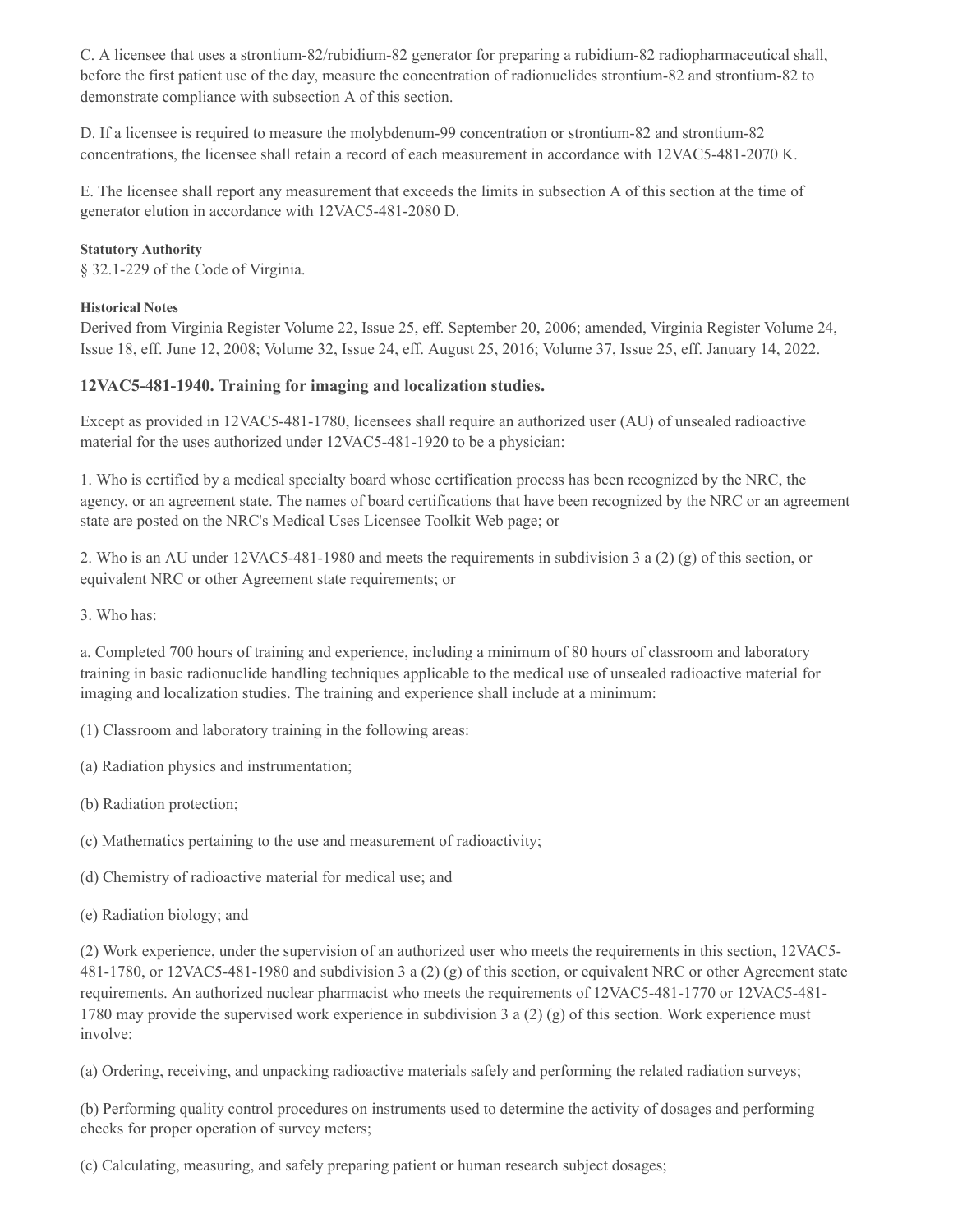(d) Using administrative controls to prevent a medical event involving the use of unsealed radioactive material;

(e) Using procedures to safely contain spilled radioactive material and using proper decontamination procedures;

(f) Administering dosages of radioactive drugs to patients or human research subjects; and

(g) Eluting generator systems appropriate for preparation of radioactive drugs for imaging and localization studies, measuring and testing the eluate for radionuclide purity, and processing the eluate with reagent kits to prepare labeled radioactive drugs; and

b. Obtained written attestation that the individual has satisfactorily completed the requirements in subdivision 3 a of this section and is able to independently fulfill the radiation safety-related duties as an authorized user for the medical uses authorized under 12VAC5-481-1900 and 12VAC5-481-1920. The attestation must be obtained from either:

(1) A preceptor authorized user who meets the requirements in this section, 12VAC5-481-1780, or 12VAC5-481-1980 and subdivision 3 a  $(2)$   $(g)$  of this section, or equivalent NRC or other agreement state requirements; or

(2) A residency program director who affirms in writing that the attestation represents the consensus of the residency program faculty where at least one faculty member is an authorized user who meets the requirements in this section,  $12VAC5-481-1780$ , or  $12VAC5-481-1980$  and subdivision 3 a  $(2)(g)$ , or equivalent NRC or other agreement state requirements and concurs with the attestation provided by the residency program director. The residency training must be approved by the Residency Review Committee of the Accreditation Council for Graduate Medical Education or the Royal College of Physicians and Surgeons of Canada or the Council on Postdoctoral Training of the American Osteopathic Association and must include training and experience specific in subdivision 3 a of this section.

## **Statutory Authority**

§ 32.1-229 of the Code of Virginia.

## **Historical Notes**

Derived from Virginia Register Volume 22, Issue 25, eff. September 20, 2006; amended, Virginia Register Volume 24, Issue 18, eff. June 12, 2008; Volume 32, Issue 24, eff. August 25, 2016; Volume 37, Issue 25, eff. January 14, 2022.

# **Article 6. Unsealed Byproduct Material - Written Directive Required**

## **12VAC5-481-1950. Use of unsealed radioactive material for which a written directive is required.**

Licensees may use any unsealed radioactive material identified in subdivision 2 b (7) of 12VAC5-481-1980 prepared for medical use and for which a written directive is required that is:

1. Obtained from a manufacturer or preparer licensed under 12VAC5-481-480 I or equivalent NRC or other Agreement state requirements or a PET radioactive drug producer licensed under 12VAC5-481-440 H or equivalent NRC or another agreement state requirements;

2. Excluding production of PET radionuclides, prepared by an ANP; a physician who is an authorized user (AU) and who meets the requirements specified in 12VAC5-481-1940 or 12VAC5-481-1980; or an individual under the supervision, as specified in 12VAC5-481-1710, of an ANP or the physician who is an AU;

3. Obtained from and prepared by an agency, NRC, or another agreement state licensee for use in research in accordance with an investigational new drug (IND) protocol accepted by U.S. Food and Drug Administration (FDA); or

4. Prepared by the licensee for use in research in accordance with an IND protocol accepted by FDA.

## **Statutory Authority**

§ 32.1-229 of the Code of Virginia.

## **Historical Notes**

Derived from Virginia Register Volume 22, Issue 25, eff. September 20, 2006; amended, Virginia Register Volume 24, Issue 18, eff. June 12, 2008; Volume 32, Issue 24, eff. August 25, 2016; Volume 37, Issue 25, eff. January 14, 2022.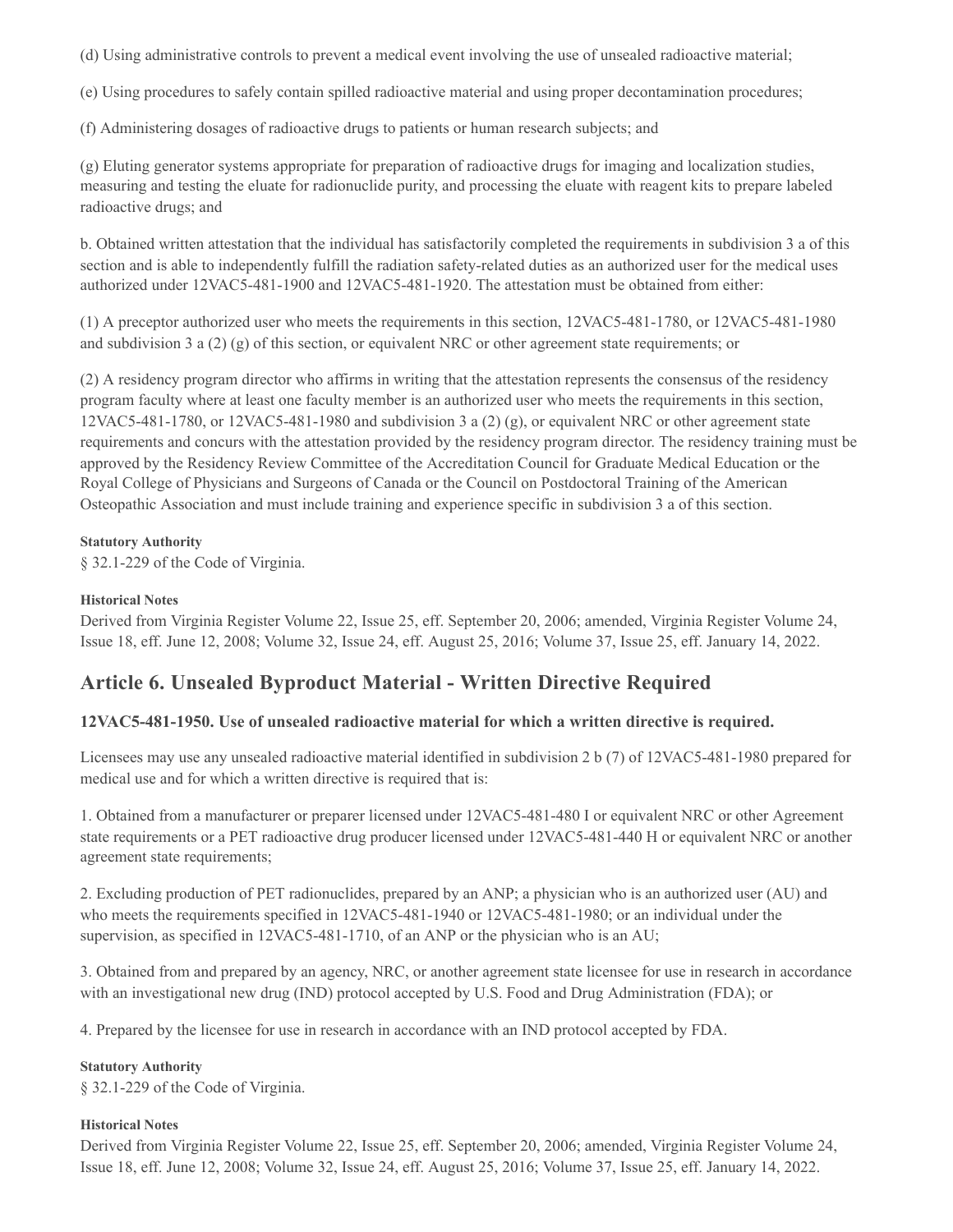## **12VAC5-481-1960. Safety instruction.**

In addition to the requirements of 12VAC5-481-2270, licensees shall provide radiation safety instruction initially and at least annually to personnel caring for patients or human research subjects who cannot be released under 12VAC5-481- 1870. To satisfy this requirement, the instruction shall be commensurate with the duties of the personnel and include:

- 1. Patient or human research subject control;
- 2. Visitor control, including:
- a. Routine visitation to hospitalized individuals in accordance with 12VAC5-481-720 A 1; and
- b. Visitation authorized in accordance with 12VAC5-481-720 C;
- 3. Contamination control;
- 4. Waste control; and

5. Notification of the RSO, or his designee, and an authorized user if the patient or human research subject has a medical emergency or dies.

#### **Statutory Authority**

§ 32.1-229 of the Code of Virginia.

#### **Historical Notes**

Derived from Virginia Register Volume 22, Issue 25, eff. September 20, 2006; amended, Virginia Register Volume 24, Issue 18, eff. June 12, 2008; Volume 32, Issue 24, eff. August 25, 2016.

## **12VAC5-481-1970. Safety precautions.**

A. For each patient or human research subject who cannot be released under 12VAC5-481-1870, licensees shall:

1. Quarter the patient or the human research subject either in:

a. A private room with a private sanitary facility; or

b. A room, with a private sanitary facility, with another individual who also has received therapy with unsealed byproduct material and who also cannot be released under 12VAC5-481-1870;

2. Visibly post the patient's or the human research subject's room with a "Radioactive Materials" sign;

3. Note on the door or in the patient's or human research subject's chart where and how long visitors may stay in the patient's or human research subject's room; and

4. Either monitor material and items removed from the patient's or human research subject's room to determine that their radioactivity cannot be distinguished from the natural background radiation level with a radiation detection survey instrument set on its most sensitive scale and with no interposed shielding or handle the material and items as radioactive waste.

B. Licensees shall notify the RSO, or his designee, and an AU as soon as possible if the patient or human research subject has a medical emergency or dies.

#### **Statutory Authority**

§ 32.1-229 of the Code of Virginia.

#### **Historical Notes**

Derived from Virginia Register Volume 22, Issue 25, eff. September 20, 2006; amended, Virginia Register Volume 24, Issue 18, eff. June 12, 2008; Volume 32, Issue 24, eff. August 25, 2016.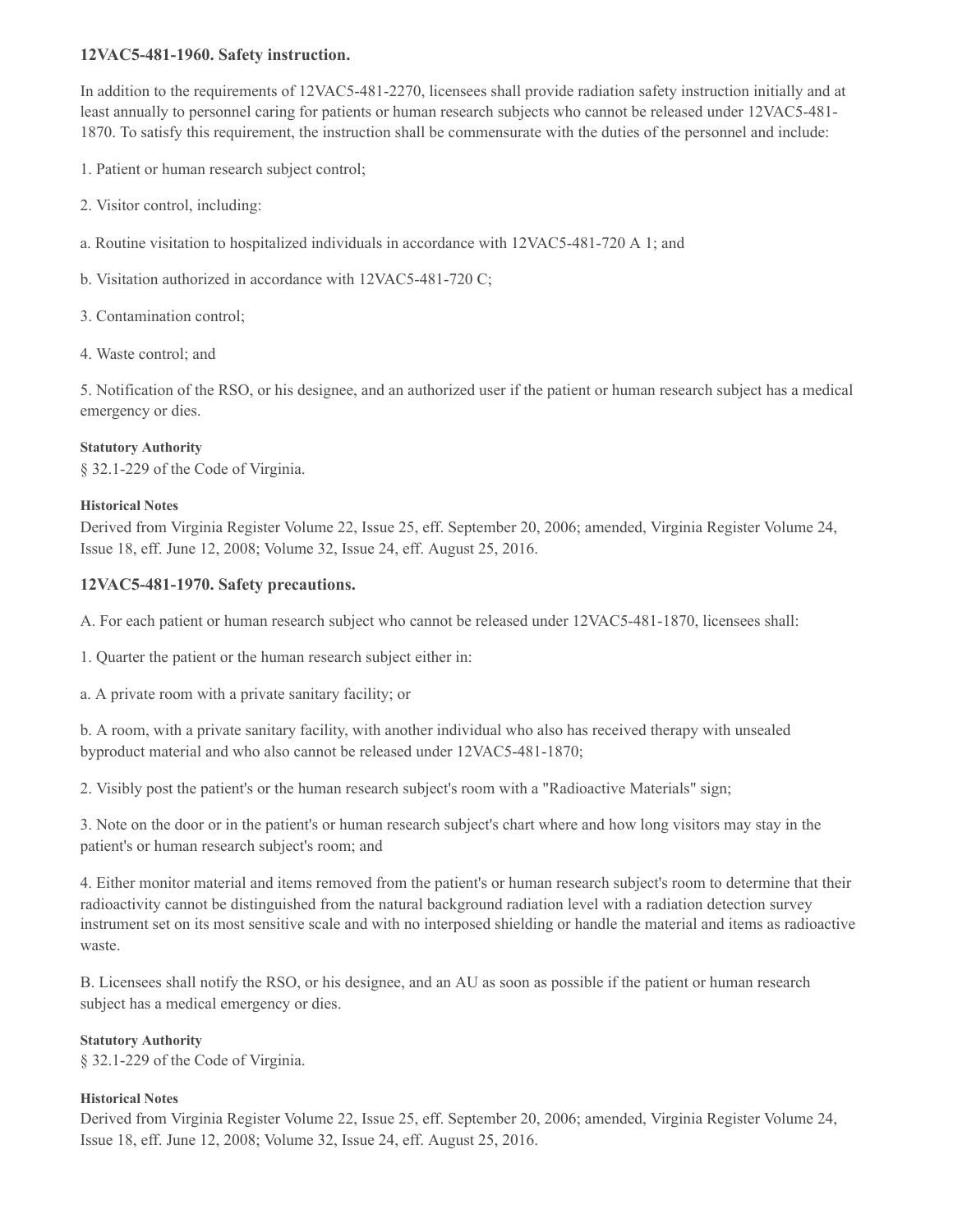## **12VAC5-481-1980. Training for use of unsealed radioactive material for which a written directive is required.**

Except as provided in 12VAC5-481-1780, licensees shall require an authorized user (AU) of unsealed radioactive material for the uses authorized under 12VAC5-481-1950 to be a physician:

1. Who is certified by a medical specialty board whose certification process has been recognized by the NRC, the agency, or an agreement state and who meets the requirements in subdivision 2 b (7) of this section. The names of board certifications that have been recognized by the NRC or an agreement state are posted on the NRC's Medical Uses Licensee Toolkit Web page; or

2. Who has completed 700 hours of training and experience, including a minimum of 200 hours of classroom and laboratory training, in basic radionuclide handling techniques applicable to the medical use of unsealed radioactive material requiring a written directive. The training and experience shall include:

a. Classroom and laboratory training in the following areas:

- (1) Radiation physics and instrumentation;
- (2) Radiation protection;
- (3) Mathematics pertaining to the use and measurement of radioactivity;
- (4) Chemistry of radioactive material for medical use; and
- (5) Radiation biology; and

b. Work experience under the supervision of an AU who meets the requirements in this section, 12VAC5-481-1780, or equivalent NRC or another agreement state requirements. A supervising AU, who meets the requirements of this subdivision 2 shall also have experience in administering dosages in the same dosage category or categories (i.e., subdivision 2 b (7) of this section) as the individual requesting authorized user status. The work experience shall involve:

(1) Ordering, receiving, and unpacking radioactive materials safely and performing the related radiation surveys;

(2) Performing quality control procedures on instruments used to determine the activity of dosages, and performing checks for proper operation of survey meters;

(3) Calculating, measuring, and safely preparing patient or human research subject dosages;

(4) Using administrative controls to prevent a medical event involving the use of unsealed radioactive material;

- (5) Using procedures to contain spilled radioactive material safely and using proper decontamination procedures;
- (6) (Reserved.)

(7) Administering dosages of radioactive drugs to patients or human research subjects from the three categories in this subdivision 2 b (7). Radioactive drugs containing radionuclides in categories not included in this subdivision are regulated under 12VAC5-481-2060.This work experience must involve a minimum of three cases in each of the following categories (experience with at least three cases in subdivision 2 b (7) (b) of this section also satisfies the requirements of subdivision 2 b (7) (a) of this section) for which the individual is requesting authorized user status.

(a) Oral administration of less than or equal to 33 mCi (1.22 GBq) of sodium iodide I-131, for which a written directive is required;

(b) Oral administration of greater than 33 mCi (1.22 GBq) of sodium iodide I-131;

(c) Parenteral administration of any radioactive drug that contains a radionuclide that is primarily used for its electron emission, beta radiation characteristics, alpha characteristics, or photon energy of less than 150 keV, for which a written directive is required; and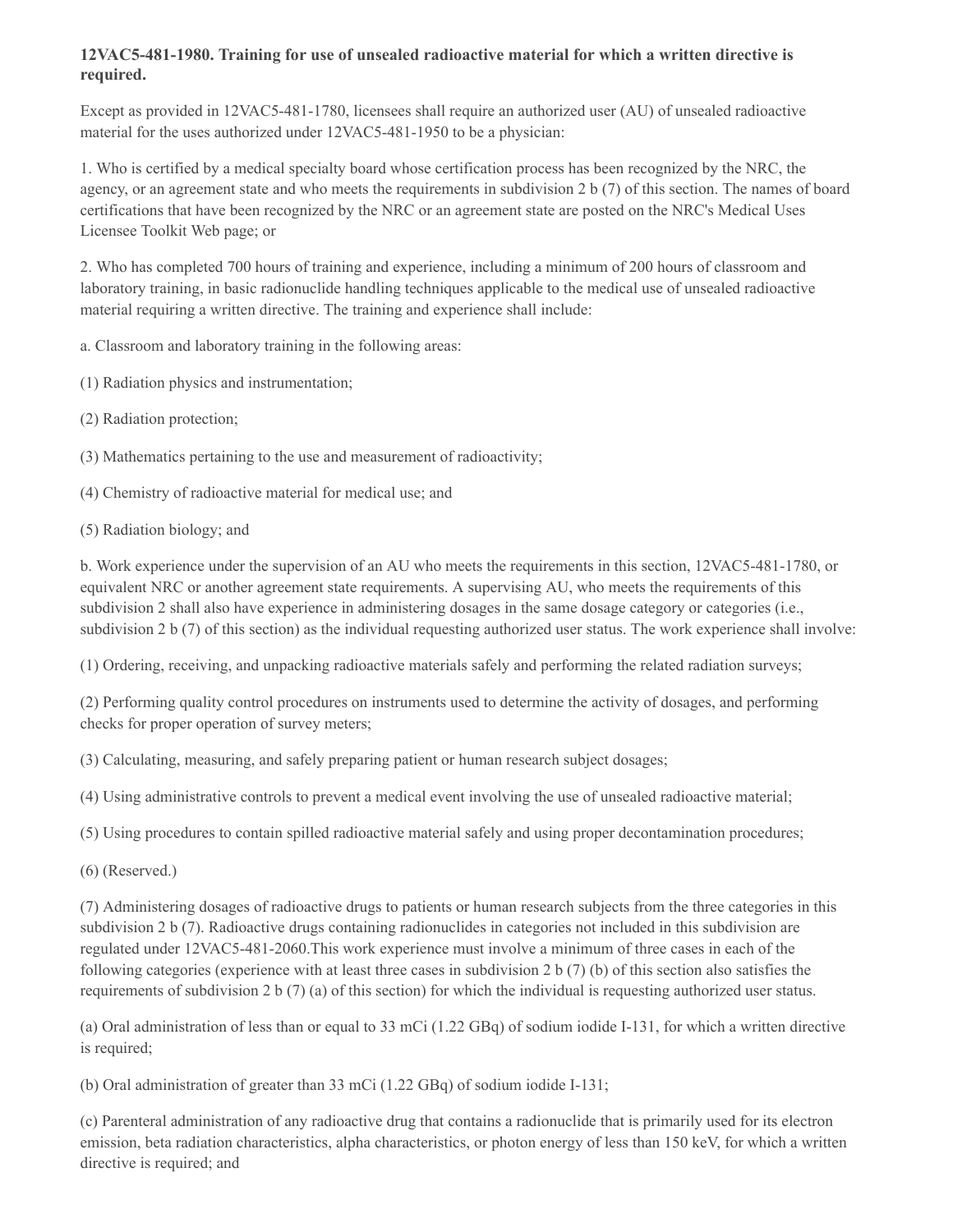3. Who has obtained written attestation that the individual has satisfactorily completed the requirements in subdivision 2 b of this section and is able to independently fulfill the radiation safety-related duties as an authorized user for oral administration of greater than 1.22 gigabecquerels (33 millicuries) of sodium iodide I-131 for medical uses authorized under 12VAC5-481-1950. The written attestation shall be obtained from either:

a. A preceptor AU who meets the requirements in this section, 12VAC5-481-1780, or equivalent NRC or other agreement state requirements and has experience in administering dosages in the same dosage category (i.e., subdivision 2 b (7) of this section) as the individual requesting authorized user status; or

b. A residency program director who affirms in writing that the attestation represents the consensus of the residency program faculty where at least one faculty member is an authorized user who meets the requirements of this section, 12VAC5-481-1780, or equivalent NRC or other agreement state requirements; has experience in administering dosages in the same dosage category as the individual requesting the authorized user status; and concurs with the attestation provided by the residency program director. The residency training program must be approved by the Residency Review Committee of the Accreditation Council for Graduate Medical Education or the Royal College of Physicians and Surgeons of Canada or the Council on Postdoctoral Training of the American Osteopathic Association and must include the training and experience specified in subdivision 2 b of this section.

#### **Statutory Authority**

§ 32.1-229 of the Code of Virginia.

#### **Historical Notes**

Derived from Virginia Register Volume 22, Issue 25, eff. September 20, 2006; amended, Virginia Register Volume 24, Issue 18, eff. June 12, 2008; Volume 32, Issue 24, eff. August 25, 2016; Volume 37, Issue 25, eff. January 14, 2022; Errata, 38:10 VA.R. 902 January 3, 2022.

## **12VAC5-481-1990. Training for the oral administration of sodium iodide (I-131) requiring a written directive in quantities less than or equal to 33 mCi (1.22 GBq).**

Except as provided in 12VAC5-481-1780, licensees shall require an authorized user (AU) for the oral administration of sodium iodide (I-131) requiring a written directive in quantities less than or equal to 33 mCi (1.22 GBq) to be a physician:

1. Who is certified by a medical specialty board whose certification process includes all of the requirements of subdivision 3 of this section and has been recognized by the NRC, the agency, or an agreement state. The names of board certifications that have been recognized by the NRC or an agreement state are posted on the NRC's Medical Licensee Toolkit Web page; or

2. Who is an AU under 12VAC5-481-1980 for uses listed in subdivision 2 b (7) (a) and (b) of 12VAC5-481-1980, 12VAC5-481-2000, or equivalent NRC or other agreement state requirements; or

3. Who has:

a. Completed 80 hours of classroom and laboratory training, applicable to the medical use of sodium iodide (I-131) for procedures requiring a written directive. The training shall include:

(1) Radiation physics and instrumentation;

- (2) Radiation protection;
- (3) Mathematics pertaining to the use and measurement of radioactivity;
- (4) Chemistry of byproduct material for medical use; and
- (5) Radiation biology; and

b. Work experience under the supervision of an AU who meets the requirements in this section, 12VAC5-481-1780, 12VAC5-481-1980, 12VAC5-481-2000, or equivalent NRC or another agreement state requirements. A supervising AU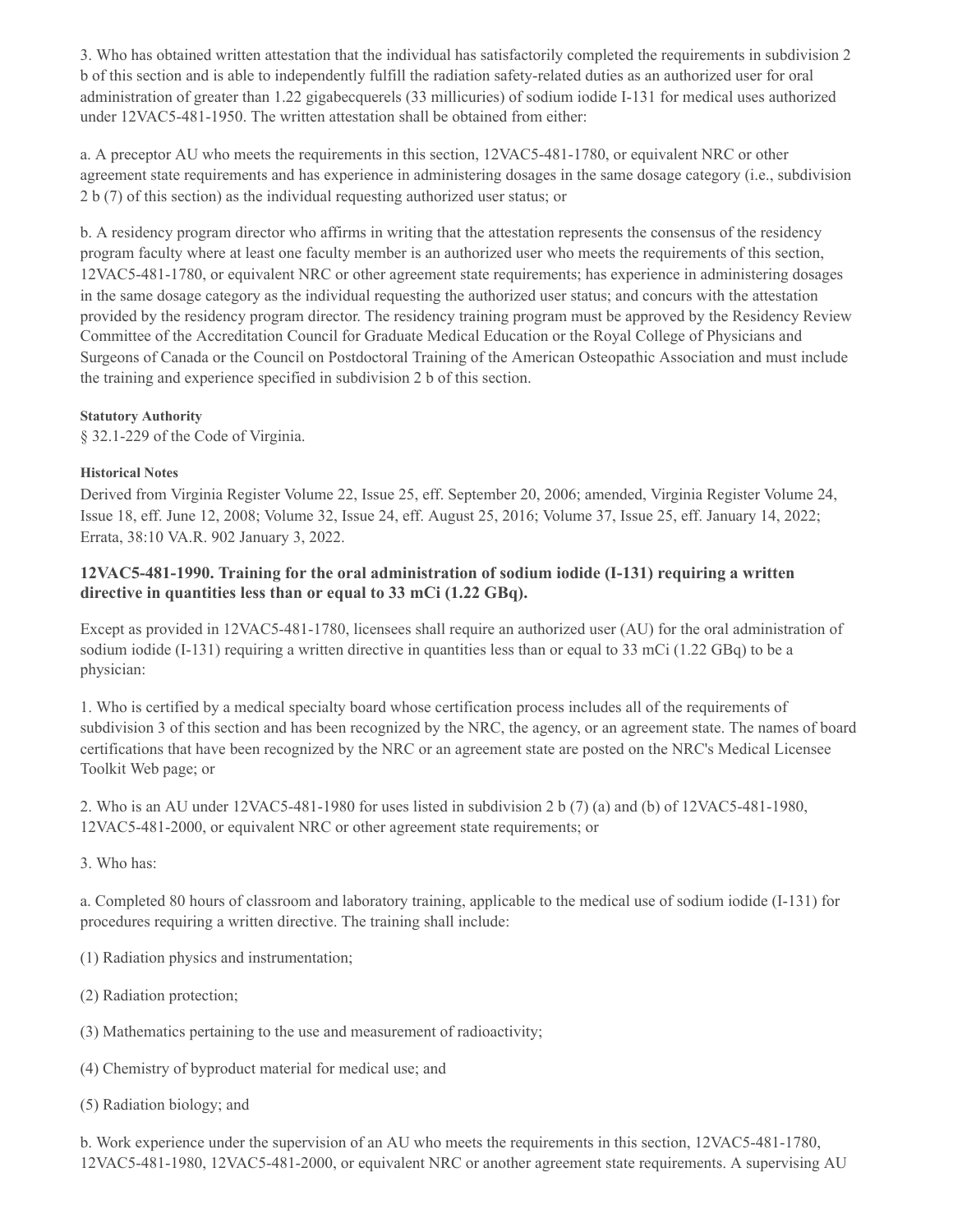who meets the requirements in subdivision 2 of  $12VAC5-481-1980$  shall also have experience in administering dosages as specified in subdivision 2 b (7) (a) or subdivision 2 b (7) (b) of 12VAC5-481-1980. The work experience shall involve:

(1) Ordering, receiving, and unpacking radioactive materials safely and performing the related radiation surveys;

(2) Performing quality control procedures on instruments used to determine the activity of dosages and performing checks for proper operation of survey meters;

(3) Calculating, measuring, and safely preparing patient or human research subject dosages;

(4) Using administrative controls to prevent a medical event involving the use of byproduct material;

(5) Using procedures to contain spilled byproduct material safely and using proper decontamination procedures; and

(6) Administering dosages to patients or human research subjects, that includes at least three cases involving the oral administration of less than or equal to 33 mCi (1.22 GBq) of sodium iodide (I-131); and

4. Obtained written attestation that the individual has satisfactorily completed the requirements in subdivision 3 of this section and is able to independently fulfill the radiation safety-related duties as an authorized user for oral administration of less than or equal to 1.22 gigabecquerels (33 millicuries) of sodium iodide I-131 for medical uses authorized under 12VAC5-481-1950. The attestation must be obtained from either:

a. A preceptor authorized user who meets the requirements in this section, 12VAC5-481-1780, 12VAC5-481-1980, 12VAC5-481-2000, or equivalent NRC or other agreement state requirements and has experience in administering dosages as specified in subdivision 2 b (7) (a) or (b) of 12VAC5-481-1980; or

b. A residency program director who affirms in writing that the attestation represents the consensus of the residency program faculty where at least one faculty member is an authorized user who meets the requirements in this section, 12VAC5-481-1780, 12VAC5-481-1980, 12VAC5-481-2000, or equivalent NRC or other agreement state requirements, has experience in administering dosages as specified in 12VAC5-481-1980 2 b (7) (a) or (b), and concurs with the attestation provided by the residency program director. The residency training program must be approved by the Residency Review Committee of the Accreditation Council for Graduate Medical Education or the Royal College of Physicians and Surgeons of Canada or the Council on Postdoctoral Training of the American Osteopathic Association and must include training and experience specified in subdivision 3 of this section.

## **Statutory Authority**

§ 32.1-229 of the Code of Virginia.

## **Historical Notes**

Derived from Virginia Register Volume 22, Issue 25, eff. September 20, 2006; amended, Virginia Register Volume 24, Issue 18, eff. June 12, 2008; Volume 32, Issue 24, eff. August 25, 2016; Volume 37, Issue 25, eff. January 14, 2022.

## **12VAC5-481-2000. Training for the oral administration of sodium iodide (I-131) requiring a written directive in quantities greater than 33 mCi (1.22 GBq).**

Except as provided in 12VAC5-481-1780, licensees shall require an authorized user (AU) for the oral administration of sodium iodide (I-131) requiring a written directive in quantities greater than 33 mCi (1.22 GBq) to be a physician:

1. Who is certified by a medical specialty board whose certification process includes all of the requirements in subdivision 3 of this section and has been recognized by the NRC, the agency, or an agreement state. The names of board certifications that have been recognized by the NRC or an agreement state are posted on the NRC's Medical Uses Licensee Toolkit Web page; or

2. Who is an AU under 12VAC5-481-1980 for uses listed in subdivision 2 b (7) (b) of 12VAC5-481-1980 or equivalent NRC or other agreement state requirements; or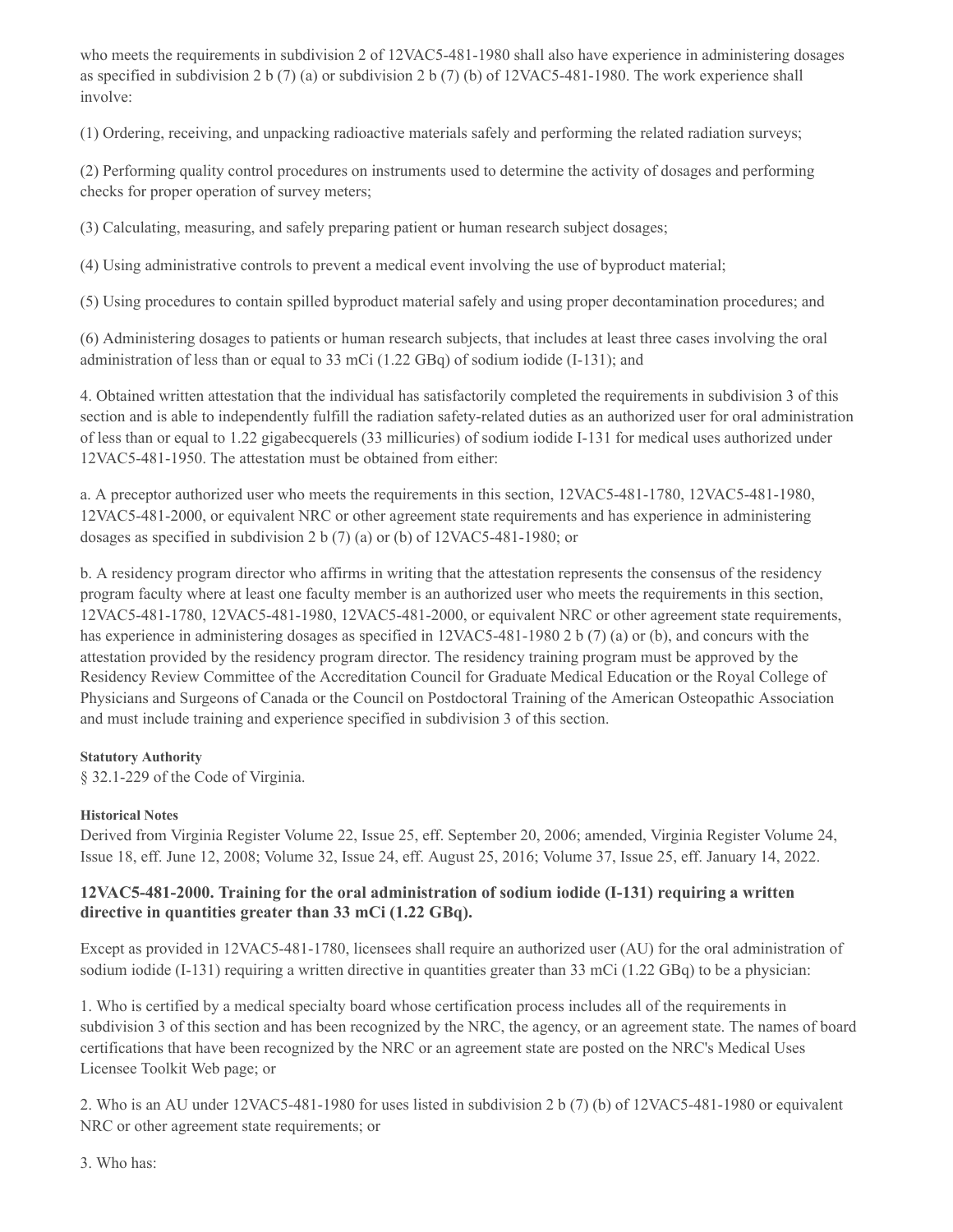a. Completed 80 hours of classroom and laboratory training, applicable to the medical use of sodium iodide (I-131) for procedures requiring a written directive. The training shall include:

(1) Radiation physics and instrumentation;

(2) Radiation protection;

(3) Mathematics pertaining to the use and measurement of radioactivity;

(4) Chemistry of radioactive material for medical use; and

(5) Radiation biology; and

b. Work experience, under the supervision of an AU who meets the requirements in this section, 12VAC5-481-1780, 12VAC5-481-1980, or equivalent NRC or other agreement state requirements. A supervising AU who meets the requirements in subdivision 2 of 12VAC5-481-1980 shall also have experience in administering dosages as specified in subdivision 2 b (7) (b) of 12VAC5-481-1980. The work experience shall involve:

(1) Ordering, receiving, and unpacking radioactive materials safely and performing the related radiation surveys;

(2) Performing quality control procedures on instruments used to determine the activity of dosages and performing checks for proper operation of survey meters;

(3) Calculating, measuring, and safely preparing patient or human research subject dosages;

(4) Using administrative controls to prevent a medical event involving the use of radioactive material;

(5) Using procedures to contain spilled radioactive material safely and using proper decontamination procedures; and

(6) Administering dosages to patients or human research subjects that includes at least three cases involving the oral administration of greater than 33 mCi (1.22 GBq) of sodium iodide (I-131); and

c. Obtained written attestation that the individual has satisfactorily completed the requirements in subdivision 3 of this section and is able to independently fulfill the radiation safety-related duties as an authorized user for oral administration of greater than 1.22 gigabecquerels (33 millicuries) of sodium iodide I-131 for medical uses authorized under 12VAC5- 481-1950. The written attestation must be obtained by either:

(1) A preceptor authorized user who meets the requirements in this section, 12VAC5-481-1780, 12VAC5-481-1980, or equivalent NRC or other Agreement state requirements and has experience in administering dosages as specified in subdivision 2 b (7) (b) of 12VAC5-481-1980; or

(2) A residency program director who affirms in writing that the attestation represents the consensus of the residency program faculty where at least one faculty member is an authorized user who meets the requirements of this section, 12VAC5-481-1780, 12VAC5-481-1980, or equivalent NRC or other agreement state requirements; has experience in administering dosages as specified in 12VAC5-481-1980 2 b (7) (b); and concurs with the attestation provided by the residency program director. The residency training program must be approved by the Residency Review Committee of the Accreditation Council for Graduate Medical Education or the Royal College of Physicians and Surgeons of Canada or the Council on Postdoctoral Training of the American Osteopathic Association and must include training and experience as specified in this subdivision 3.

#### **Statutory Authority**

§ 32.1-229 of the Code of Virginia.

## **Historical Notes**

Derived from Virginia Register Volume 22, Issue 25, eff. September 20, 2006; amended, Virginia Register Volume 24, Issue 18, eff. June 12, 2008; Volume 32, Issue 24, eff. August 25, 2016; Volume 37, Issue 25, eff. January 14, 2022.

## **12VAC5-481-2001. Training for the parenteral administration of unsealed radioactive material requiring a written directive.**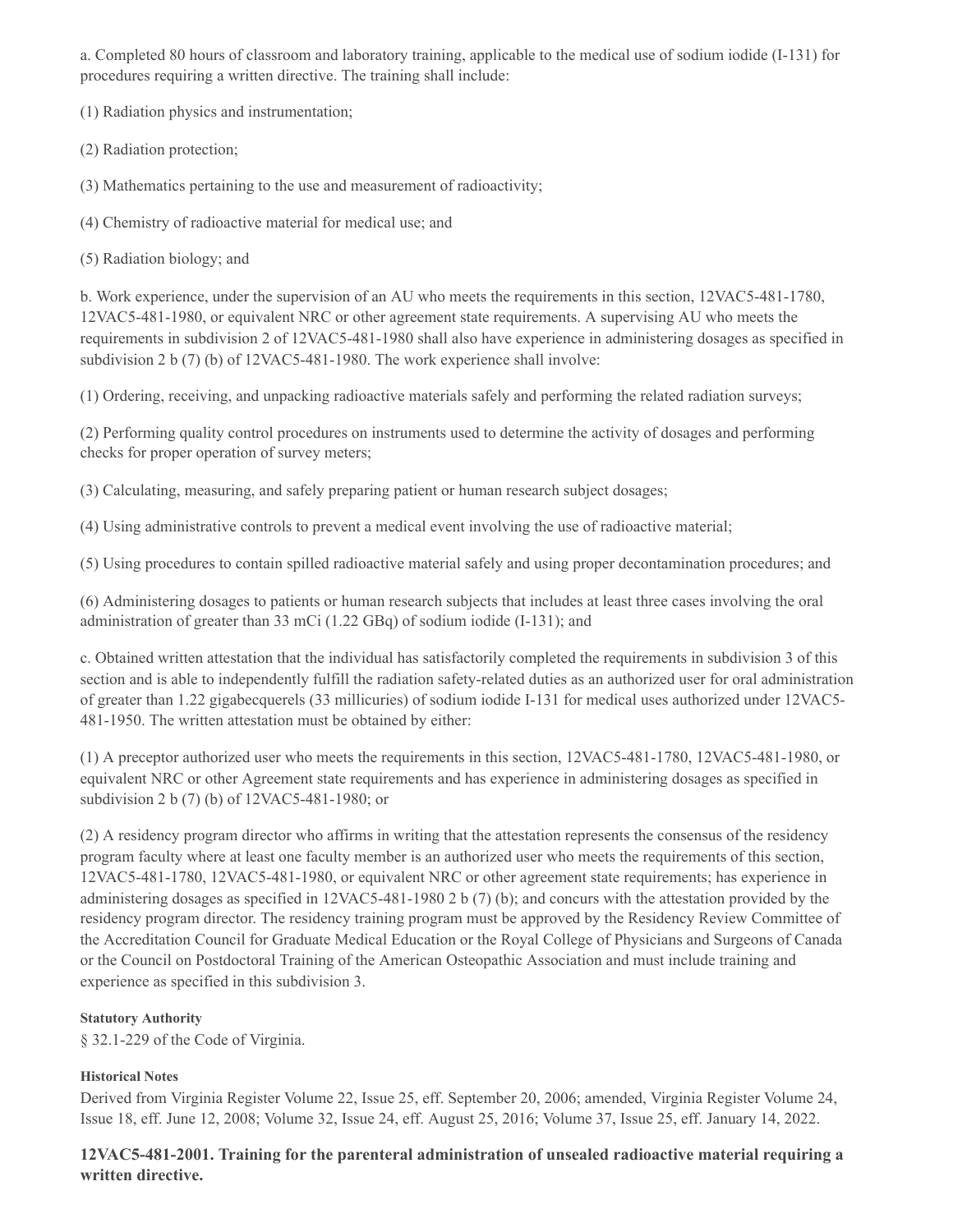Except as provided in 12VAC5-481-1780, licensees shall require an authorized user (AU) for the parenteral administration requiring a written directive to be a physician:

1. Who is an AU under 12VAC5-481-1980 for uses listed in subdivision 2 b (7) (c) of 12VAC5-481-1980 or equivalent NRC or other Agreement state requirements; or

2. Who is an AU under 12VAC5-481-2018, 12VAC5-481-2040, or equivalent NRC or other agreement state requirements and who meets the requirements in subdivision 4 of this section; or

3. Who is certified by a medical specialty board whose certification process has been recognized by the NRC, the agency, or an agreement state under 12VAC5-481-2018 or 12VAC5-481-2040 and who meets the requirements in subdivision 4 of this section;

4. Who has:

a. Completed 80 hours of classroom and laboratory training applicable to parenteral administrations. The training shall include:

(1) Radiation physics and instrumentation;

(2) Radiation protection;

(3) Mathematics pertaining to the use and measurement of radioactivity;

(4) Chemistry of radioactive material for medical use; and

(5) Radiation biology; and

b. Work experience under the supervision of an AU who meets the requirements in this section, 12VAC5-481-1780, 12VAC5-481-1980, or equivalent NRC or other Agreement state requirements in the parenteral administration listed in 12VAC5-481-1980 2 b (7) (c). A supervising AU who meets the requirements in this section, 12VAC5-481-1980, or equivalent NRC or other agreement state requirements shall have experience in administering dosages in the same category as the individual requesting authorized user status. The work experience shall involve:

(1) Ordering, receiving, and unpacking radioactive materials safely and performing the related radiation surveys;

(2) Performing quality control procedures on instruments used to determine the activity of dosages and performing checks for proper operation of survey meters;

(3) Calculating, measuring, and safely preparing patient or human research subject dosages;

(4) Using administrative controls to prevent a medical event involving the use of unsealed radioactive material;

(5) Using procedures to contain spilled radioactive material safely and using proper decontamination procedures; and

(6) Administering dosages to patients or human research subjects that include at least three cases of the parenteral administration as specified in 12VAC5-481-1980 2 b (7) (c); and

5. Obtained a written attestation that the individual has satisfactorily completed the requirements in subdivision 4 of this section and is able to independently fulfill the radiation safety-related duties as an authorized user for the parenteral administration of unsealed byproduct material requiring a written directive. The written attestation shall be obtained from either:

a. A preceptor AU who meets the requirements in this section, 12VAC5-481-1780, 12VAC5-481-1980, or equivalent NRC or other agreement state requirements. A preceptor AU who meets the requirements in this section, 12VAC5-481- 1980, or equivalent NRC or other agreement state requirements shall have experience in administering dosages in the same category as the individual requesting authorized user status; or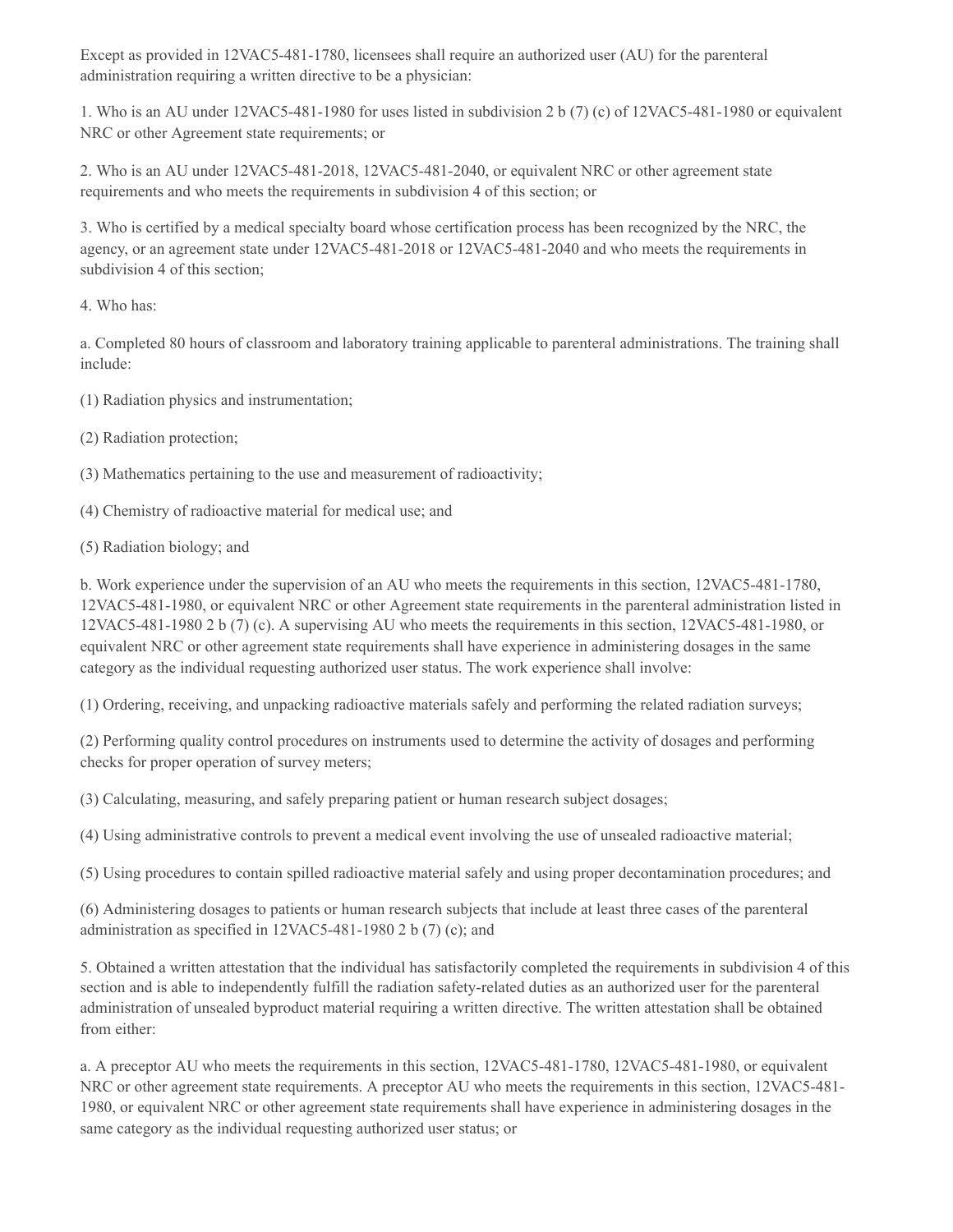b. A residency program director who affirms in writing that the attestation represents the consensus of the residency program faculty where at least one faculty member is an authorized user who meets the requirements of this section, 12VAC5-481-1780, 12VAC5-481-1980, or equivalent NRC or other agreement state requirements; has experience in administering dosages in the same dosage category as the individual requesting authorized user status; and concurs with the attestation provided by the residency program director. The residency training program must be approved by the Residency Review Committee of the Accreditation Council for Graduate Medical Education or the Royal College of Physicians and Surgeons of Canada or the Council of Postdoctoral Training of the American Osteopathic Association and must include training and experience specified in subdivision 4 of this section.

### **Statutory Authority**

§ 32.1-229 of the Code of Virginia.

### **Historical Notes**

Derived from Virginia Register Volume 24, Issue 18, eff. June 12, 2008; amended, Virginia Register Volume 32, Issue 24, eff. August 25, 2016; Errata 37:14 VA.R. 2151 March 1, 2021; Volume 37, Issue 25, eff. January 14, 2022; Erata 38:11 VA.R. 902 January 3, 2022.

# **Article 7. Manual Brachytherapy**

## **12VAC5-481-2010. Use of sources for manual brachytherapy.**

Licensees shall use only brachytherapy sources:

1. As approved in the Sealed Source and Device Registry for manual brachytherapy medical use. The manual brachytherapy sources may be used for manual brachytherapy uses that are not explicitly listed in the Sealed Source and Device Registry but must be used in accordance with the radiation safety conditions and limitations described in the Sealed Source and Device Registry; or

2. In research to deliver therapeutic doses for medical use in accordance with an active Investigational Device Exemption application accepted by the U.S. Food and Drug Administration provided the requirements of 12VAC5-481- 1740 are met.

#### **Statutory Authority**

§ 32.1-229 of the Code of Virginia.

## **Historical Notes**

Derived from Virginia Register Volume 22, Issue 25, eff. September 20, 2006; amended, Virginia Register Volume 24, Issue 18, eff. June 12, 2008; Volume 32, Issue 24, eff. August 25, 2016; Volume 37, Issue 25, eff. January 14, 2022.

## **12VAC5-481-2011. Surveys after source implant and removal.**

A. Immediately after implanting sources in a patient or a human research subject, the licensee shall make a survey to locate and account for all sources that have not been implanted.

B. Immediately after removing the last temporary implant source from a patient or a human research subject, the licensee shall make a survey of the patient or the human research subject with a radiation detection survey instrument to confirm that all sources have been removed.

C. A licensee shall retain a record of the surveys required by subsections A and B of this section in accordance with 12VAC5-481-2070 O.

**Statutory Authority** § 32.1-229 of the Code of Virginia.

#### **Historical Notes**

Derived from Virginia Register Volume 32, Issue 24, eff. August 25, 2016.

## **12VAC5-481-2012. Brachytherapy sources accountability.**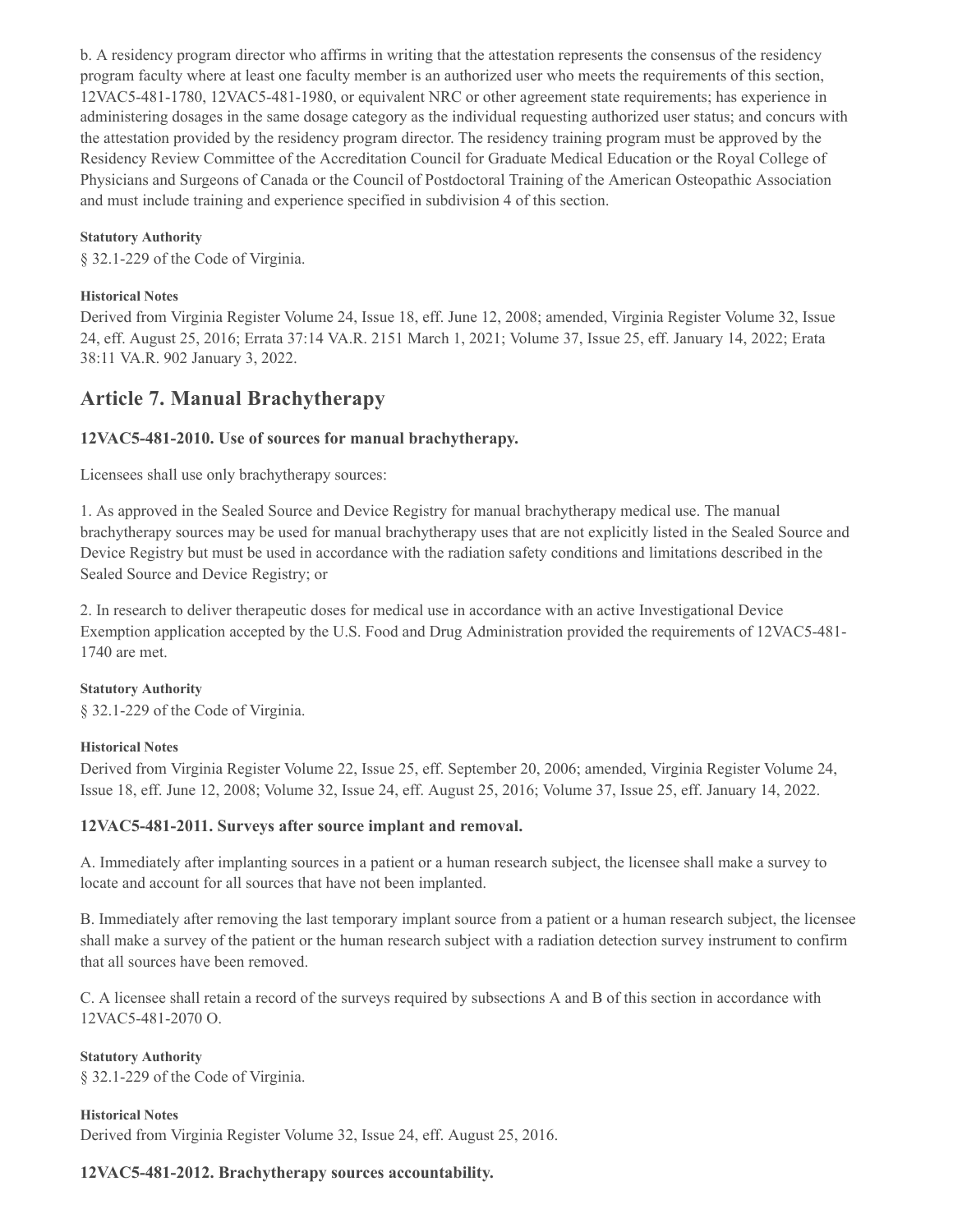A. Licensees shall maintain accountability at all times for all brachytherapy sources in storage or use.

B. As soon as possible after removing sources from a patient or a human research subject, licensees shall return brachytherapy sources to a secure storage area.

#### **Statutory Authority**

§ 32.1-229 of the Code of Virginia.

## **Historical Notes**

Derived from Virginia Register Volume 32, Issue 24, eff. August 25, 2016.

## **12VAC5-481-2013. Safety instruction.**

A. In addition to the requirements of 12VAC5-481-2270, licensees shall provide radiation safety instruction initially and at least annually, to personnel caring for patients or human research subjects who are receiving brachytherapy and cannot be released under 12VAC5-481-1870.

B. To satisfy this requirement, the instruction shall be commensurate with the duties of the personnel and include:

- 1. Size and appearance of the brachytherapy sources;
- 2. Safe handling and shielding instructions;
- 3. Patient or human research subject control;
- 4. Visitor control, including both:
- a. Routine visitation of hospitalized individuals in accordance with 12VAC5-481-720 A 1; and
- b. Visitation authorized in accordance with 12VAC5-481-720 C; and

5. Notification of the RSO, or his designee, and an AU if the patient or the human research subject has a medical emergency or dies. The licensee shall also notify the agency if it is possible that any individual could receive exposures in excess of regulatory limits as a result of the deceased's body.

## **Statutory Authority**

§ 32.1-229 of the Code of Virginia.

#### **Historical Notes**

Derived from Virginia Register Volume 32, Issue 24, eff. August 25, 2016.

## **12VAC5-481-2014. Safety precautions.**

A. For each patient or human research subject who is receiving brachytherapy and cannot be released under 12VAC5- 481-1870, licensees shall:

1. Not quarter the patient or human research subject in the same room as an individual who is not receiving brachytherapy;

2. Visibly post the patient's or human research subject's room with a "Radioactive Materials" sign; and

3. Note on the door or in the patient's or human research subject's chart where and how long visitors may stay in the patient's or human research subject's room.

B. Licensees shall have applicable emergency response equipment available near each treatment room to respond to a source that becomes:

1. Dislodged from the patient; and

2. Lodged within the patient following removal of the source applicators.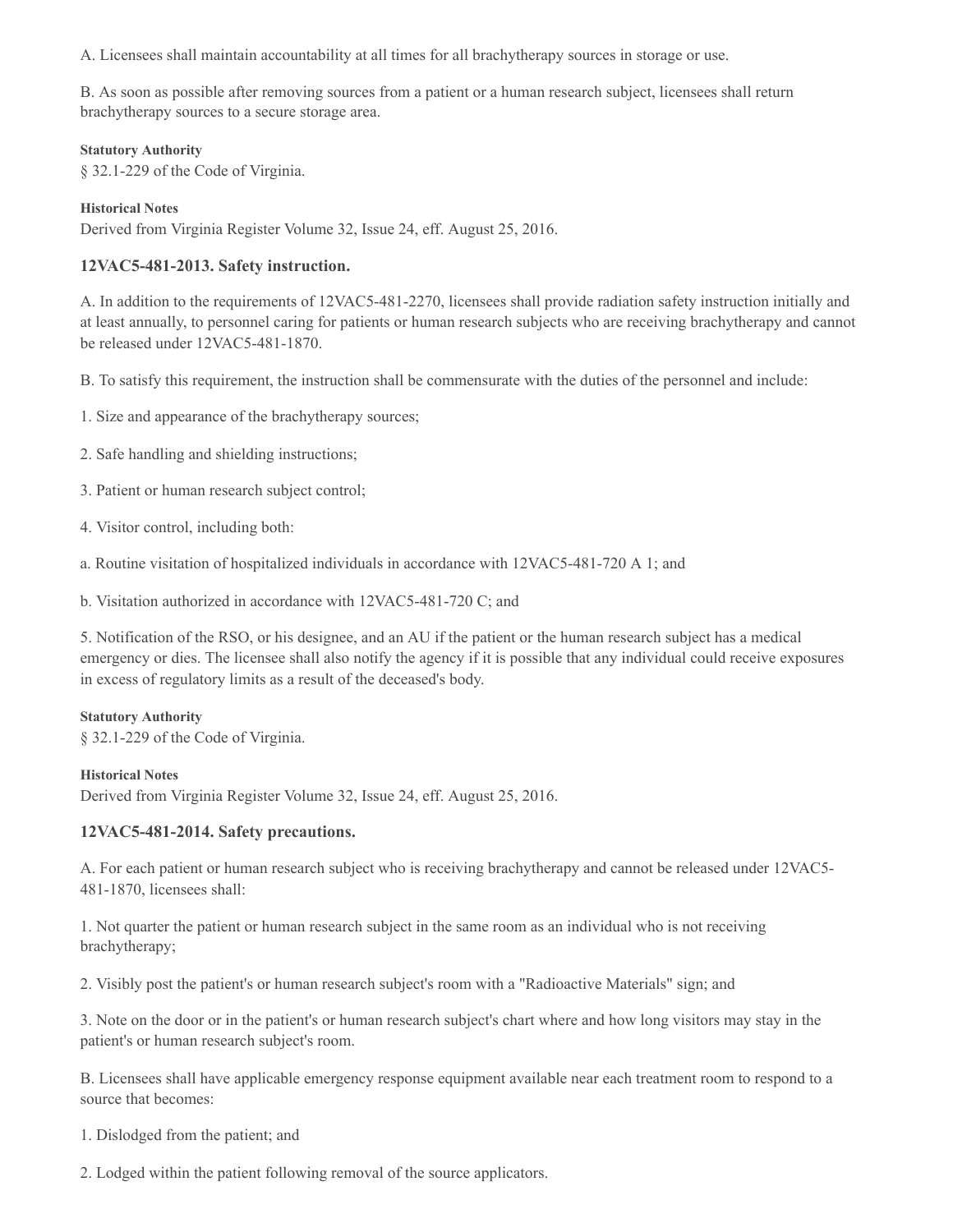C. Licensees shall notify the RSO, or his designee, and an AU as soon as possible if the patient or human research subject has a medical emergency or dies.

#### **Statutory Authority**

§ 32.1-229 of the Code of Virginia.

#### **Historical Notes**

Derived from Virginia Register Volume 32, Issue 24, eff. August 25, 2016.

### **12VAC5-481-2015. Calibration measurements of brachytherapy sources.**

A. Before the first medical use of a brachytherapy source, licensees shall have:

1. Determined the source output or activity using a dosimetry system that meets the requirements of 12VAC5-481-2044;

2. Determined source positioning accuracy with applicators; and

3. Used published protocols currently accepted by nationally recognized bodies to meet the requirements of subdivision 1 and 2 of this subsection.

B. Instead of a licensee making its own measurements as required in subsection A of this section, the licensee may use measurements provided by the source manufacturer or by a calibration laboratory accredited by the American Association of Physicists in Medicine that are made in accordance with subsection A of this section.

C. A licensee shall mathematically correct the outputs or activities determined in subsection A of this section for physical decay at intervals consistent with 1.0% physical decay.

#### **Statutory Authority**

§ 32.1-229 of the Code of Virginia.

#### **Historical Notes**

Derived from Virginia Register Volume 32, Issue 24, eff. August 25, 2016.

## **12VAC5-481-2016. Strontium-90 sources for ophthalmic treatments.**

A. Licensees who use strontium-90 for ophthalmic treatments must ensure that certain activities as specified in subsection B of this section are performed by either:

1. An authorized medical physicist; or

2. An individual who:

a. Is identified as on ophthalmic physicist on a specific medical use license issued the agency, NRC, or another agreement state; permit issued by an agency, NRC, or another agreement state broad scope licensee; medical use permit issued by a NRC master material licensee; or permit issued by a NRC master material broad scope medical use permittee;

b. Holds a master's or doctor's degree in physics, medical physics, other physical sciences, engineering, or applied mathematics from an accredited college or university;

c. Has successfully completed one year of full-time training in medical physics and an additional year of full-time work experience under the supervision of a medical physicist; and

- d. Has documented training in the following:
- (1) The creation, modification, and completion of written directives;
- (2) Procedures for administrations requiring a written directive; and
- (3) Performing the calibration measurements of brachytherapy sources as detailed in 12VAC5-481-2015.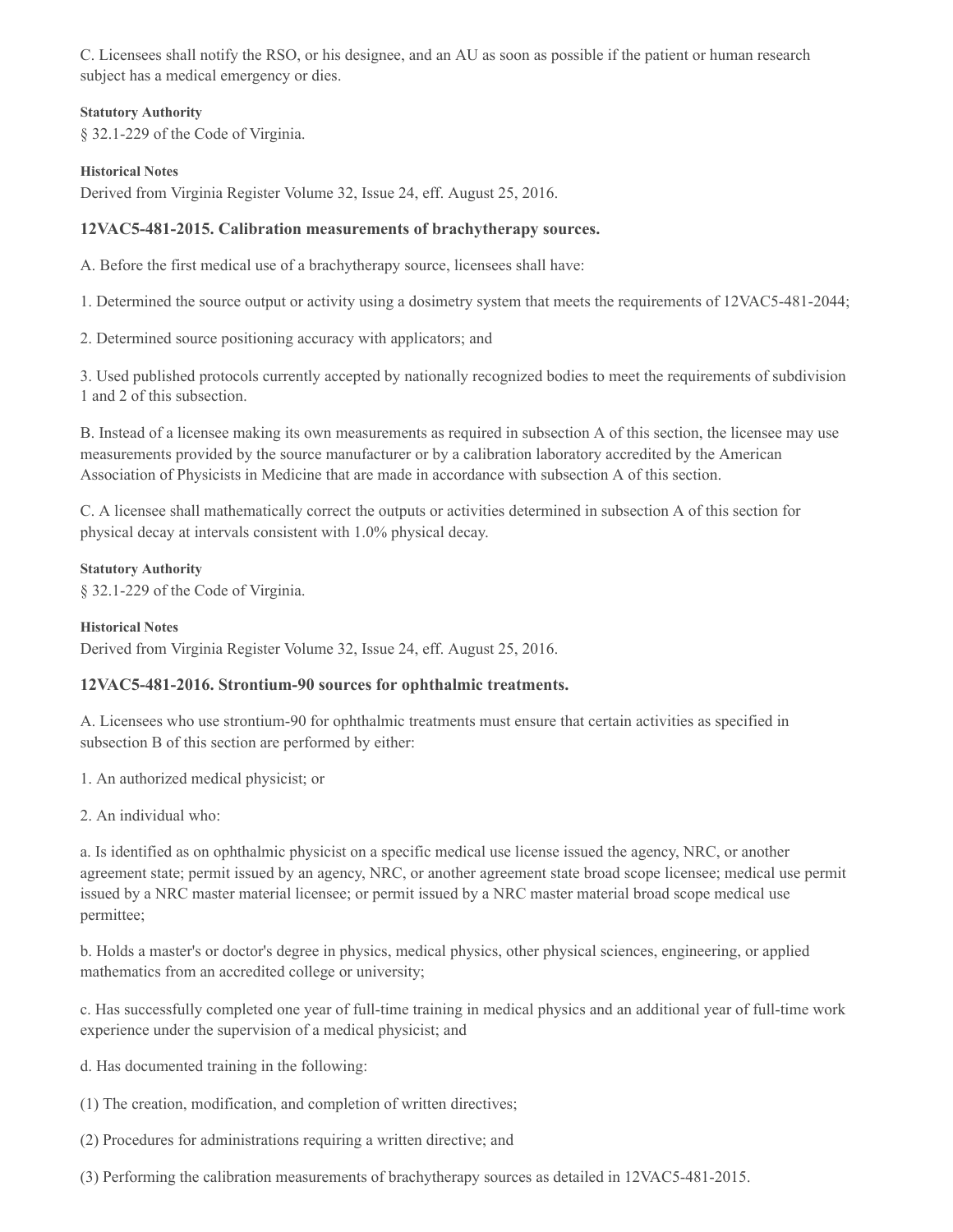B. The individuals who are identified in subsection A of this section must:

1. Calculate the activity of each strontium-90 sources that is used to determine the treatment times for ophthalmic treatments. The decay must be based on the activity determined under 12VAC5-481-2015; and

2. Assist the licensee in developing, implementing, and maintaining written procedures to provide a high confidence that the administration is in accordance with the written directive. These procedures must include the frequencies that the individual meeting the requirements in subsection A of this section will observe treatments, review the treatment methodology, calculate treatment time for prescribed dose, and review records to verify that the administrations were in accordance with the written directive.

C. Licensees must retain a record of the activity of each strontium-90 source in accordance with 12VAC5-481-2070 P.

## **Statutory Authority**

§ 32.1-229 of the Code of Virginia.

## **Historical Notes**

Derived from Virginia Register Volume 32, Issue 24, eff. August 25, 2016; amended, Virginia Register Volume 37, Issue 25, eff. January 14, 2022; Errata, 38:10 VA.R. 902 January 3, 2022.

## **12VAC5-481-2017. Therapy-related computer systems.**

Licensees shall perform acceptance testing on the treatment planning system of therapy-related computer systems in accordance with published protocols accepted by nationally recognized bodies. At a minimum, the acceptance testing shall include, as applicable, verification of:

1. The source-specific input parameters required by the dose calculation algorithm;

2. The accuracy of dose, dwell time, and treatment time calculations at representative points;

3. The accuracy of isodose plots and graphic displays; and

4. The accuracy of the software used to determine sealed source positions from radiographic images.

## **Statutory Authority**

§ 32.1-229 of the Code of Virginia.

## **Historical Notes**

Derived from Virginia Register Volume 32, Issue 24, eff. August 25, 2016.

## **12VAC5-481-2018. Training for use of manual brachytherapy sources.**

Except as provided in 12VAC5-481-1780, licensees shall require an authorized user of a manual brachytherapy source for uses authorized under 12VAC5-481-2010 to be a physician:

1. Who is certified by a medical specialty board whose certification process has been recognized by the NRC, the agency, or an agreement state. The names of board certifications that have been recognized by the NRC or an agreement state are posted on the NRC's Medical Uses Licensee Toolkit Web page. To have its certification process recognized, a specialty board shall require all candidates for certification to:

a. Successfully complete a minimum of three years of residency training in a radiation oncology program approved by the Residency Review Committee of the Accreditation Council for Graduate Medical Education or the Royal College of Physicians and Surgeons of Canada or the Committee on Post-Graduate Training of the American Osteopathic Association; and

b. Pass an examination administered by diplomates of the specialty board that tests knowledge and competence in radiation safety, radionuclide handling, treatment planning, quality assurance, and clinical use of manual brachytherapy;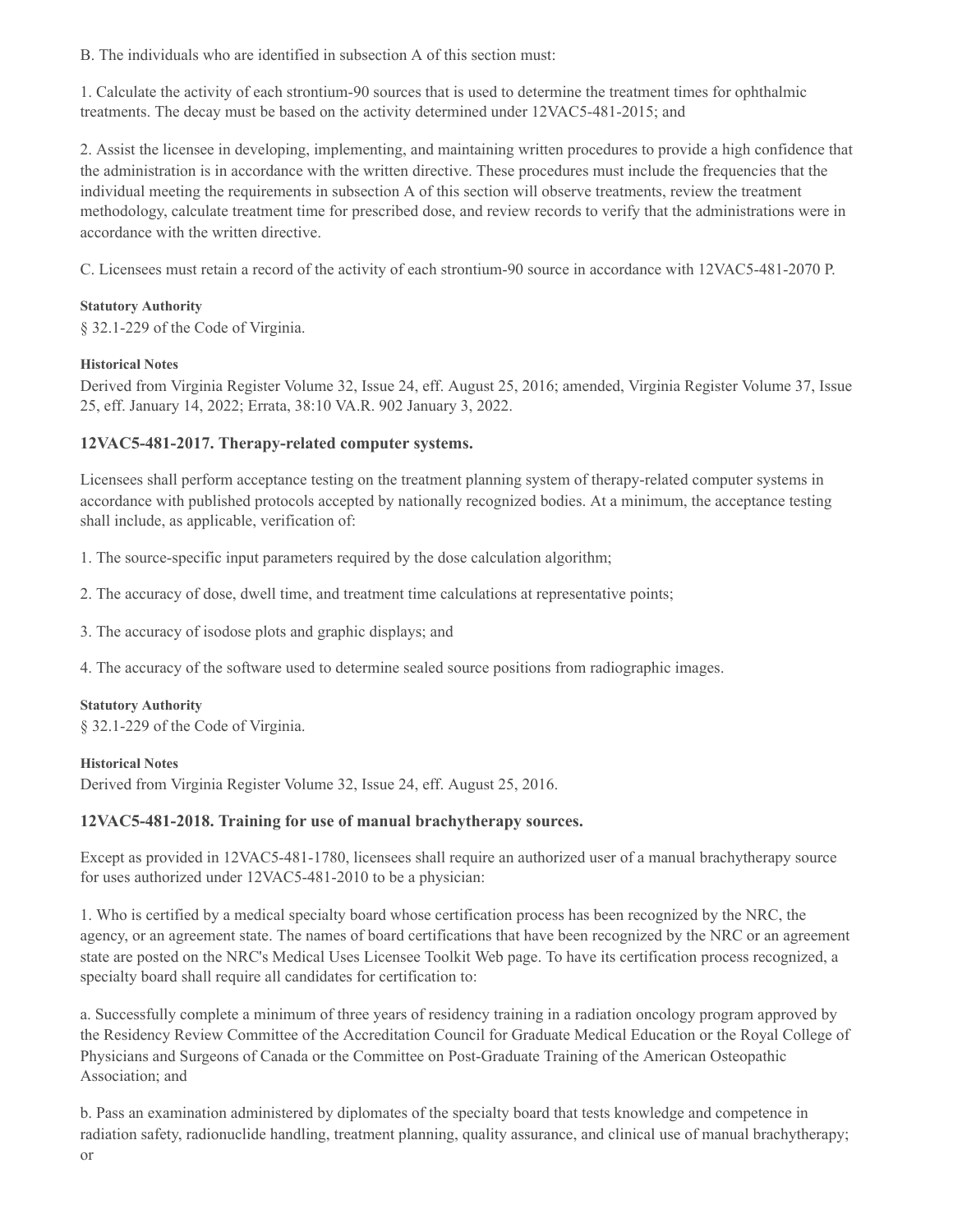2. Who has:

a. Completed a structured educational program in basic radionuclide handling techniques applicable to the use of manual brachytherapy sources that includes:

(1) 200 hours of classroom and laboratory training in the following areas:

- (a) Radiation physics and instrumentation;
- (b) Radiation protection;
- (c) Mathematics pertaining to the use and measurement of radioactivity; and
- (d) Radiation biology; and

(2) 500 hours of work experience, under the supervision of an authorized user who meets the requirements in this subsection, 12VAC5-481-1780, or equivalent NRC or another agreement state requirements at a medical facility authorized to use radioactive material under 12VAC5-481-2010, involving:

(a) Ordering, receiving, and unpacking radioactive materials safely and performing the related radiation surveys;

- (b) Checking survey meters for proper operation;
- (c) Preparing, implanting, and removing brachytherapy sources;
- (d) Maintaining running inventories of material on hand;

(e) Using administrative controls to prevent a medical event involving the use of radioactive material;

(f) Using emergency procedures to control radioactive material; and

b. Completed three years of supervised clinical experience in radiation oncology, under an AU who meets the requirements in this section, 12VAC5-481-1780, or equivalent NRC or another Agreement state requirements, as part of a formal training program approved by the Residency Review Committee for Radiation Oncology of the Accreditation Council for Graduate Medical Education or the Royal College of Physicians and Surgeons of Canada or the Committee on Postdoctoral Training of the American Osteopathic Association. This experience may be obtained concurrently with the supervised work experience required by subdivision 2 a (2) of this section.

3. Who has obtained written attestation that the individual has satisfactorily completed the requirements in subdivision 2 of this section and has achieved a level of competency sufficient to function independently as an AU of manual brachytherapy sources for the medical uses authorized in 12VAC5-481-2010. This attestation must be obtained from either:

a. A preceptor authorized user who meets the requirements in this section, 12VAC5-481-1780, or equivalent NRC or other agreement state requirements; or

b. A residency program director who affirms in writing that the attestation represents the residency program faculty where at least one faculty member is an authorized user who meets the requirement in this section,  $12\text{VAC}5-481-1780$ , or equivalent NRC or other agreement state requirements and concurs with the attestation provided by the residency program director. The residency training program must be approved by the Residency Review Committee of the Accreditation Council for Graduate Medical Education or the Royal College of Physicians and Surgeons of Canada or the Council on Postdoctoral Training of the American Osteopathic Association and must include training and experience specific in subsection 2 of this section.

## **Statutory Authority** § 32.1-229 of the Code of Virginia.

#### **Historical Notes**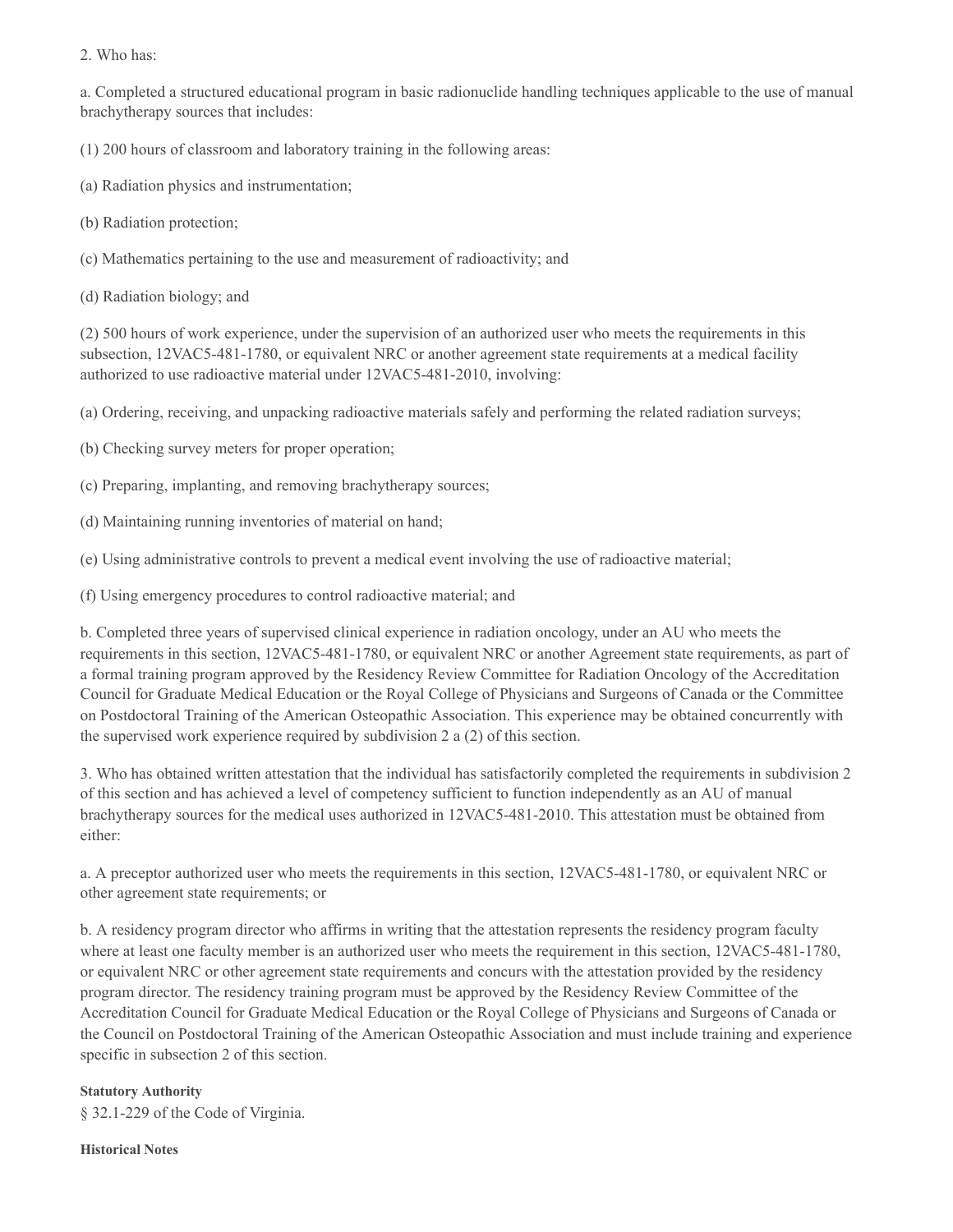Derived from Virginia Register Volume 32, Issue 24, eff. August 25, 2016; amended, Virginia Register Volume 37, Issue 25, eff. January 14, 2022.

## **12VAC5-481-2019. Training for ophthalmic use of strontium-90.**

Except as provided in 12VAC5-481-1780, licensees shall require the AU of strontium-90 for ophthalmic radiotherapy to be a physician:

1. Who is an authorized user (AU) under 12VAC5-481-2018 or equivalent NRC or other Agreement state requirements; or

2. Who has:

a. Completed 24 hours of classroom and laboratory training applicable to the medical use of strontium-90 for ophthalmic radiotherapy. The training shall include:

(1) Radiation physics and instrumentation;

(2) Radiation protection;

(3) Mathematics pertaining to the use and measurement of radioactivity; and

(4) Radiation biology; and

b. Clinical training in ophthalmic radiotherapy under the supervision of an authorized user at a medical institution, clinic, or private practice that includes the use of strontium-90 for the ophthalmic treatment of five individuals. This supervised clinical training shall involve:

- (1) Examination of each individual to be treated;
- (2) Calculation of the dose to be administered;
- (3) Administration of the dose; and
- (4) Follow up and review of each individual's case history; and

c. Obtained written attestation, signed by a preceptor AU who meets the requirements in 12VAC5-481-1780, 12VAC5- 481-2018, this section, or equivalent NRC or other Agreement state requirements, that the individual has satisfactorily completed the requirements in this subdivision 2 and is able to independently fulfill the radiation safety-related duties as an authorized user of strontium-90 for ophthalmic use.

#### **Statutory Authority**

§ 32.1-229 of the Code of Virginia.

#### **Historical Notes**

Derived from Virginia Register Volume 32, Issue 24, eff. August 25, 2016; amended, Virginia Register Volume 37, Issue 25, eff. January 14, 2022.

# **Article 8. Sealed Sources for Diagnosis**

## **12VAC5-481-2020. Use of sealed sources for diagnosis.**

A. Licensees shall use only sealed sources that are not in medical devices for diagnostic medical uses if the sealed sources are approved in the Sealed Source and Device Registry but must be used in accordance with the radiation safety conditions and limitations described in the Sealed Source and Device Registry.

B. A licensee must only use medical devices containing sealed sources for diagnostic medical uses if both the sealed sources and medical devices are approved in the Sealed Source and Device Registry for diagnostic medical uses. The diagnostic medical devices may be used for diagnostic medical uses that are not explicitly listed in the Sealed Source and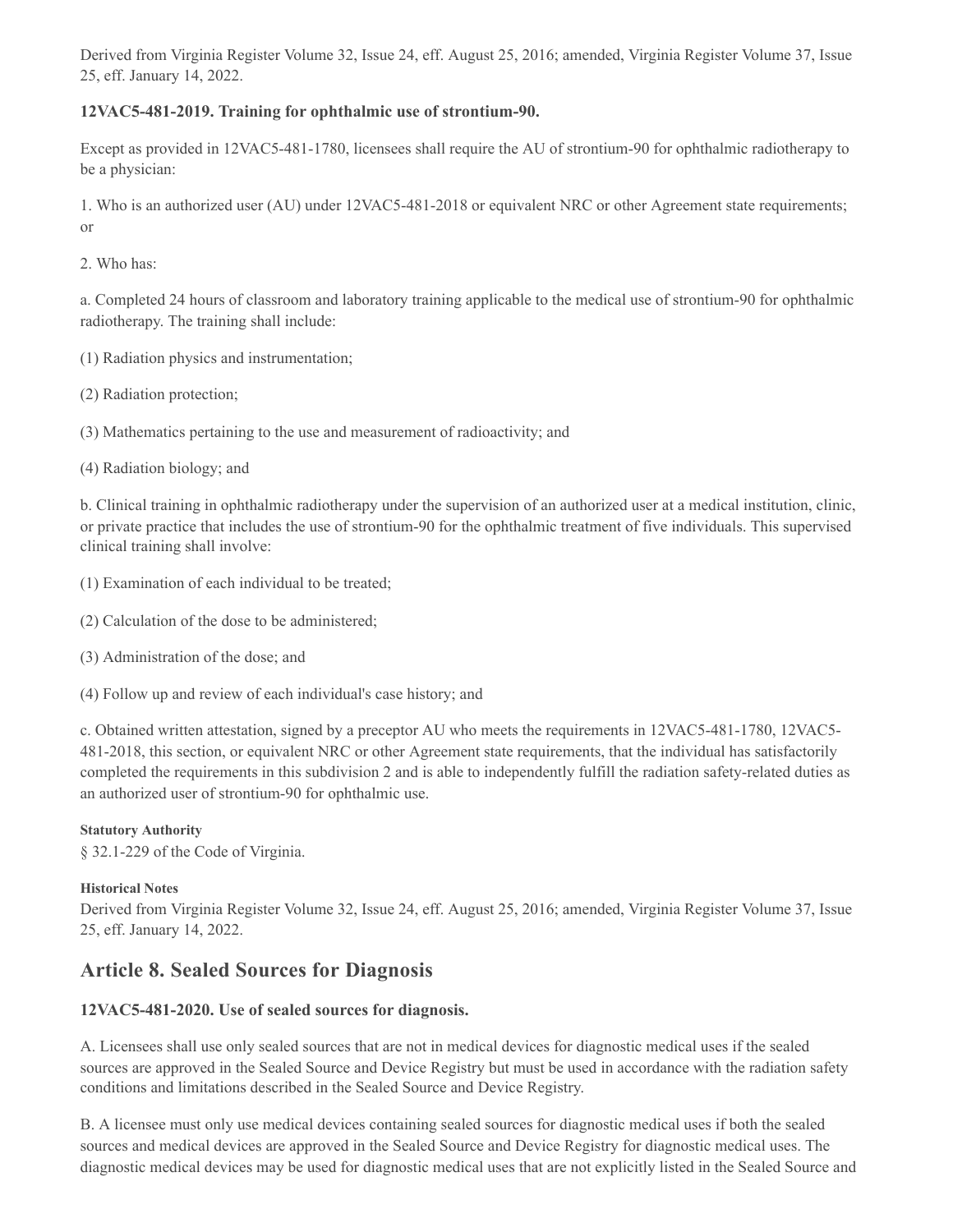Device Registry but must be used in accordance with the radiation safety conditions and limitations described in the Sealed Source and Device Registry.

C. Sealed sources and devices for diagnostic medical uses may be used in research in accordance with an active Investigational Device Exemption application accepted by the U.S. Food and Drug Administration provided the requirements of 12VAC5-481-1740 are met.

### **Statutory Authority**

§ 32.1-229 of the Code of Virginia.

### **Historical Notes**

Derived from Virginia Register Volume 22, Issue 25, eff. September 20, 2006; amended, Virginia Register Volume 24, Issue 18, eff. June 12, 2008; Volume 32, Issue 24, eff. August 25, 2016; Volume 37, Issue 25, eff. January 14, 2022.

#### **12VAC5-481-2030. Training for use of sealed sources for diagnosis.**

Except as provided by 12VAC5-481-1780, licensees shall require the authorized user of a diagnostic sealed source for use in a device authorized under 12VAC5-481-2020 to be a physician, dentist, or podiatrist who:

1. Is certified by a specialty board whose certification process includes all of the requirements in subdivisions 3 and 4 of this section and whose certification has been recognized by the NRC, the agency, or an agreement state. The names of board certifications that have been recognized by the NRC or an agreement state are posted on the NRC's Medical Uses Licensee Toolkit Web page; or

2. Is an authorized user for uses listed under 12VAC5-481-1920 or equivalent NRC or other agreement state requirements; or

3. Has completed eight hours of classroom and laboratory training in basic radionuclide handling techniques specifically applicable to the use of the device. The training shall include:

- a. Radiation physics and instrumentation;
- b. Radiation protection;
- c. Mathematics pertaining to the use and measurement of radioactivity; and
- d. Radiation biology; and
- 4. Has completed training in the use of the device for the uses requested.

**Statutory Authority** § 32.1-229 of the Code of Virginia.

#### **Historical Notes**

Derived from Virginia Register Volume 22, Issue 25, eff. September 20, 2006; amended, Virginia Register Volume 24, Issue 18, eff. June 12, 2008; Volume 32, Issue 24, eff. August 25, 2016; Volume 37, Issue 25, eff. January 14, 2022.

# **Article 9. Photon Emitting Remote Afterloader Units, Teletherapy Units, and Stereotactic Radiosurgery Units**

## **12VAC5-481-2040. Training requirements and use of a sealed source in a remote afterloader unit, teletherapy unit, or gamma stereotactic radiosurgery unit.**

A. Except as provided in 12VAC5-481-1780, licensees shall require an authorized user (AU) of a sealed source in remote afterloader units, teletherapy units, and gamma stereotactic radiosurgery units to be a physician:

1. Who is certified by a medical specialty board whose certification process has been recognized by the NRC, the agency, or an agreement state and who meets the requirements in subdivision 4 of this section. The names of board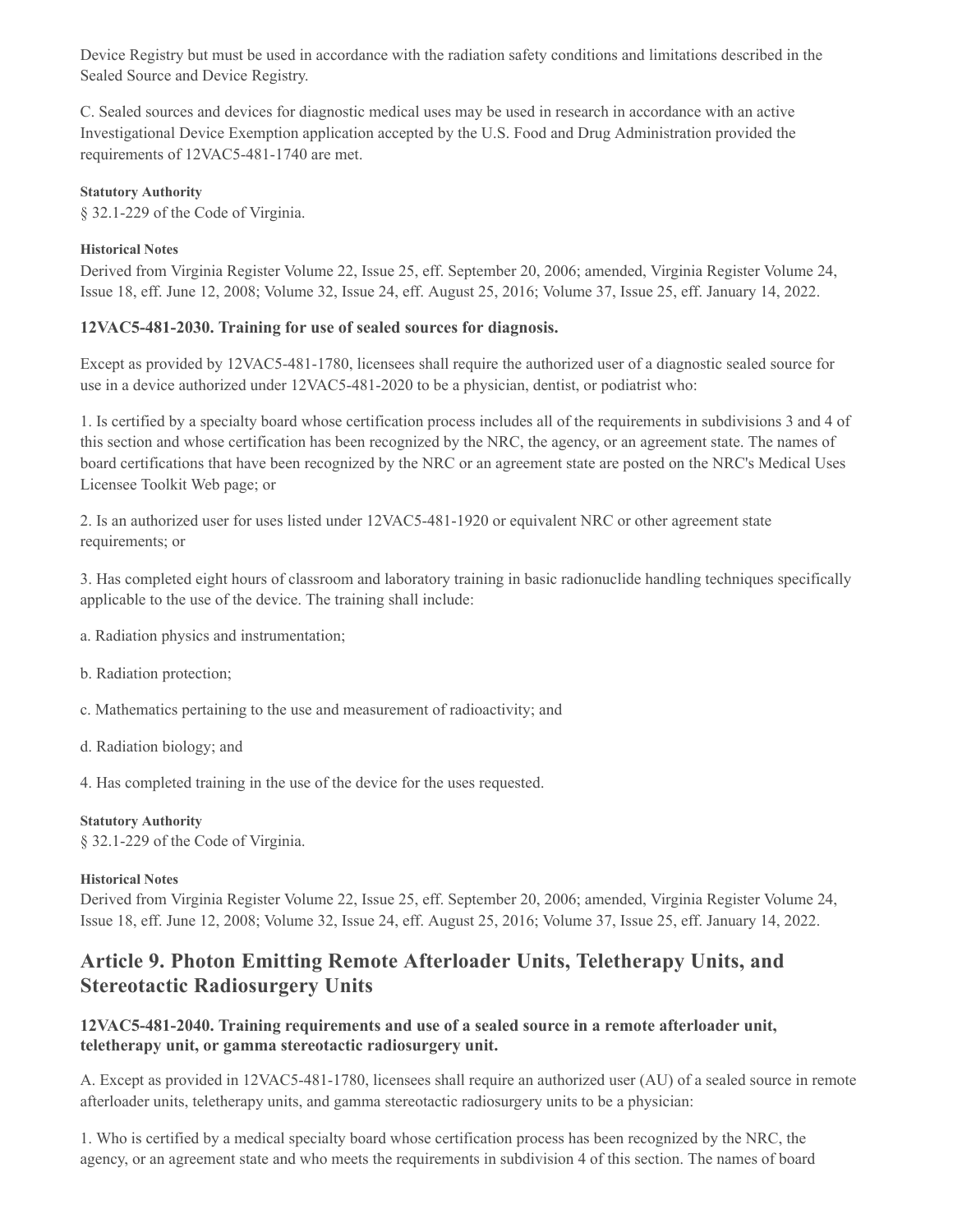certifications that have been recognized by the agency, NRC, or an agreement state are posted on the NRC's Medical Uses Licensee Toolkit Web page. To have its certification process recognized, a specialty board shall require all candidates for certification to:

a. Successfully complete a minimum of three years of residency training in a radiation therapy program approved by the Residency Review Committee of the Accreditation Council for Graduate Medical Education or the Royal College of Physicians and Surgeons of Canada or the Committee on Post-Graduate Training of the American Osteopathic Association; and

b. Pass an examination administered by diplomates of the specialty board that tests knowledge and competence radiation safety, radionuclide handling, treatment planning, quality assurance, and clinical use of stereotactic radiosurgery, remote afterloaders and external beam therapy; or

## 2. Who has:

a. Completed a structured educational program in basic radionuclide techniques applicable to the use of a sealed source in a therapeutic medical unit that includes:

(1) 200 hours of classroom and laboratory training in the following areas: radiation physics and instrumentation; radiation protection; mathematics pertaining to the use and measurement of radioactivity; and radiation biology; and

(2) 500 hours of work experience, under the supervision of an AU who meets the requirements in this section, 12VAC5- 481-1780, or equivalent NRC or another agreement state requirements at a medical institution that is authorized for subsections B and C of this section, involving: reviewing full calibration measurements and periodic spot-checks; preparing treatment plans and calculating treatment doses and times; using administrative controls to prevent a medical event involving the use of radioactive material; implementing emergency procedures to be followed in the event of the abnormal operation of the medical unit or console; checking and using survey meters; and selecting the proper dose and knowing how it is to be administered; and

b. Completed three years of supervised clinical experience in radiation therapy under an AU who meets the requirements in this section, 12VAC5-481-1780, or equivalent NRC or another Agreement state requirements as part of a formal training program approved by the Residency Review Committee for Radiation Oncology of the Accreditation Council for Graduate Medical Education or the Royal College of Physicians and Surgeons of Canada or the Committee on Postdoctoral Training of the American Osteopathic Association. This experience may be obtained concurrently with the supervised work experience required by this subdivision.

3. Who has obtained written attestation that the individual has satisfactorily completed the requirements in subdivisions 2 a, 2 b, and 4 of this subsection and has achieved a level of competency sufficient to function independently as an AU of each type of therapeutic medical unit for which the individual is requesting AU status. The written attestation shall be signed by either:

a. A preceptor AU who meets the requirements in this subsection, 12VAC5-481-1780, or equivalent NRC or another agreement state requirements for an AU for each type of therapeutic medical unit for which the individual is requesting AU status; or

b. A residency program director who affirms in writing that the attestation of the residency program faculty where at least one faculty member is an authorized user who meets the requirements in this subsection, 12VAC5-481-1780, or equivalent NRC or other agreement state requirements for the type of therapeutic medical unit for which the individual is requesting authorized user status and concurs with the attestation provided by the residency program director. The residency training program must be approved by the Residency Committee of the Accreditation Council for Graduate Medical Education or the Royal College of Physicians and Surgeons of Canada or the Council on Postdoctoral Training of the American Osteopathic Association and must include training and experience specified in subdivisions 2 a and 2 b of this subsection.

4. Who has received training in device operation, safety procedures, and clinical use for the types of use for which authorization is sought. This training requirement may be satisfied by satisfactory completion of a training program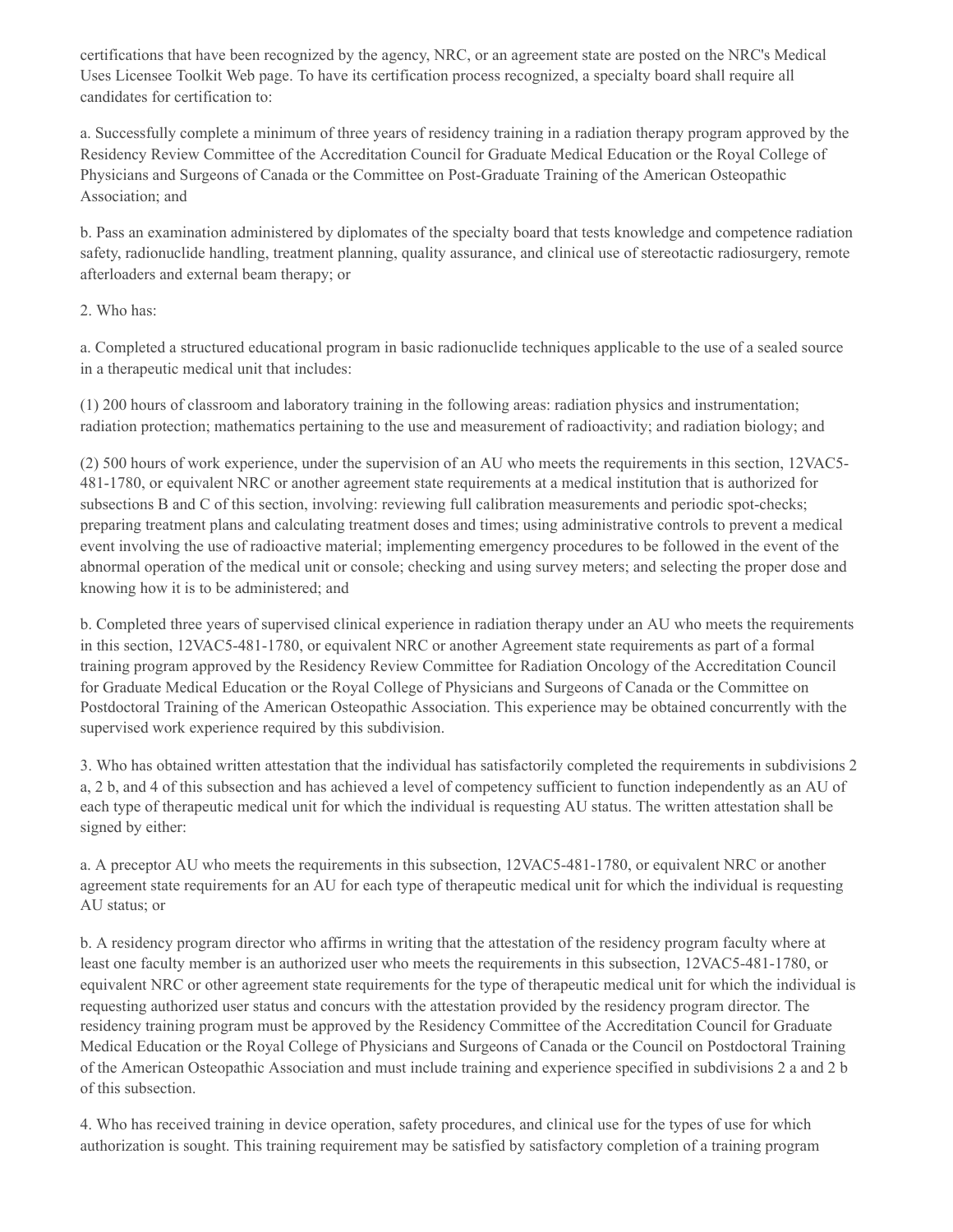provided by the vendor for new users or by receiving training supervised by an AU or authorized medical physicist, as appropriate, who is authorized for the types of use for which the individual is seeking authorization.

B. Licensees shall use sealed sources in photon-emitting remote afterloader units, teletherapy units, or gamma stereotactic radiosurgery units for therapeutic medical uses:

1. As approved in the Sealed Source and Device Registry; or

2. In research in accordance with an active Investigational Device Exemption application accepted by the U.S. Food and Drug Administration provided the requirements of 12VAC5-481-1740 are met.

C. Licensees shall use photon-emitting remote afterloader units, teletherapy units, or gamma stereotactic radiosurgery units:

1. As approved in the Sealed Source and Device Registry to deliver a therapeutic dose for medical use. These devices may be used for therapeutic medical treatments that are not explicitly provided for in the Sealed Source and Device Registry but must be used in accordance with radiation safety conditions and limitations described in the Sealed Source and Device Registry; or

2. In research in accordance with an active Investigational Device Exemption application accepted by the U.S. Food and Drug Administration provided the requirements of 12VAC5-481-1740 are met.

## **Statutory Authority**

§ 32.1-229 of the Code of Virginia.

#### **Historical Notes**

Derived from Virginia Register Volume 22, Issue 25, eff. September 20, 2006; amended, Virginia Register Volume 24, Issue 18, eff. June 12, 2008; Volume 32, Issue 24, eff. August 25, 2016; Volume 37, Issue 25, eff. January 14, 2022; Errata, 38:10 VA.R. 902 January 3, 2022.

## **12VAC5-481-2041. Surveys required.**

A. Radiation surveys.

1. In addition to the survey requirements in 12VAC5-481-750, licensees shall make surveys to ensure that the maximum radiation levels and average radiation levels from the surface of the main source safe with the source in the shielded position do not exceed the levels stated in the Sealed Source and Device Registry.

2. The licensee shall make the survey required by subdivision 1 of this subsection at installation of a new source and following repairs to the source shielding, the source driving unit, or other electronic or mechanical component that could expose the source, reduce the shielding around the source, or compromise the radiation safety of the unit or the source.

B. Patient surveys. Before releasing a patient or human research subject from licensee control, a licensee shall survey the patient or human research subject and the remote afterloader unit with a portable radiation detection survey instrument to confirm that the source has been removed from the patient or human research subject and returned to the safe shielded position.

#### **Statutory Authority**

§ 32.1-229 of the Code of Virginia.

#### **Historical Notes**

Derived from Virginia Register Volume 32, Issue 24, eff. August 24, 2016.

## **12VAC5-481-2042. Installation, maintenance, adjustment, and repair.**

A. Only a person specifically licensed by the agency, the NRC, or another agreement state shall install, maintain, adjust, or repair a remote afterloader unit, teletherapy unit, or gamma stereotactic radiosurgery unit that involves work on the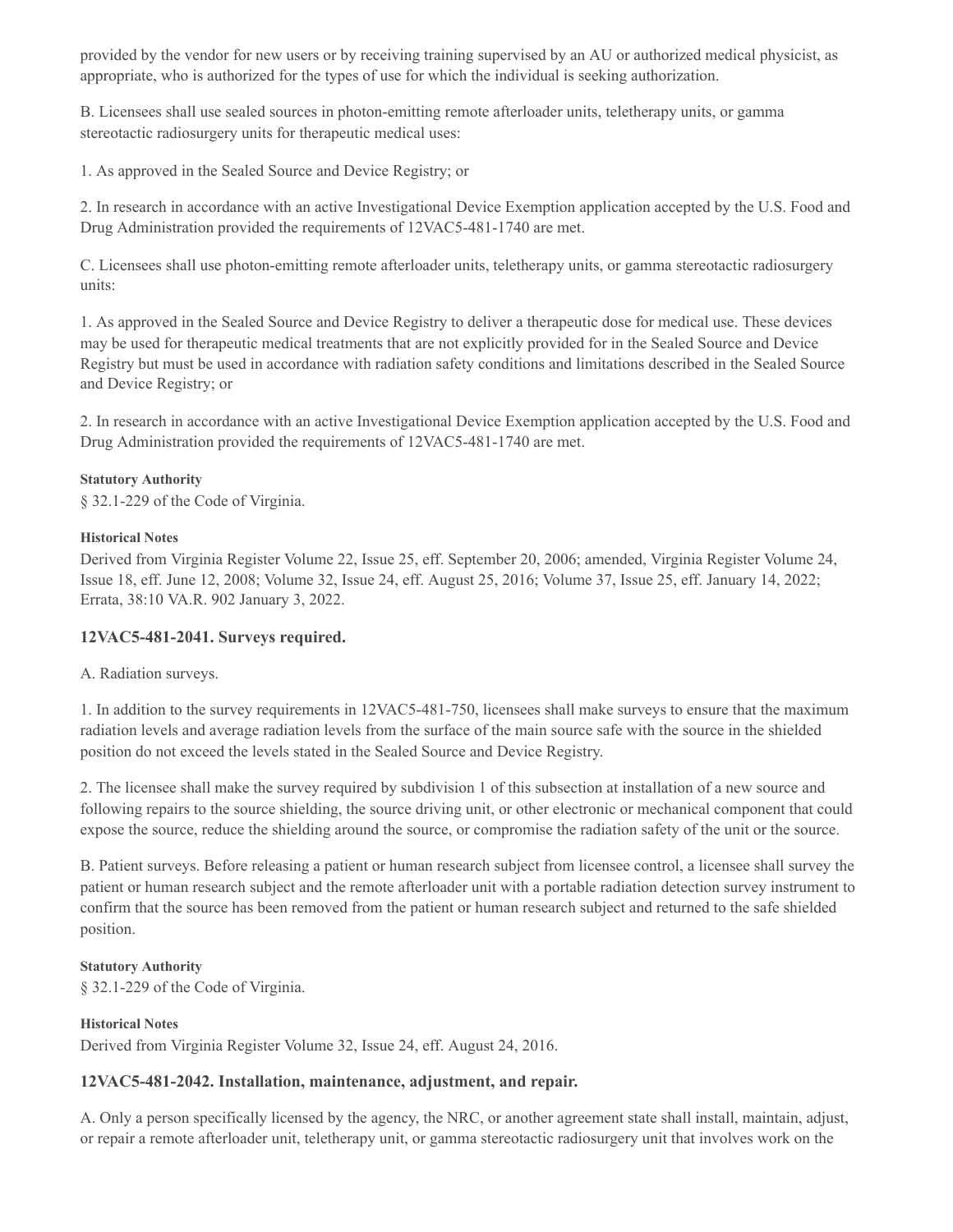source shielding, the source driving unit, or other electronic or mechanical components that could expose the source, reduce the shielding around the source, or compromise the radiation safety of the unit or the source.

B. Except for low dose-rate remove afterloader unit, only a person specifically licensed by the agency, the NRC, or another agreement state shall install, replace, relocate, or remove a sealed source or source contained in other remote afterloader units, teletherapy units, or gamma stereotactic radiosurgery units.

C. For a low dose-rate remote afterloader unit, only a person specifically licensed by the agency, the NRC, or another agreement state or an authorized medical physicist shall install, replace, relocate, or remove a sealed source contained in the unit.

#### **Statutory Authority**

§ 32.1-229 of the Code of Virginia.

#### **Historical Notes**

Derived from Virginia Register Volume 32, Issue 24, eff. August 25, 2016.

## **12VAC5-481-2043. Safety procedures and instructions, and precautions for remote afterloader units, teletherapy units, and gamma stereotactic radiosurgery units.**

A. Safety procedures and instructions.

1. Licensees shall:

a. Secure the unit, the console, the console keys, and the treatment room when not in use or unattended;

b. Permit only individuals approved by the authorized user (AU), the authorized medical physicist (AMP), or the RSO to be present in the treatment room during treatment with sources;

c. Prevent dual operation of more than one radiation producing device in a treatment room if applicable; and

d. Develop, implement, and maintain written procedures for responding to an abnormal situation when the operator is unable to place the source in the shielded position, or remove the patient or human research subject from the radiation field with controls from the outside the treatment room. These procedures shall include:

(1) Instructions for responding to equipment failure and the names of the individuals responsible for implementing corrective actions;

(2) The process for restricting access to and posting of the treatment area to minimize the risk of inadvertent exposure; and

(3) The names and telephone numbers of the authorized user (AU), the authorized medical physicist (AMP), and the RSO to be contacted if the unit or the console operates abnormally.

2. A copy of the procedures required by subdivision 1 d of this subsection shall be physically located at the unit console.

3. Licensees shall post instructions at the unit console to inform the operator of:

a. The location of the procedures required by subdivision 1 d of this subsection; and

b. The names and telephone numbers of the AU, the AMP, and the RSO to be contacted if the unit or console operates abnormally.

4. Safety instruction and training.

a. Prior to the first use of patient treatment of a new unit or an existing unit with a manufacturer upgrade that affects the operation and safety of the unit, a licensee shall ensure that vendor operational and safety training is provided to all individuals who will operate the unit. The vendor operational and safety training must be provided by the device manufacturer or by an individual certified by the device manufacturer to provide the operational and safety training.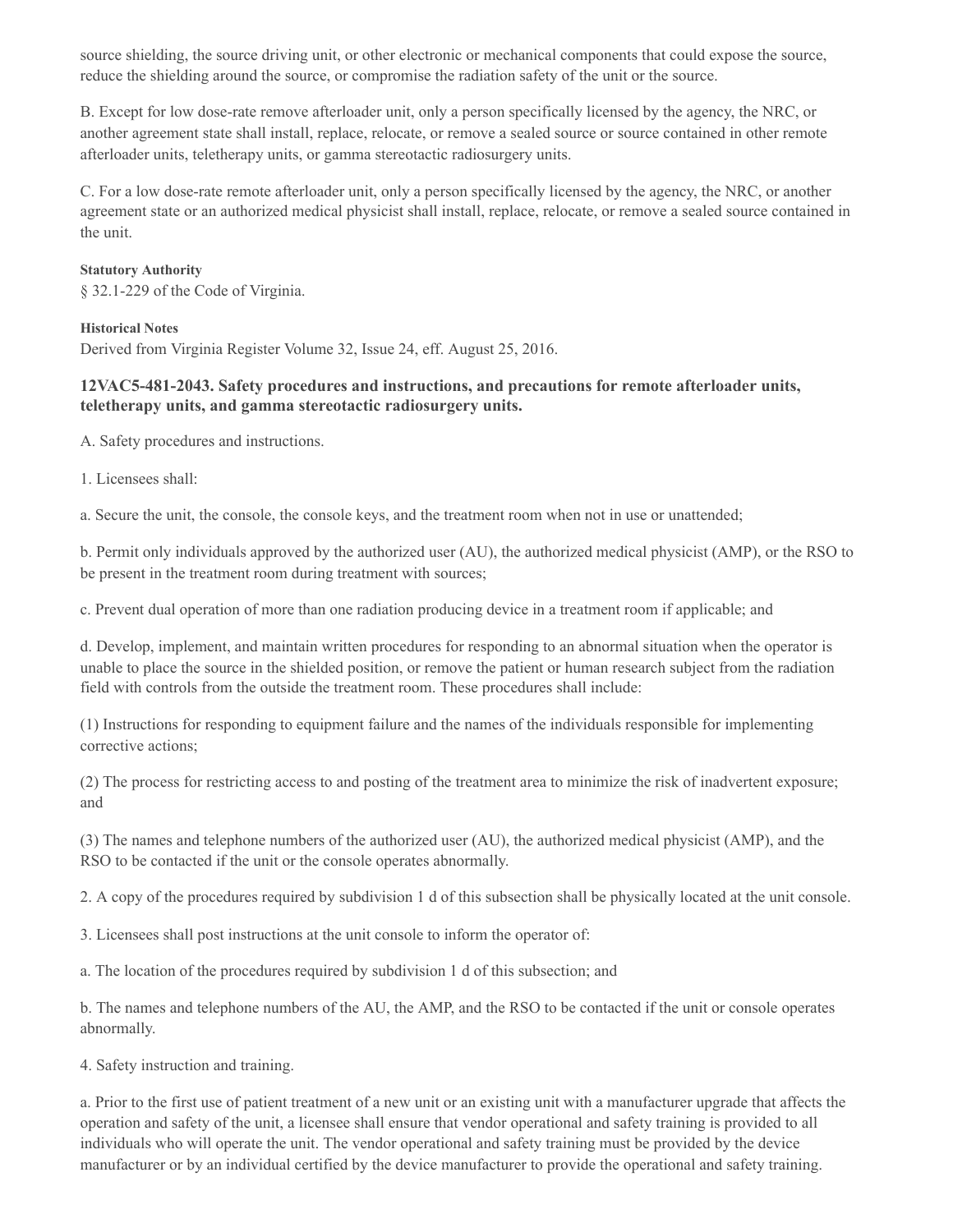b. Licensees shall provide instruction initially and at least annually to all individuals who operate the unit, as appropriate to the individual's assigned duties, in the procedures identified in subdivision 1 d of this subsection and the operating procedures for the unit.

5. Licensees shall ensure that operators, authorized users, and authorized medical physicists participate in drills of the emergency procedures initially and at least annually and document the exercise.

6. Licensees shall retain a record of individuals receiving instruction required by subdivision 4 of this subsection in accordance with 12VAC5-481-2070 L.

7. Licensees shall retain a copy of the procedures required by subdivisions 1 d and 4 b of this subsection in accordance with 12VAC5-481-2070 R.

B. Safety procedures for remote afterloader units, teletherapy units, and gamma stereotactic radiosurgery units.

1. Licensees shall control access to the treatment room by a door at each entrance.

2. Licensees shall equip each entrance to the treatment room with an electrical interlock system that will:

a. Prevent the operator from initiating the treatment cycle unless each treatment room entrance door is closed;

b. Cause the source to be shielded when an entrance door is opened; and

c. Prevent the source from being exposed following an interlock interruption until all treatment room entrance doors are closed and the source on-off console is reset at the console.

3. Licensees shall require any individual entering the treatment room to assure, through the use of appropriate radiation monitors, that radiation levels have returned to ambient levels.

4. Except for low-dose remote afterloader units, licensees shall construct or equip each treatment room with viewing and intercom systems to permit continuous observation of the patient or the human research subject from the treatment console during irradiation.

5. For licensed activities where sources are placed within the patient's or human research subject's body, licensees shall only conduct treatments that allow for expeditious removal of a decoupled or jammed source.

6. In addition to the requirements specified in subdivisions 1 through 5 of this subsection, licensees shall:

a. For medium dose-rate and pulsed dose-rate remote afterloader units, require:

(1) An AMP and either an AU or an physician under the supervision of an AU who has been trained to the operation and emergency response for the unit to be physically present during the initiation of all patient treatments involving the units; and

(2) An AMP and either an AU or an individual under the supervision of an AU who has been trained to remove the source applicators in the event of an emergency involving the unit to be immediately available during the continuation of all patient treatments involving the unit.

b. For high dose-rate remote afterloader units, require:

(1) An AU and an AMP to be physically present during the initiation of all patient treatments involving the unit; and

(2) An AMP and either an AU or a physician under the supervision of an AU who has been trained in the operation and emergency response for the unit to be physically present during continuation of all patient treatments involving the unit.

c. For gamma stereotactic radiosurgery units, require an AU and an AMP to be physically present throughout all patient treatments involving the unit.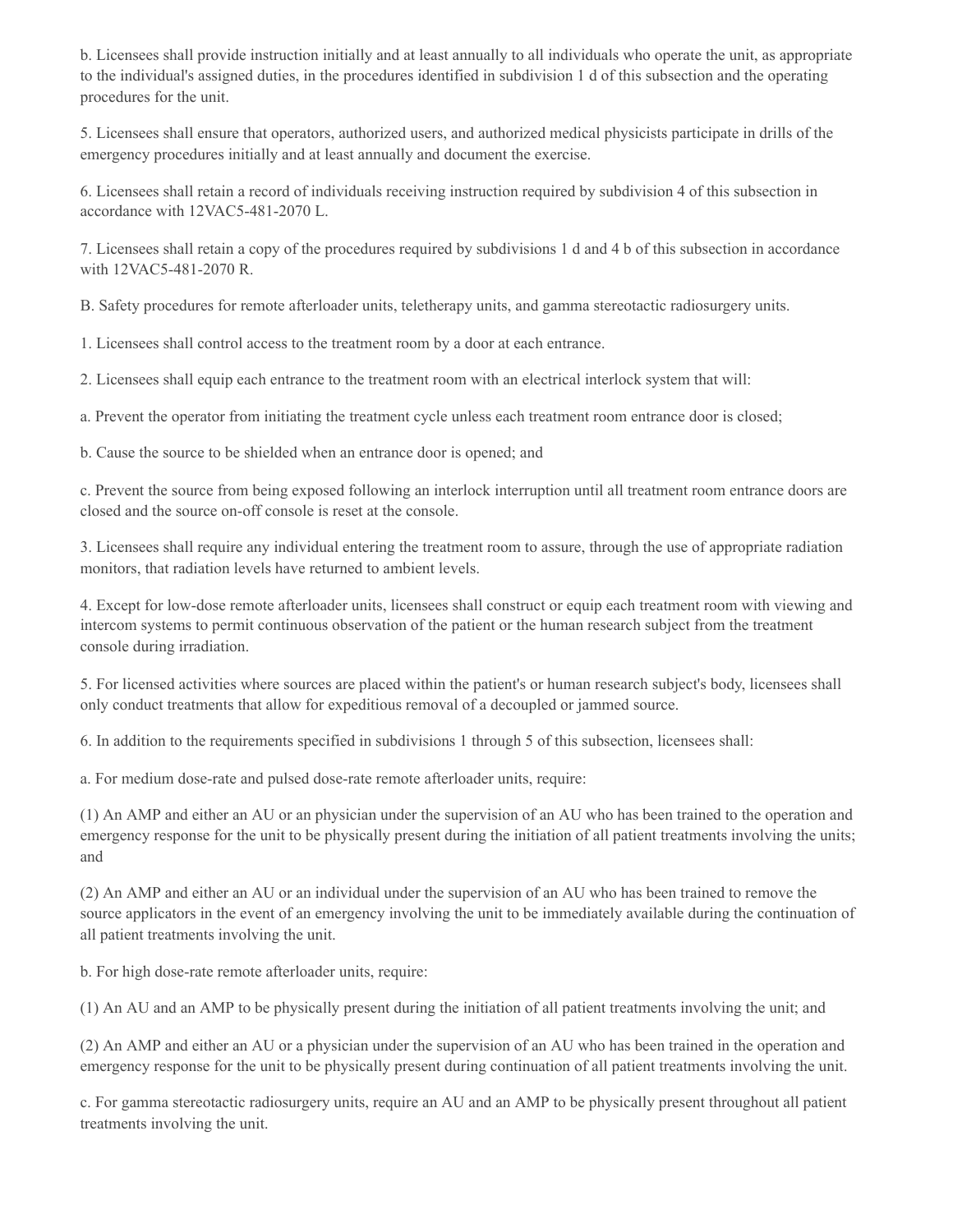d. Notify the RSO, or his designee, and the authorized user as soon as possible if the patient or human research subject has a medical emergency or dies.

7. Licensees shall have applicable emergency response equipment available near each treatment room to respond to a source that:

a. Remains in the unshielded position; or

b. Lodges within the patient following completion of the treatment.

#### **Statutory Authority**

§ 32.1-229 of the Code of Virginia.

#### **Historical Notes**

Derived from Virginia Register Volume 32, Issue 24, eff. August 25, 2016; amended, Virginia Register Volume 37, Issue 25, eff. January 14, 2022.

## **12VAC5-481-2044. Dosimetry equipment.**

A. Except for low dose-rate remote afterloader sources where the source output or activity is determined by the manufacturer, licensees shall have a calibrated dosimetry system available for use. To satisfy this requirement, one of the following two conditions shall be met.

1. The system shall have been calibrated using a system or source traceable to the National Institute of Standards and Technology (NIST) and published protocols accepted by nationally recognized bodies or by a calibration laboratory accredited by the American Association of Physicists in Medicine (AAPM). The calibration shall have been performed within the previous two years and after any servicing that may have affected system calibration; or

2. The system shall have been calibrated within the previous four years. 18 to 30 months after that calibration, the system shall have been intercompared with another dosimetry system that was calibrated within the past 24 months by NIST or by a calibration laboratory accredited by the AAPM. The results of the intercomparison shall indicate that the calibration factor of the licensee's system had not changed by more than 2.0%. The licensee may not use the intercomparison result to change the calibration factor. When intercomparing dosimetry systems to be used for calibrating sealed sources for therapeutic units, the licensee shall use a comparable unit with beam attenuators or collimators, as applicable, and sources of the same radionuclide as the source used at the licensee's facility.

B. Licensees shall have a dosimetry system available for use for spot-check output measurements, if applicable. To satisfy this requirement, the system may be compared with a system that has been calibrated in accordance with subsection A of this section. This comparison shall have been performed within the previous year and after each servicing that may have affected system calibration. The spot-check system may be the same system used to meet the requirement in subsection A of this section.

## **Statutory Authority**

§ 32.1-229 of the Code of Virginia.

**Historical Notes** Derived from Virginia Register Volume 32, Issue 24, eff. August 25, 2016.

## **12VAC5-481-2045. Full calibration measurements.**

A. Teletherapy units.

1. Licensees authorized to use a teletherapy unit for medical use shall perform full calibration measurements on each teletherapy unit:

a. Before the first medical use of the unit;

b. Before medical use under the following conditions: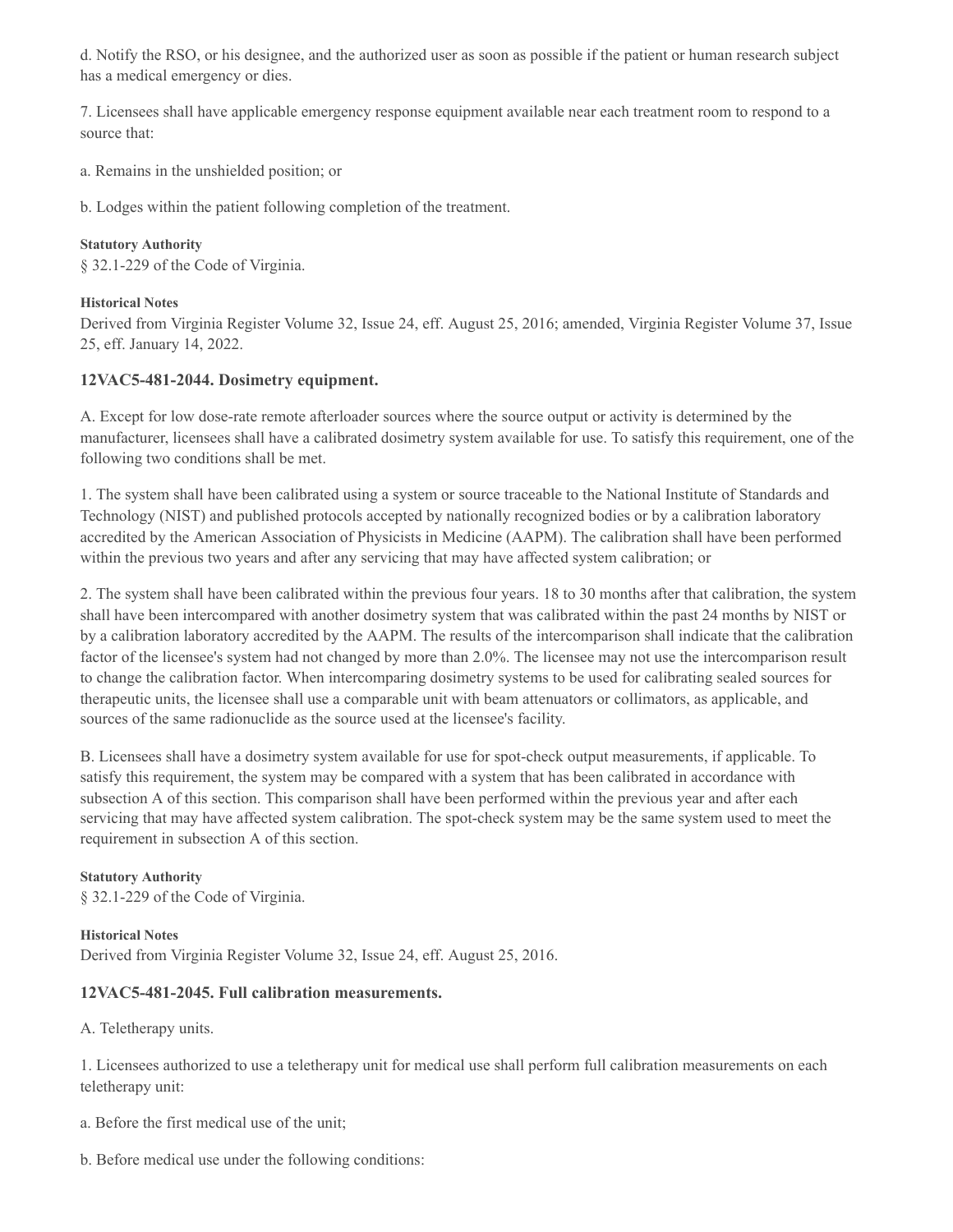(1) Whenever spot-check measurements indicate that the output differs by more than 5.0% from the output obtained at the last full calibration corrected mathematically for radioactive decay;

(2) Following replacement of the source or following reinstallation of the teletherapy unit in a new location; and

(3) Following any repair of the teletherapy unit that includes removal of the source or major repair of the components associated with the source exposure assembly; and

c. At intervals not exceeding one year.

2. To satisfy the requirement of subdivision 1 of this subsection, full calibration measurements shall include determination of:

a. The output within plus or minus 3.0% for the range of field sizes and for the distance or range of distances used for medical use;

b. The coincidence of the radiation field and the field indicated by the light beam localizing device;

c. The uniformity of the radiation field and its dependence on the orientation of the useful beam;

d. Timer accuracy and linearity over the range of use;

e. On-off error; and

f. The accuracy of all distance measuring and localization devices in medical use.

3. Licensees shall use the dosimetry system described in 12VAC5-481-2044 to measure the output for one set of exposure conditions. The remaining radiation measurements required in subdivision 2 a of this subsection may be made using a dosimetry system that indicates relative dose rates.

4. Licensees shall make full calibration measurements required by subdivision 1 of this subsection in accordance with published protocols accepted by nationally recognized bodies.

5. Licensees shall mathematically correct the outputs determined in subdivision 2 a of this subsection for physical decay for intervals not exceeding one month for cobalt-60, six months for cesium-137, or at intervals consistent with 1.0% decay for all other nuclides.

6. Full calibration measurements required by subdivision 1 of this subsection and physical decay corrections required by subdivision 5 of this subsection shall be performed by the authorized medical physicist (AMP).

B. Remote afterloader units.

1. Licensees authorized to use a remote afterloader unit for medical use shall perform full calibration measurements on each unit:

a. Before the first medical use of the unit;

b. Before medical use under the following conditions:

(1) Following replacement of the source or following reinstallation of the unit in a new location outside the facility; and

(2) Following any repair of the unit that includes removal of the source or major repair of the components associated with the source exposure assembly;

c. At intervals not exceeding one quarter for high dose-rate, medium dose-rate, and pulsed dose-rate remote afterloader units with sources whose half-life exceeds 75 days; and

d. At intervals not exceeding one year for low dose-rate remote afterloader units.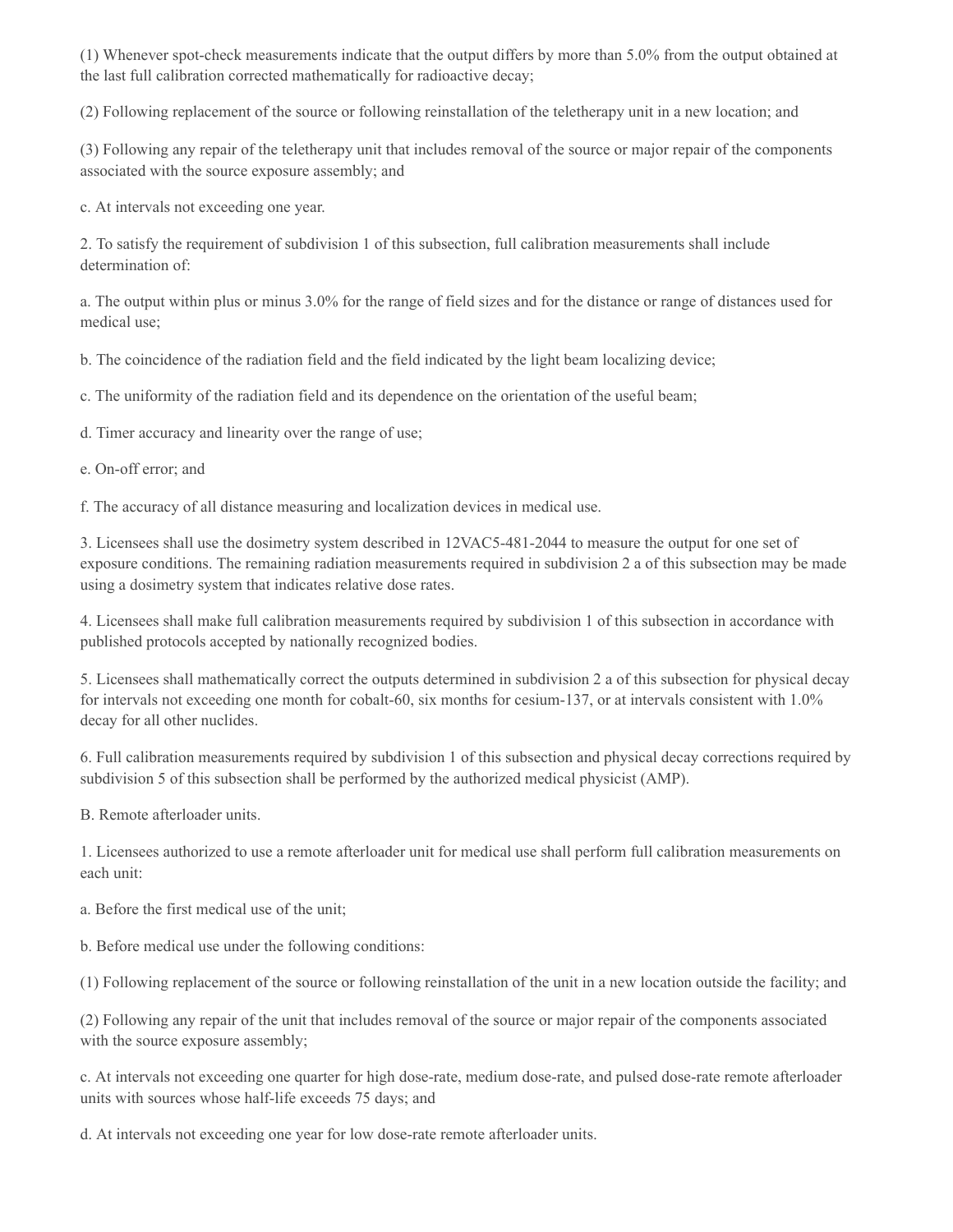2. To satisfy the requirement of subdivision 1 of this subsection, full calibration measurements shall include, as applicable, determination of:

a. The output within plus or minus 5.0%;

b. Source positioning accuracy to within plus or minus 1 millimeter;

c. Source retraction with backup battery upon power failure;

d. Length of the source transfer tubes;

e. Timer accuracy and linearity over the typical range of use;

f. Length of the applicators; and

g. Function of the source transfer tubes, applicators, and transfer tube-applicator interfaces.

3. Licensees shall use the dosimetry system described in 12VAC5-481-2044 to measure the output.

4. Licensees shall make full calibration measurements required by subdivision 1 of this subsection in accordance with published protocols accepted by nationally recognized bodies.

5. In addition to the requirements for full calibrations for low dose-rate remote afterloader units in subdivision 2 of this subsection, licensees shall perform an autoradiograph of the sources to verify inventory and source arrangement at intervals not exceeding one calendar quarter.

6. For low dose-rate remote afterloader units, licensees may use measurements provided by the source manufacturer that are made in accordance with subdivisions 1 through 5 of this subsection.

7. Licensees shall mathematically correct the outputs determined in subdivision 2 a of this subsection for physical decay at intervals consistent with 1.0% physical decay.

8. Full calibration measurements required by subdivision 1 of this subsection and physical decay corrections required by subdivision 7 of this subsection shall be performed by the AMP.

C. Gamma stereotactic radiosurgery units.

1. Licensees authorized to use a gamma stereotactic radiosurgery unit for medical use shall perform full calibration measurements on each unit:

a. Before the first medical use of the unit;

b. Before medical use under the following conditions:

(1) Whenever spot-check measurements indicate that the output differs by more than 5.0% from the output obtained at the last full calibration corrected mathematically for radioactive decay;

(2) Following replacement of the sources or following reinstallation of the gamma stereotactic radiosurgery unit in a new location; and

(3) Following any repair of the gamma stereotactic radiosurgery unit that includes removal of the sources or major repair of the components associated with the source assembly; and

c. At intervals not exceeding one year, with the exception that relative helmet factors need only be determined before the first medical use of a helmet and following any damage to a helmet.

2. To satisfy the requirement of subdivision 1 of this subsection, full calibration measurements shall include determination of:

a. The output within plus or minus 3.0%;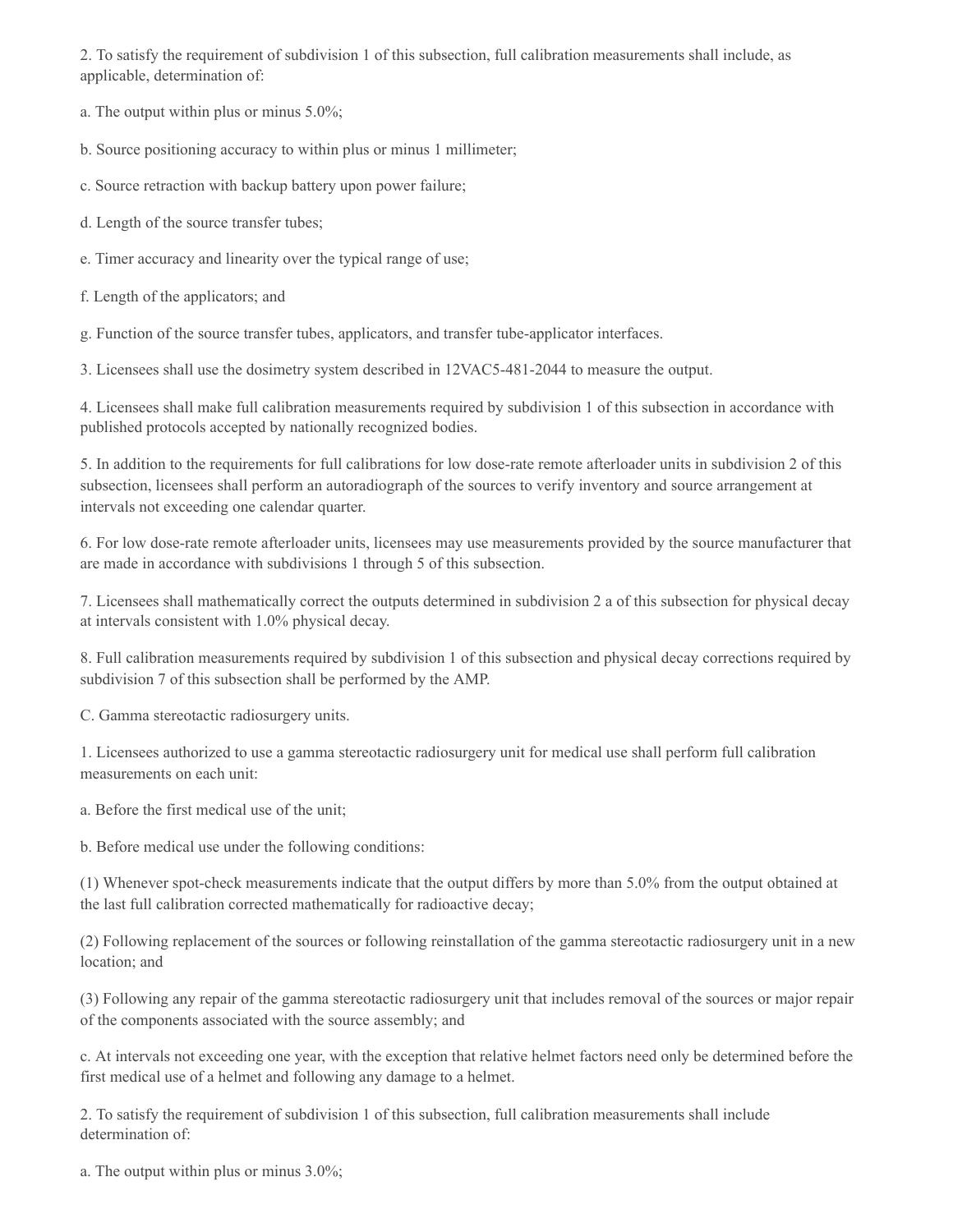b. Relative helmet factors;

c. Isocenter coincidence;

d. Timer accuracy and linearity over the range of use;

e. On-off error;

f. Trunnion centricity;

g. Treatment table retraction mechanism, using backup battery power or hydraulic backups with the unit off;

- h. Helmet microswitches;
- i. Emergency timing circuits; and

j. Stereotactic frames and localizing devices (trunnions).

3. Licensees shall use the dosimetry system described in 12VAC5-481-2044 to measure the output for one set of exposure conditions. The remaining radiation measurements required in subdivision 2 a of this subsection may be made using a dosimetry system that indicates relative dose rates.

4. Licensees shall make full calibration measurements required by subdivision 1 of this subsection in accordance with published protocols accepted by nationally recognized bodies.

5. Licensees shall mathematically correct the outputs determined in subdivision 2 a of this subsection at intervals not exceeding one month for cobalt-60 and at intervals consistent with 1.0% physical decay for all other radionuclides.

6. Full calibration measurements required by subdivision 1 of this subsection and physical decay corrections required by subdivision 5 of this subsection shall be performed by the AMP.

#### **Statutory Authority**

§ 32.1-229 of the Code of Virginia.

#### **Historical Notes**

Derived from Virginia Register Volume 32, Issue 24, eff. August 25, 2016.

## **12VAC5-481-2046. Periodic spot-checks.**

A. Periodic spot-checks for teletherapy units.

1. Licensees authorized to use teletherapy units for medical use shall perform output spot-checks on each teletherapy unit once in each calendar month that include determination of:

a. Timer accuracy and timer linearity over the range of use;

b. On-off error;

c. The coincidence of the radiation field and the field indicated by the light beam localizing device;

d. The accuracy of all distance measuring and localization devices used for medical use;

e. The output for one typical set of operating conditions measured with the dosimetry system described in 12VAC5-481- 2044; and

f. The difference between the measurement made in subdivision 1 e of this subsection and the anticipated output, expressed as a percentage of the anticipated output (i.e. the value obtained at last full calibration corrected mathematically for physical decay).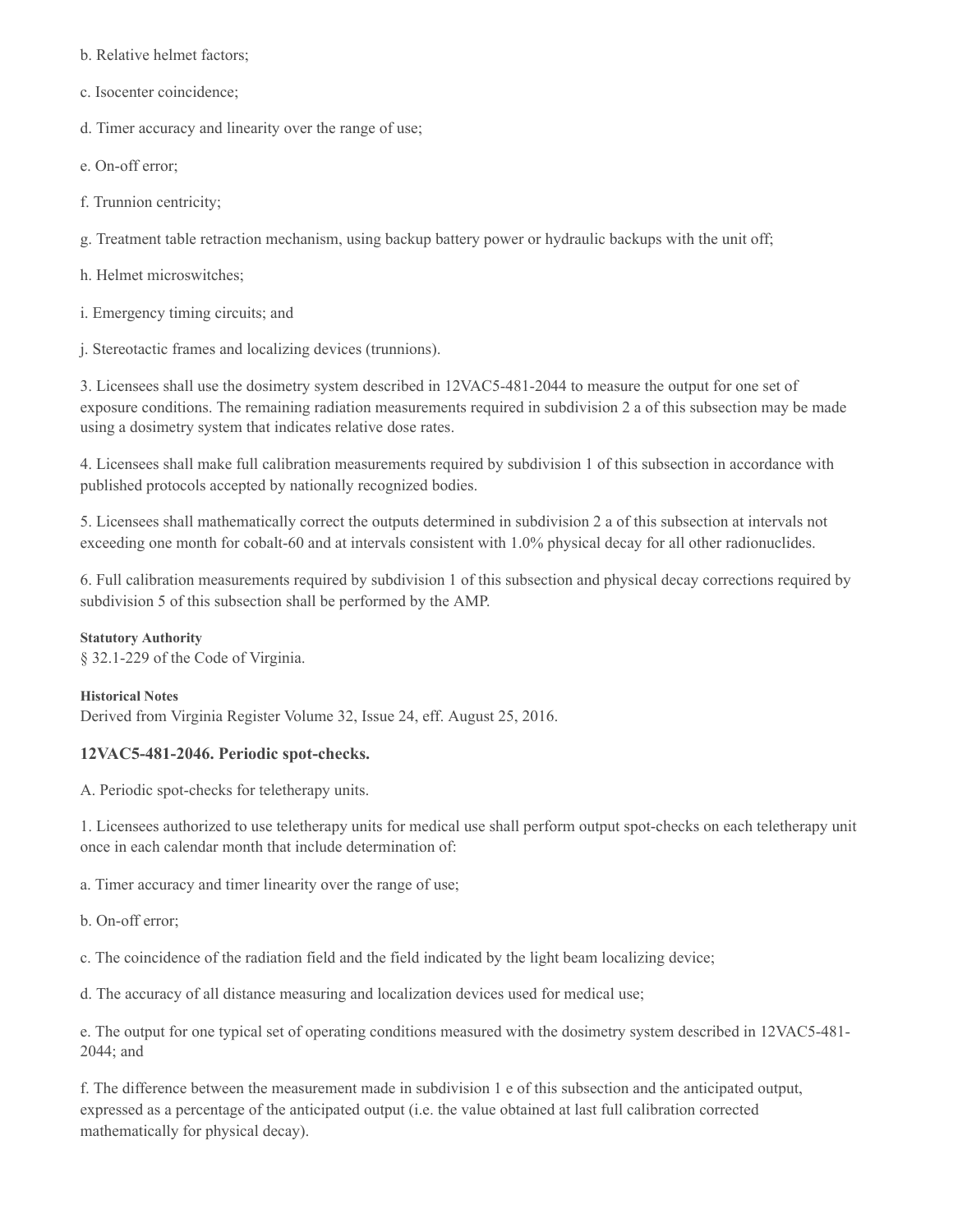2. Licensees shall perform measurements required by subdivision 1 of this subsection in accordance with written procedures established by the authorized medical physicist (AMP). That individual need not actually perform the spotcheck measurements.

3. Licensees shall have the AMP review the results of each spot-check within 15 days. The shall notify the licensee as soon as possible in writing of the results of each spot-check.

4. Licensees authorized to use a teletherapy unit for medical use shall perform safety spot-checks of each teletherapy facility once in each calendar month and after each source installation to assure proper operation of:

a. Electrical interlocks at each teletherapy room entrance;

b. Electrical or mechanical stops installed for the purpose of limiting use of the primary beam of radiation (restriction of source housing angulation or elevation, carriage or stand travel, and operation of the beam on-off mechanism);

c. Source exposure indicator lights on the teletherapy unit, on the control console, and in the facility;

d. Viewing and intercom systems;

e. Treatment room doors from inside and outside the treatment room; and

f. Electrically assisted treatment room doors with the teletherapy unit electrical power turned off.

5. If the results of the checks required in subdivision 4 of this subsection indicate the malfunction of any system, a licensee shall lock the control console in the off position and not use the unit except as may be necessary to repair, replace, or check the malfunctioning system.

B. Periodic spot-checks for remote afterloader units.

1. Licensees authorized to use a remote afterloader unit for medical use shall perform spot-checks of each remote afterloader facility and on each unit:

a. Before the first use of a high dose-rate, medium dose-rate, or pulsed dose-rate remote afterloader unit on a given day;

b. Before each patient treatment with a low dose-rate remote afterloader unit; and

c. After each source installation.

2. Licensees shall perform the measurements required by subdivision 1 of this subsection in accordance with written procedures established by the AMP. That individual need not actually perform the spot-check measurements.

3. Licensees shall have the authorized medical physicist review the results of each spot-check within 15 days. The AMP shall notify the licensee as soon as possible in writing of the results of each spot-check.

4. To satisfy the requirements of subdivision 1 of this subsection, spot-checks shall, at a minimum, assure proper operation of:

a. Electrical interlocks at each remote afterloader unit room entrance;

b. Source exposure indicator lights on the remote afterloader unit, on the control console, and in the facility;

c. Viewing and intercom systems in each high dose-rate, medium dose-rate, and pulsed dose-rate remote afterloader facility;

d. Emergency response equipment;

e. Radiation monitors used to indicate the source position;

f. Timer accuracy;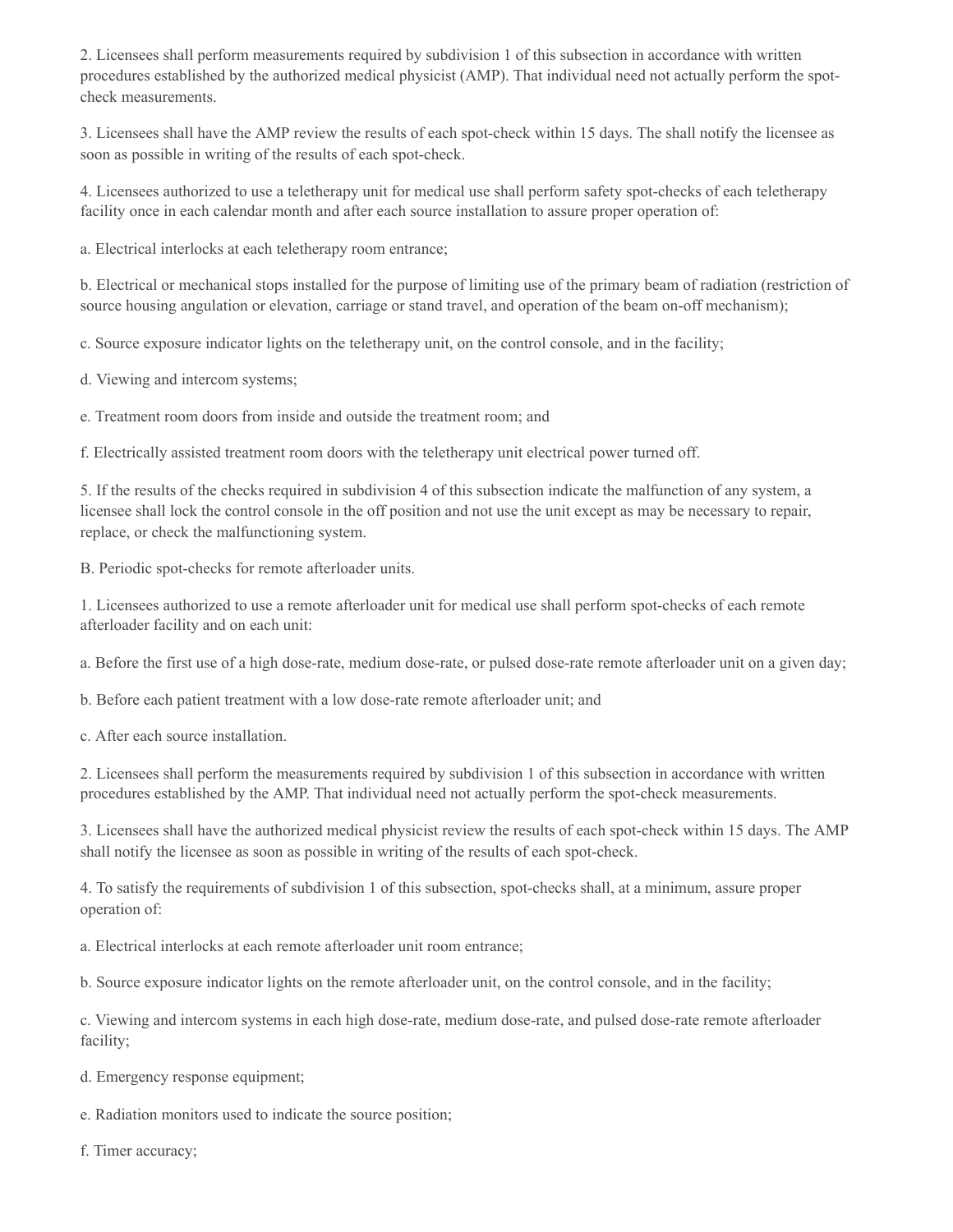g. Clock (date and time) in the unit's computer; and

h. Decayed sources activity in the unit's computer.

5. If the results of the checks required in subdivision 4 of this subsection indicate the malfunction of any system, a licensee shall lock the control console in the off position and not use the unit except as may be necessary to repair, replace, or check the malfunctioning system.

C. Periodic spot-checks for gamma stereotactic radiosurgery units.

1. Licensees authorized to use a gamma stereotactic radiosurgery unit for medical use shall perform spot-checks of each gamma stereotactic radiosurgery facility and on each unit:

a. Monthly;

- b. Before the first use of the unit on a given day; and
- c. After each source installation.
- 2. Licensees shall:

a. Perform the measurements required by subdivision 1 of this subsection in accordance with written procedures established by the AMP. That individual need not actually perform the spot-check measurements.

b. Have the AMP review the results of each spot-check within 15 days. The authorized medical physicist shall notify the licensee as soon as possible in writing of the results of each spot-check.

3. To satisfy the requirements of subdivision 1 a of this subsection, spot-checks shall, at a minimum:

- a. Assure proper operation of:
- (1) Treatment table retraction mechanisms, using backup battery power or hydraulic backups with the unit off;
- (2) Helmet microswitches;
- (3) Emergency timing circuits; and
- (4) Stereotactic frames and localizing devices (trunnions).
- b. Determine the following:

(1) The output for one typical set of operating conditions measured with the dosimetry system described in 12VAC5- 481-2044;

(2) The difference between the measurement made in subdivision 3 b (1) of this subsection and the anticipated output, expressed as a percentage of the anticipated output (i.e., the value obtained at last full calibration corrected mathematically for physical decay);

- (3) Source output against computer calculation;
- (4) Timer accuracy and linearity over the range of use;
- (5) On-off error; and
- (6) Trunnion centricity.
- 4. To satisfy the requirements of subdivisions 1 b and 1 c of this subsection, spot-checks shall assure proper operation of:
- a. Electrical interlocks at each gamma stereotactic radiosurgery room entrance;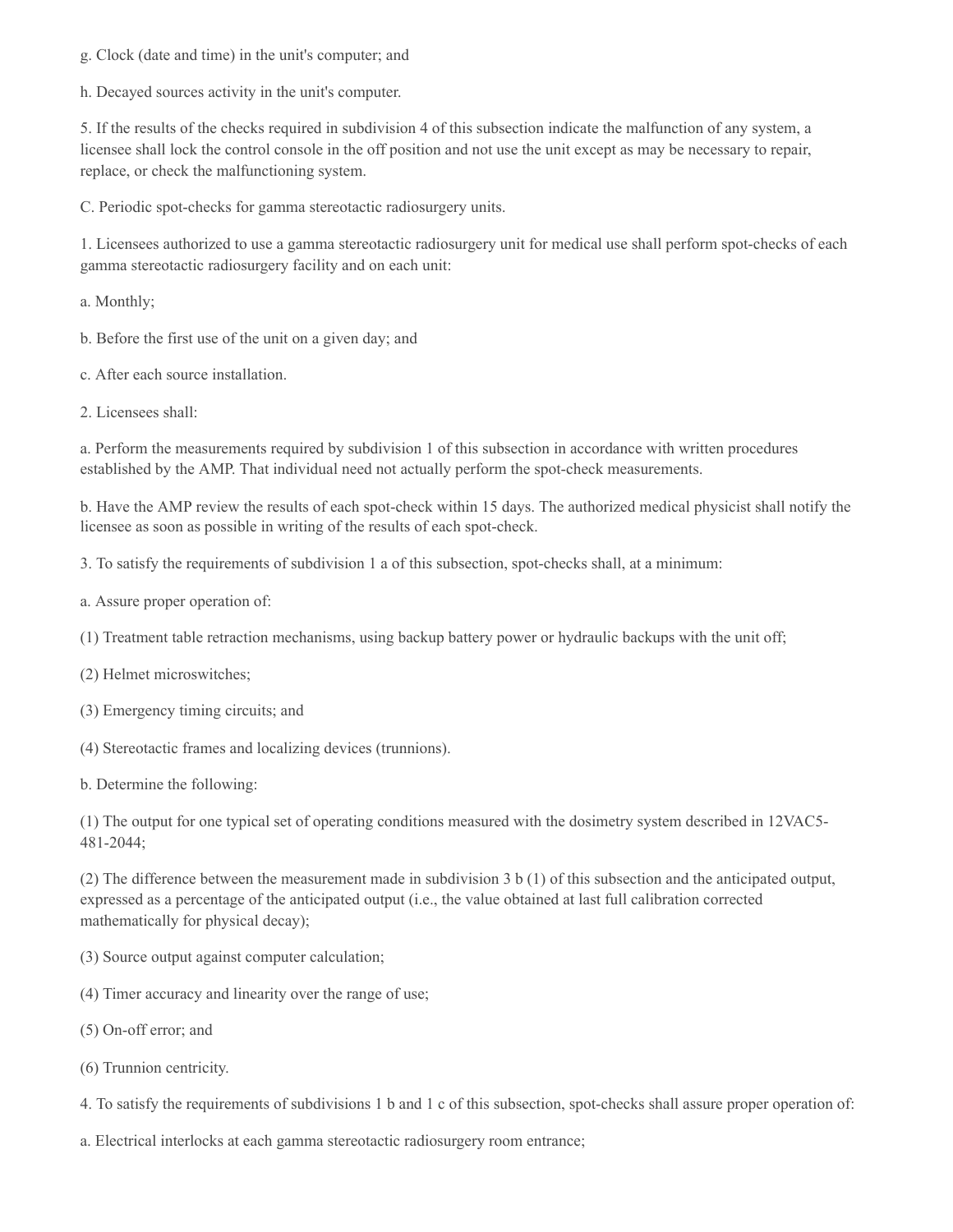b. Source exposure indicator lights on the gamma stereotactic radiosurgery unit, on the control console, and in the facility;

c. Viewing and intercom systems;

- d. Timer termination;
- e. Radiation monitors used to indicate room exposures; and

f. Emergency off buttons.

5. A licensee shall arrange for the repair of any system identified in subdivision 3 of this subsection that is not operating properly as soon as possible.

6. If the results of the checks required in subdivision 4 of this subsection indicate the malfunction of any system, a licensee shall lock the control console in the off position and not use the unit except as may be necessary to repair, replace, or check the malfunctioning system.

#### **Statutory Authority**

§ 32.1-229 of the Code of Virginia.

**Historical Notes** Derived from Virginia Register Volume 32, Issue 24, eff. August 25, 2016.

## **12VAC5-481-2047. Additional technical requirements for mobile remote afterloader units.**

A. Licensees providing mobile remote afterloader service shall:

1. Check survey instruments before medical use at each address of use or on each day of use, whichever is more frequent; and

2. Account for all sources before departure from a client's address of use.

B. In addition to the periodic spot-checks required by 12VAC5-481-2046, licensees authorized to use a mobile remote afterloader for medical use shall perform checks on each remote afterloader unit before use at each address of use. At a minimum, checks shall be made to verify the operation of:

1. Electrical interlocks on treatment area access points;

2. Source exposure indicator lights on the remote afterloader unit, on the control console, and in the facility;

- 3. Viewing and intercom systems;
- 4. Applicators, source transfer tubes, and transfer tube-applicator interfaces;
- 5. Radiation monitors used to indicate room exposures;
- 6. Source positioning (accuracy); and

7. Radiation monitors used to indicate whether the source has returned to a safe shielded position.

C. In addition to the requirements for checks in subsection B of this section, licensees shall ensure overall proper operation of the remote afterloader unit by conducting a simulated cycle of treatment before use at each address of use.

D. If the results of the checks required in subsection B of this section indicate the malfunction of any system, licensees shall lock the control console in the off position and not use the unit except as may be necessary to repair, replace, or check the malfunctioning system.

#### **Statutory Authority**

§ 32.1-229 of the Code of Virginia.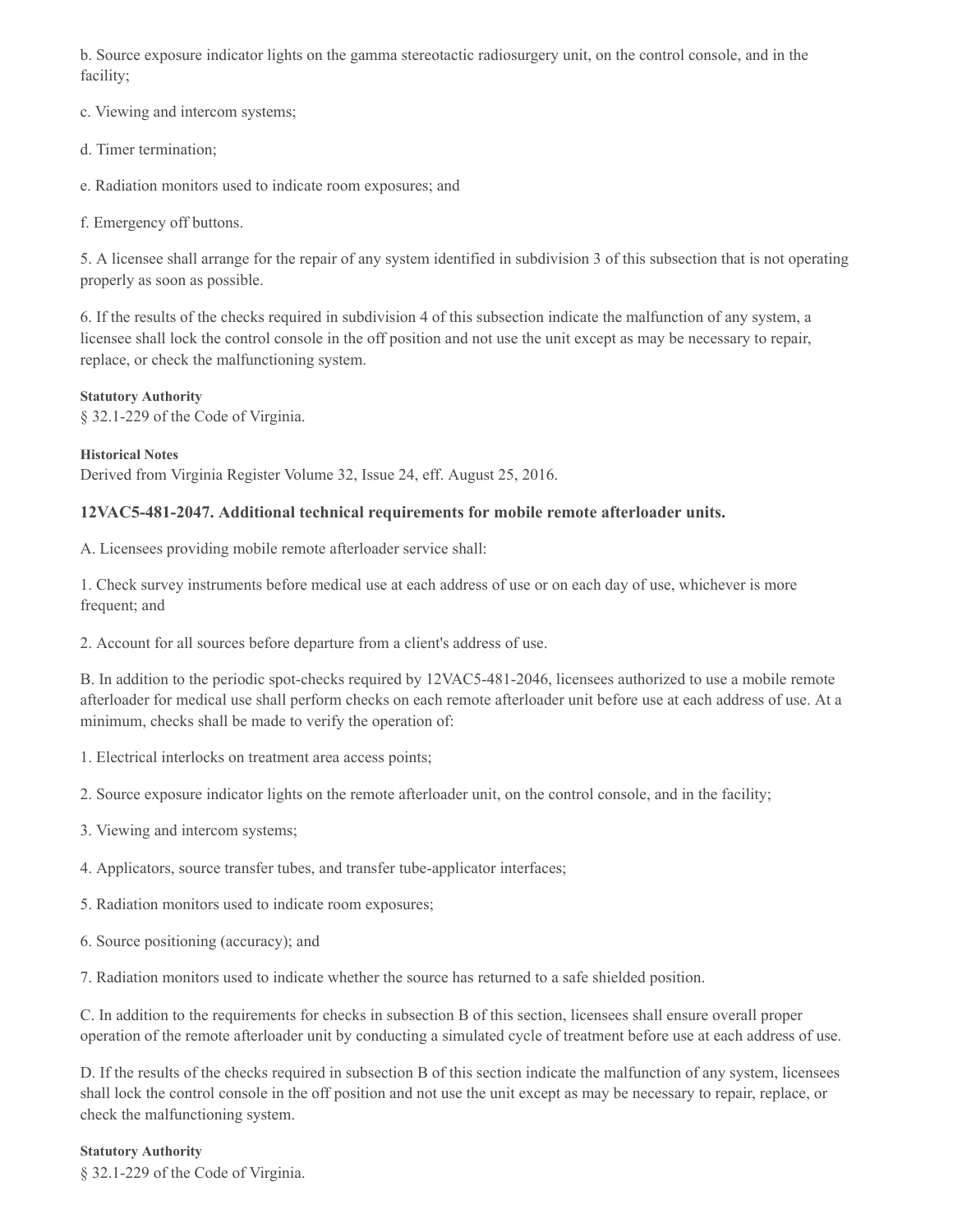#### **Historical Notes**

Derived from Virginia Register Volume 32, Issue 24, eff. August 25, 2016.

## **12VAC5-481-2048. Full-inspection servicing for teletherapy and gamma stereotactic radiosurgery units.**

A. Licensees shall have each teletherapy unit and gamma stereotactic radiosurgery unit fully inspected and serviced during each source replacement to assure proper functioning of the source exposure mechanism and other safety components. The interval between each full-inspection servicing shall not exceed five years for each teletherapy unit and shall not exceed seven years for each gamma stereotactic radiosurgery unit.

B. This inspection and servicing may only be performed by person specifically licensed to do so by the agency, the NRC, or another Agreement state.

C. Licensees shall keep a record of the inspection and servicing in accordance with 12VAC5-481-2070 X.

#### **Statutory Authority**

§ 32.1-229 of the Code of Virginia.

#### **Historical Notes**

Derived from Virginia Register Volume 32, Issue 24, eff. August 25, 2016; amended, Virginia Register Volume 37, Issue 25, eff. January 14, 2022.

## **12VAC5-481-2049. Therapy-related computer systems.**

Licensees shall perform acceptance testing on the treatment planning system of therapy-related computer systems in accordance with published protocols accepted by nationally recognized bodies. At a minimum, the acceptance testing shall include, as applicable, verification of:

1. The source-specific input parameters required by the dose calculation algorithm;

2. The accuracy of dose, dwell time, and treatment time calculations at representative points;

3. The accuracy of isodose plots and graphic displays;

4. The accuracy of the software used to determine sealed source positions from radiographic images; and

5. The accuracy of electronic transfer of the treatment delivery parameters to the treatment delivery unit from the treatment planning system.

#### **Statutory Authority**

§ 32.1-229 of the Code of Virginia.

**Historical Notes** Derived from Virginia Register Volume 32, Issue 24, eff. August 25, 2016.

# **Article 10. Training and Experience Requirements**

## **12VAC5-481-2050. (Repealed.)**

#### **Statutory Authority**

## **Historical Notes**

Derived from Virginia Register Volume 22, Issue 25, eff. September 20, 2006; repealed, Virginia Register Volume 24, Issue 18, eff. June 12, 2008.

# **Article 11. Other Medical Uses of Byproduct Material or Radiation from Byproduct Material**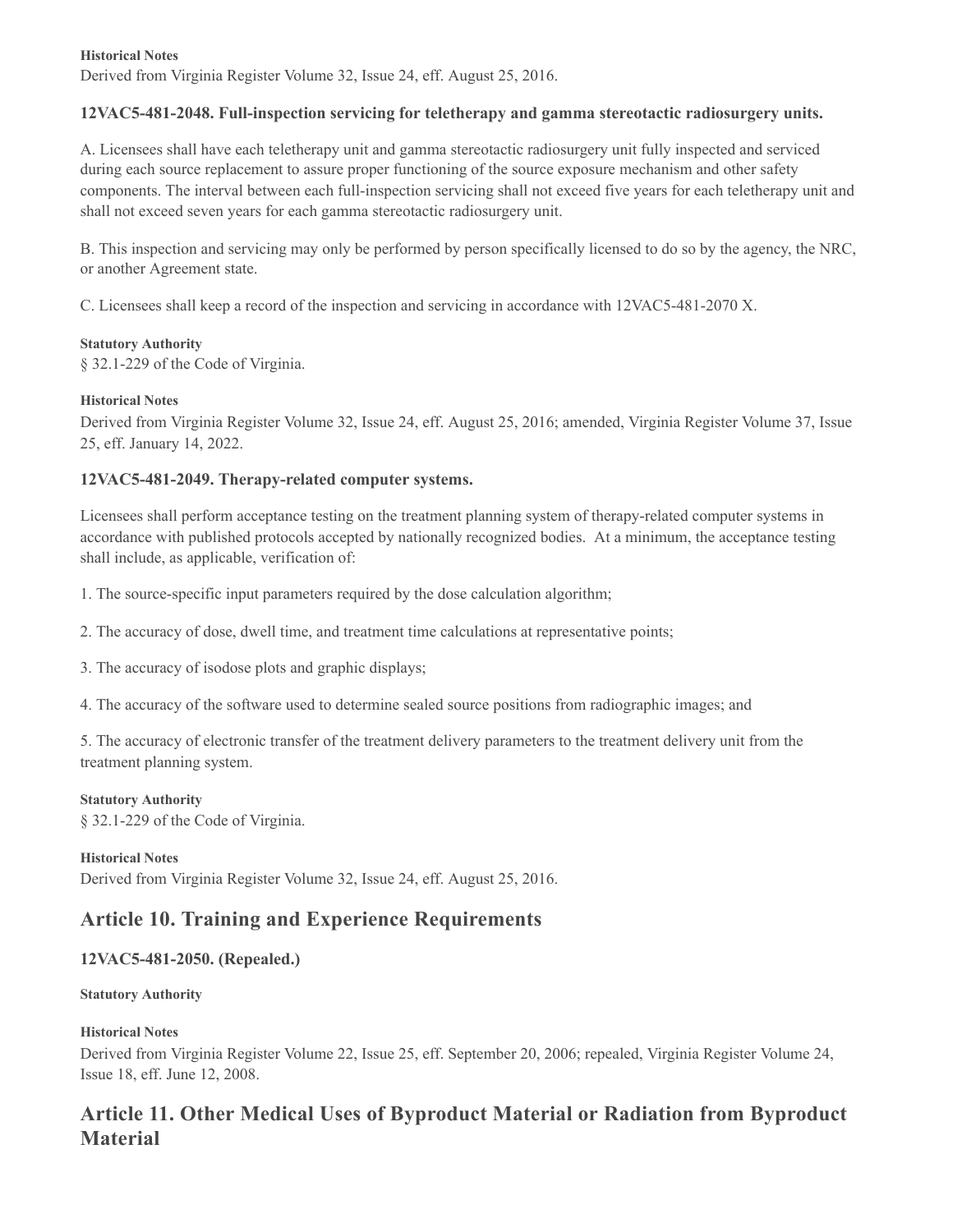## **12VAC5-481-2060. Other medical uses of radioactive material or radiation from radioactive materials.**

Licensees may use radioactive material or a radiation source approved for medical use that is not specifically addressed in Articles 3 (12VAC5-481-1700 et seq.) through 9 (12VAC5-481-2040 et seq.) of this part if:

1. The applicant or licensee has submitted the information required by 12VAC5-481-1680; and

2. The applicant or licensee has received written approval from the agency in a license or license amendment and uses the material in accordance with this chapter and specific conditions the agency considers necessary for the medical use of the material.

### **Statutory Authority**

§ 32.1-229 of the Code of Virginia.

## **Historical Notes**

Derived from Virginia Register Volume 22, Issue 25, eff. September 20, 2006; amended, Virginia Register Volume 24, Issue 18, eff. June 12, 2008; Volume 32, Issue 24, eff. August 25, 2016.

# **Article 12. Records**

## **12VAC5-481-2070. Records.**

A. Records of authority and responsibilities for radiation protection programs.

1. Licensees shall retain a record of actions taken by the licensee's management in accordance with 12VAC5-481-1700 for five years. The record shall include a summary of the actions taken and a signature of licensee management.

2. Licensees shall retain a copy of both authority, duties, and responsibilities of the RSO as required by 12VAC5-481- 1700 and a signed copy of each RSO's agreement to be responsible for implementing the radiation safety program, as required by 12VAC5-481-1700, for the duration of the license. The records shall include the signature of the RSO and licensee management.

3. For each associate radiation safety officer, the licensee shall retain for five years after the associate radiation safety officer is removed from the license, a copy of the written document appointing the associate radiation safety officer signed by licensee's management.

B. Records of radiation protection program changes. Licensees shall retain a record of each radiation protection program change made in accordance with 12VAC5-481-1700 F for five years. The record shall include a copy of the old and new procedures, the effective date of the change, and the signature of the licensee management that reviewed and approved the change.

C. Records of written directives. Licensees shall retain a copy of each written directive as required by 12VAC5-481-1720 for three years.

D. Records for procedures for administrations requiring written directive. Licensees shall retain a copy of the procedures required by 12VAC5-481-1730 for the duration of the license.

E. Records of dosages of unsealed radioactive material for medical use. Licensees shall maintain a record of dosage determinations required by 12VAC5-481-1820 for three years. The record shall contain the radiopharmaceutical; the patient's or human research subject's name or identification number if one has been assigned; the prescribed dosage, the determined dosage, or a notation that the total activity is less than 30  $\mu$ Ci (1.1 MBq); the date and time of dosage determination; and the name of the individual who determined the dosage.

F. Records of leak tests and inventory of sealed sources and brachytherapy sources.

1. Licensees shall retain records of leak tests required by 12VAC5-481-1840 for three years. The records shall include the model number, and the serial number, if one has been assigned, of each source tested; the identity of each source by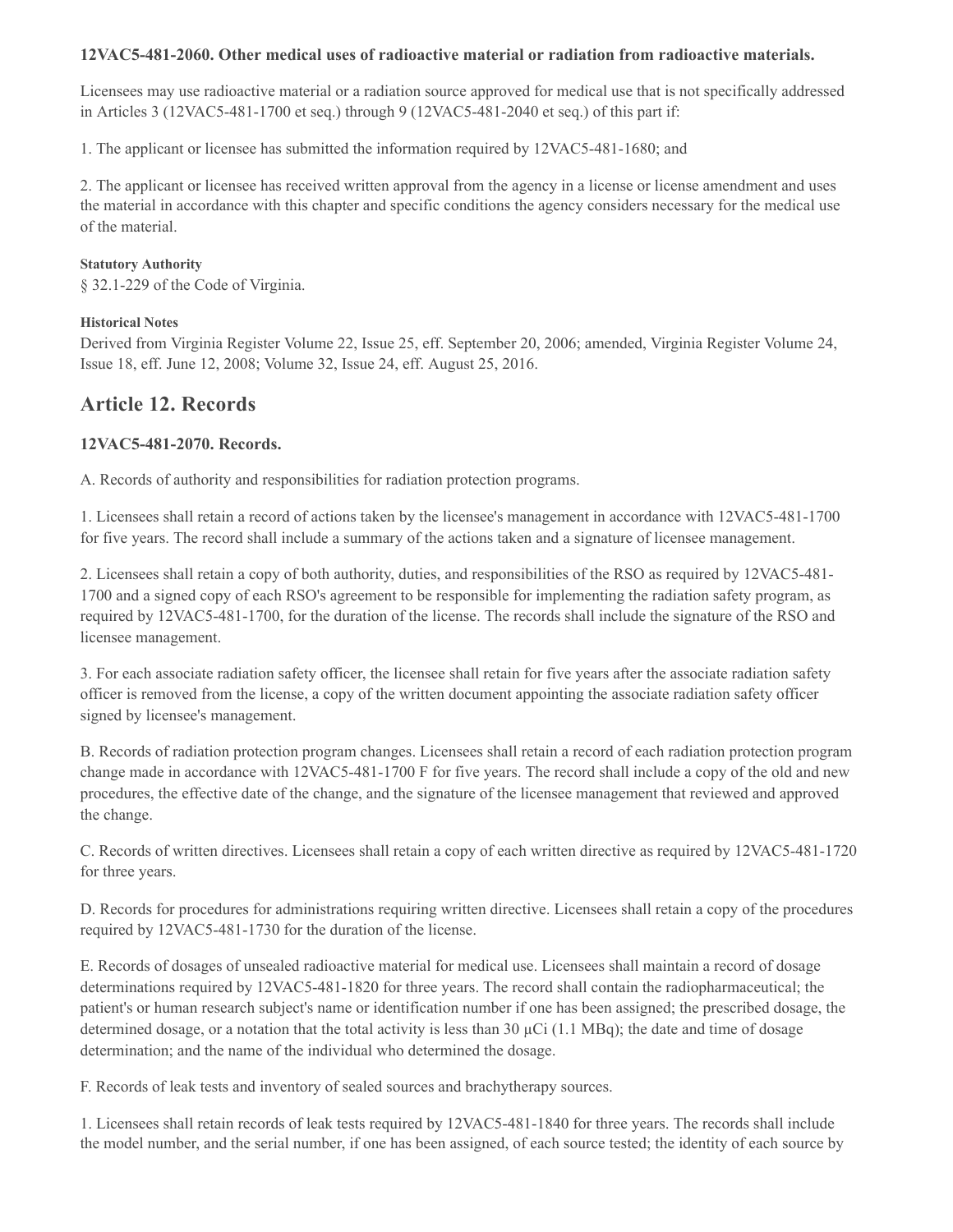radionuclide and its estimated activity; the results of the test; the date of the test; and the name of the individual who performed the test.

2. Licensees shall retain records of the semi-annual physical inventory of sealed sources and brachytherapy sources required by 12VAC5-481-1840 for three years. The inventory records shall contain the model number of each source, and serial number of each source if one has been assigned, the identity of each source by radionuclide and its nominal activity, the location of each source, and the name of the individual who performed the inventory.

G. Records of surveys for ambient radiation exposure rate. Licensees shall retain a record of each survey required by 12VAC5-481-1860 for three years. The record shall include the date of the survey, the results of the survey, the instrument used to make the survey, and the name of the individual who performed the survey.

H. Records of the release of individuals containing unsealed radioactive material or implants containing radioactive material.

1. Licensees shall retain a record signed by the authorized user of the basis for authorizing the release of an individual in accordance with 12VAC5-481-1870 for three years after the date of release if the total effective dose equivalent is calculated by:

a. Using the retained activity rather than the activity administered;

b. Using an occupancy factor less than 0.25 at 1 meter;

c. Using the biological or effective half-life; or

d. Considering the shielding by tissue.

2. Licensees shall retain a record for three years after the date of release of the instruction required by 12VAC5-481-1870 that were provided to a breast-feeding female if the radiation dose to the infant or child from continued breast-feeding could result in a total effective dose equivalent exceeding 500 mrem (5 mSv).

I. Records of mobile medical services.

1. Licensees shall retain a copy of each letter that permits the use of radioactive material at the client's address, as required by 12VAC5-481-1880. Each letter shall clearly delineate the authority and responsibility of the licensee and the client and shall be retained for three years after the last provision of service.

2. Licensees shall retain the record of each survey required by 12VAC5-481-1880 for three years. The record shall include the date of the survey, the results of the survey, the instrument used to make the survey, and the name of the individual who performed the survey.

J. Records of decay-in-storage. Licensees shall maintain records of the disposal of licensed materials, as required by 12VAC5-481-1890 for three years. The record shall include the date of the disposal, the survey instrument used, the background radiation level, the radiation level measured at the surface of each waste container, and the name of the individual who performed the survey.

K. Records of molybdenum-99, strontium-82 and strontium-85 concentrations. Licensee shall maintain a record of molybdenum-99 concentration or strontium-82 and stontrium-85 concentration tests required by 12VAC5-481-1930 for three years. The record shall include:

1. For each measured elution of technetium-99m, the ratio of measures expressed as microcuries of molybdenum-99 per millicurie of technetium-99m or kilobecquerel of molybdenum-99 per megabecquerel of technetium-99m, the time and date of the measurement, and the name of the individual who made the measurement; or

2. For each measured elution of rubidium-82, the ratio of the measures expressed as microcurie of strontium-82 per millicurie of rubidium-82 or kilobecquerel of strontium-82 per megabecquerel of rubidium-82, microcurie of strontium-85 per millicurie of rubidium-82 or kilobecquerel of strontium-85 per megabecquerel of rubidium-82, the time and date of the measurement, and the name of the individual who made the measurement.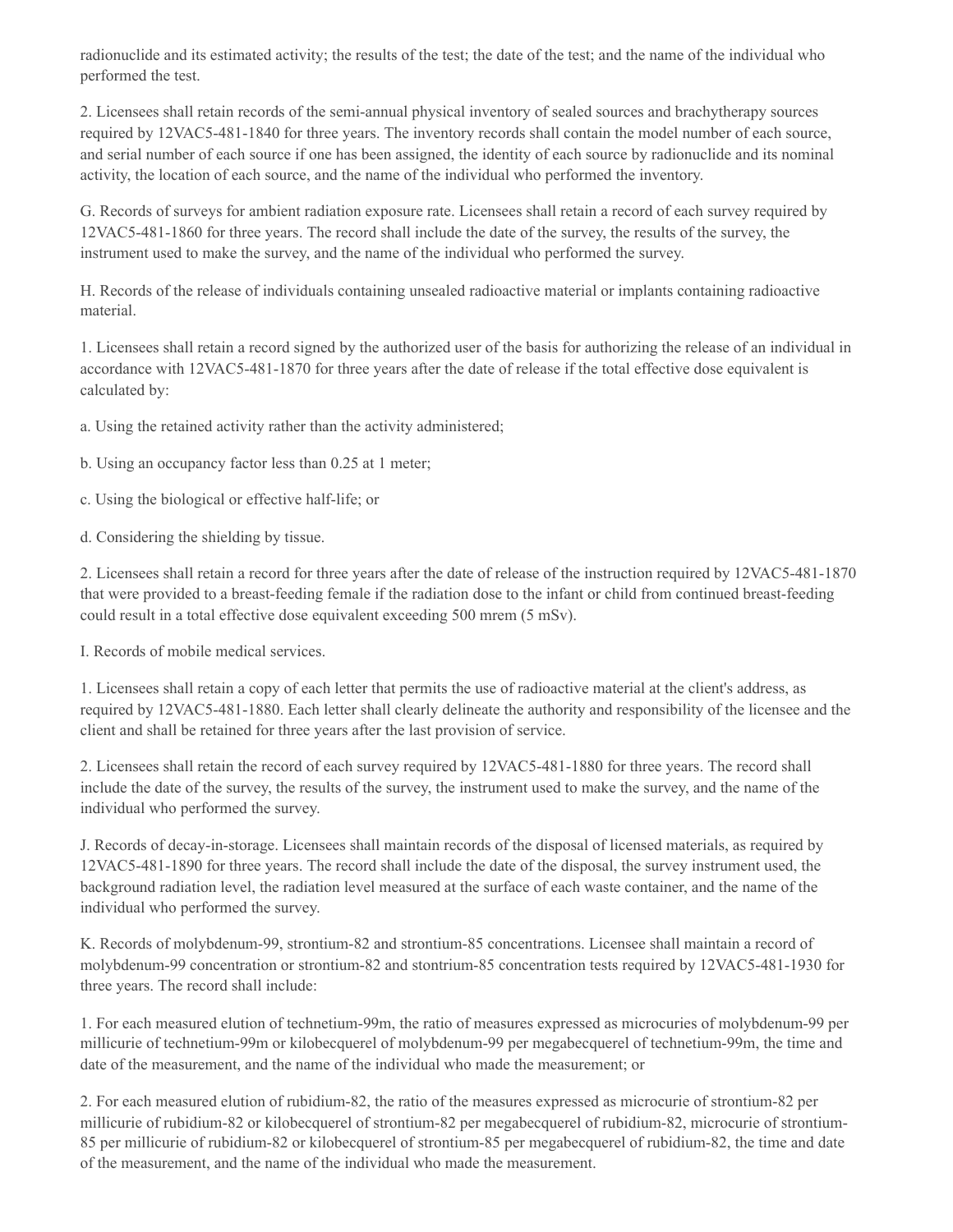L. Records of safety instruction. Licensees shall maintain a record of safety instructions and training required by 12VAC5-481-1960 and 12VAC5-481-1970 and the operational and safety instructions required by 12VAC5-481-2013 for three years. Each record shall include a list of topics covered, the date of the instruction or training, the names of the attendees, and the names of the individuals who provided the instruction.

M. Records of surveys after source implant and removal. Licensees shall maintain a record of the surveys required by 12VAC5-481-2011 and 12VAC5-481-2041 for three years. Each record shall include the date and results of the survey, the survey instrument used, and the name of the individual who made the survey.

N. Records of brachytherapy source accountability.

1. Licensee shall maintain a record of brachytherapy source accountability required by 12VAC5-481-2012 for three years.

2. For temporary implants, the record shall include the number and activity of sources removed from storage, the time and date they were removed from storage, the name of the individual who removed them from storage, and the location of use and the number and activity of sources returned to storage, the time and date they were returned to storage, and the name of the individual who returned them to storage.

3. For permanent implants, the record shall include the number and activity of sources removed from storage, the date they were removed from storage, the name of the individual who removed them from storage, the number and activity of sources not implanted, the date they were returned to storage, the name of the individual who returned them to storage, and the number and activity of sources permanently implanted in the patient or human research subject.

O. Records of calibration measurements of brachytherapy sources. Licensees shall maintain a record of the calibrations of brachytherapy sources required by 12VAC5-481-2015 for three years after the last use of the source. The record shall include the date of the calibration; the manufacturer's name, model number and serial number for the source and the instruments used to calibrate the source; the source output or activity; the source positioning accuracy within the applicators; and the name of the individual, the source manufacturer, or the calibration laboratory that performed the calibration.

P. Records of decay of strontrium-90 sources for ophthalmic treatments. Licensees shall maintain a record of the activity of a strontium-90 source required by 12VAC5-481-2016 for the life of the source. The record shall include the date and initial activity of the source as determined under 12VAC5-481-2016, and for each decay calculation, the date and the source activity as determined under  $12\sqrt{AC5-481-2016}$  and the signature of the authorized medical physicist.

Q. Records of installation, maintenance, adjustment, and repair of remote afterloader units, teletherapy units, and gamma stereotactic radiosurgery units. Licensees shall retain a record of the installation, adjustment, maintenance, and repair of remote afterloaders units, teletherapy units, and gamma stereotactic radiosurgery units as required by 12VAC5-481-2042 for three years. For each installation, adjustment, maintenance, and repair, the record shall include the date, description of the service, and names of the individuals who performed the work.

R. Records of safety procedures. Licensees shall retain a copy of the procedures required by 12VAC5-481-2043 until the licensee no longer possesses the remote afterloader unit, teletherapy unit, or gamma stereotactic radiosurgery unit.

S. Records of dosimetry equipment used with remote afterloader units, teletherapy units, and gamma stereotactic radiosurgery units. Licensees shall retain a record of the calibration, intercomparison, and comparisons of its dosimetry equipment done in accordance with 12VAC5-481-2044 for the duration of the license. For each calibration, intercomparison, or comparison, the record shall include the date; the manufacturer's name, model numbers, and serial numbers of the instruments that were calibrated, intercompared, or compared as required by 12VAC5-481-2044; the correction factor that was determined from the calibration or comparison or the apparent correction factor that was determined from an intercomparison; and the names of the individuals who performed the calibration, intercomparison, or comparison.

T. Records of teletherapy, remote afterloader, and gamma stereotactic radiosurgery full calibrations. Licensees shall maintain a record of the teletherapy unit, remote afterloader unit, and gamma stereotactic radiosurgery unit full calibrations required by 12VAC5-481-2045 for three years. The record shall include the date of calibration; the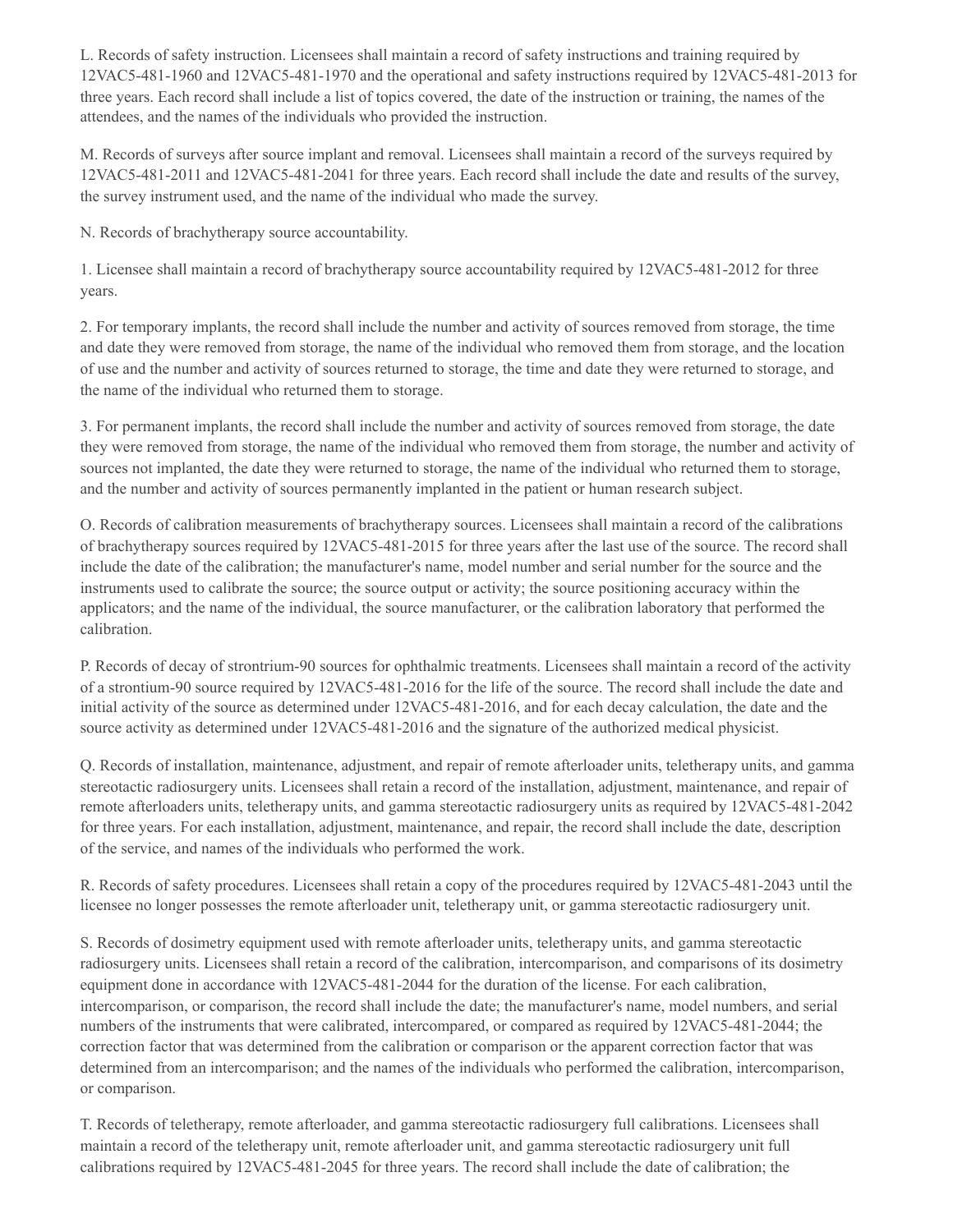manufacturer's name, model number, and serial number of the teletherapy, remote afterloader, and gamma stereotactic radiosurgery unit, the source, and the instruments used to calibrate the unit; the results and an assessment of the full calibrations; the results of the autoradiograph required for low dose-rate remote afterloader units; and the signature of the authorized medical physicist who performed the full calibration.

U. Records of periodic spot-checks for teletherapy units, remote afterloader units, and gamma stereotactic radiosurgery units.

1. Licensees shall retain a record of each periodic spot-check for teletherapy units, remote afterloader units, and gamma stereotactic radiosurgery units required by 12VAC5-481-2046 for three years. The record shall include:

a. For each teletherapy unit; the date of the spot-check, the manufacturer's name, model number, and serial number, source, and instrument used to measure the output of the teletherapy unit; an assessment of timer linearity and constancy; the calculated on-off error; a determination of the coincidence of the radiation field and the field indicated by the light beam localizing device; the determined accuracy of each distance measuring and localization device; the difference between the anticipated output and the measured output; notations indicating the operability of each entrance door electrical interlock, each electrical or mechanical stop, each source exposure indicator light, and the viewing and intercom system and doors; the name of the individual who performed the periodic spot-check; and the signature of the authorized medical physicist who reviewed the record of the spot-check.

b. For each remote afterloader unit: the date of the spot-check, the manufacturer's name, model and serial number for the remote afterloader unit and source; an assessment of timer accuracy; notations indicating the operability of each entrance door electrical interlock, radiation monitors, source exposure indicator lights, viewing and intercom systems, and clock and decayed source activity in the unit's computer; the name of the individual who performed the periodic spot-check; and the signature of the authorized medical physicist who reviewed the record of the spot-check.

c. For each gamma stereotactic radiosurgery unit: the date of the spot-check, the manufacturer's name, model number, and serial number for the gamma stereotactic radiosurgery unit and the instrument used to measure the output of the unit; an assessment of timer linearity and accuracy; the calculated on-off error; a determination of trunnion centricity; the difference between the anticipated output and the measured output; an assessment of source output against computer calculations; notations indicating the operability of radiation monitors; helmet microswitches, emergency timing circuits, emergency off buttons, electrical interlocks, source exposure indicator lights, viewing and intercom systems; timer termination, treatment table retraction mechanism, and stereotactic frames and localizing device (trunnions); the name of the individual who performed the periodic spot-check; and the signature of the authorized medical physicist who reviewed the record of the spot-check.

2. Licensees shall retain a copy of the procedures required by 12VAC5-481-2046 A 2, 12VAC5-481-2046 B, and 12VAC5-481-2046 C 2 until the licensee no longer possesses the teletherapy unit, remote afterloader unit, or gamma stereotactic radiosurgery unit.

V. Records of additional technical requirements for mobile remote afterloader units. Licensees shall retain a record of each check for mobile remote afterloader units required by 12VAC5-481-2047 for three years. The record shall include the date of the check, the manufacturer's name, model number, and serial number of the remote afterloader unit; notations accounting for all sources before the licensee departs from a facility; notations indicating the operability of each entrance door electrical interlock, radiation monitors, source exposure indicator lights, viewing and intercom system, applicators, source transfer tubes, and transfer tube applicator interfaces; source positioning accuracy; and the signature of the individual who performed the check.

W. Records of surveys of therapeutic treatment units. Licensees shall maintain a record of radiation surveys of treatment units made in accordance with 12VAC5-481-2041 for the duration of use of the unit. The record shall include the date of the measurements, the manufacturer's name, model number, and serial number of the treatment unit; source and instrument used to measure radiation levels; each dose rate measured around the source while the unit is in the off position and the average of all measurements; and the signature of the individual who performed the test.

X. Records of five-year inspection for teletherapy and gamma stereotactic radiosurgery units. Licensees shall maintain a record of the full-inspection servicing for teletherapy and gamma stereotactic radiosurgery required by 12VAC5-481- 2048 for the duration of use of the unit. The record shall include the inspector's radioactive materials license number, the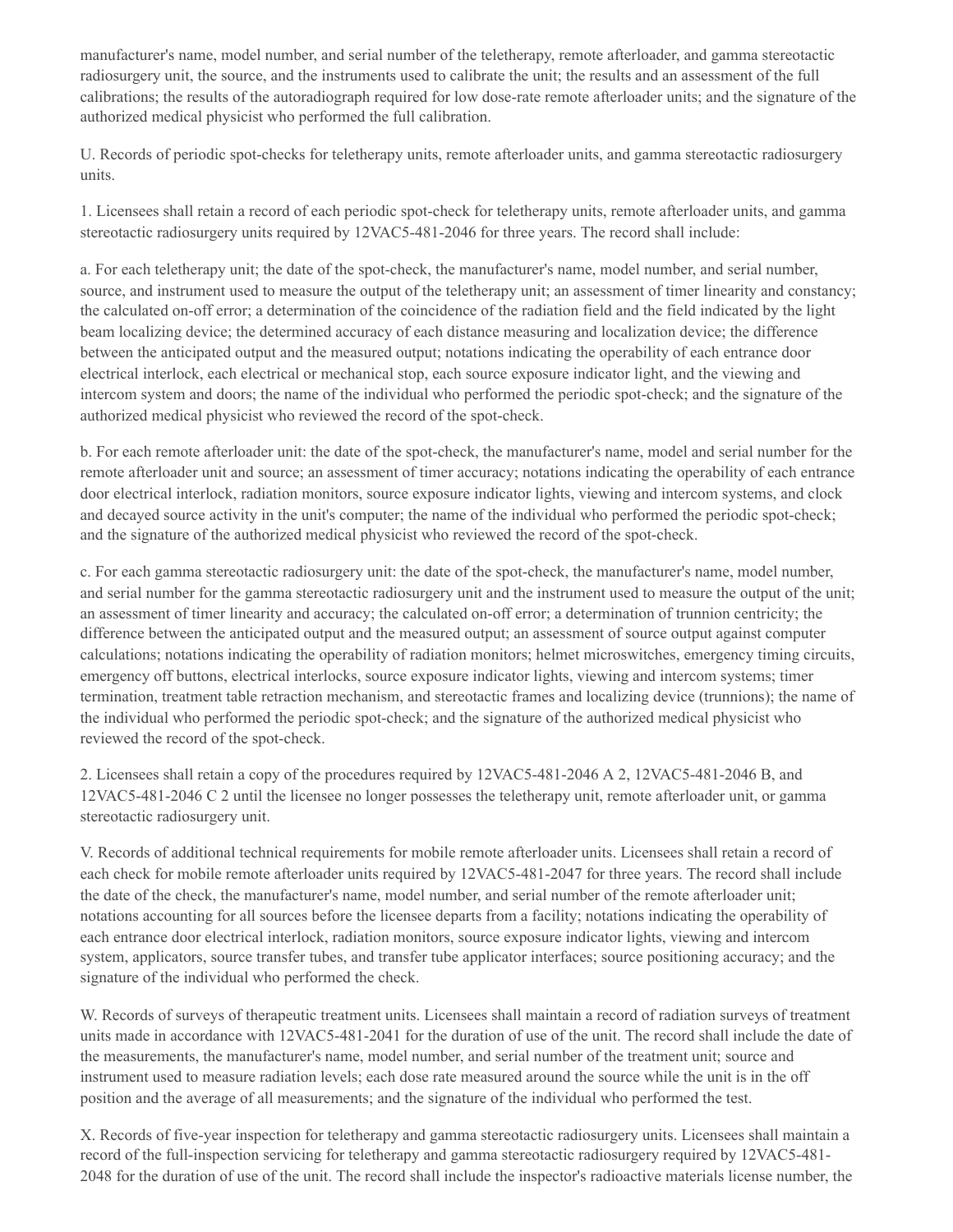date of inspection, the manufacturer's name, model number, and serial number of both the treatment unit and source, a list of components inspected and serviced, the type of service, and the signature of the inspector.

#### **Statutory Authority**

§ 32.1-229 of the Code of Virginia.

### **Historical Notes**

Derived from Virginia Register Volume 22, Issue 25, eff. September 20, 2006; amended, Virginia Register Volume 24, Issue 18, eff. June 12, 2008; Volume 32, Issue 24, eff. August 25, 2016; Volume 37, Issue 25, eff. January 14, 2022.

# **Article 13. Reports**

## **12VAC5-481-2080. Reports.**

A. Report and notification of a medical event.

1. Licensees shall report any event as a medical event, except for an event that results from patient intervention, in which the administration of radioactive material or radiation from radioactive material, except permanent implant brachytherapy, results in:

a. A dose that differs from the prescribed dose or dose that would have resulted from the prescribed dosage by more than 5 rem (0.05 Sv) effective dose equivalent, 50 rem (0.5 Sv) to an organ or tissue, or 50 rem (0.5 Sv) shallow dose equivalent to the skin; and

(1) The total dose delivered differs from the prescribed dose by 20% or more;

(2) The total dosage delivered differs from the prescribed dosage by 20% or more or falls outside the prescribed dosage range; or

(3) The fractionated dose delivered differs from the prescribed dose, for a single fraction, by 50% or more.

b. A dose that exceeds 5 rem (0.05 Sv) effective dose equivalent, 50 rem (0.5 Sv) to an organ or tissue, or 50 rem (0.5 Sv) shallow dose equivalent to the skin from any of the following:

(1) An administration of a wrong radioactive drug containing radioactive material or the wrong radionuclide for a brachytherapy procedure;

(2) An administration of a radioactive drug containing radioactive material by the wrong route of administration;

(3) An administration of a dose or dosage to the wrong individual or human research subject;

(4) An administration of a dose or dosage delivered by the wrong mode of treatment; or

(5) A leaking sealed source.

c. A dose to the skin or an organ or tissue other than the treatment site that exceeds by 50 rem (0.5 Sv) or more of the dose expected to that site if the administration had been given in accordance with the written directive prepared or revised before administration and 50% or more the expected dose to that site from the procedure if the administration had been given in accordance with the written directive prepared or revised before administration.

2. For permanent implant brachytherapy, the administration of radioactive material or radiation from radioactive material, excluding sources that were implanted in the correct site but migrated outside the treatment site, that result in the total source strength administered differing by 20% or more from the total source strength documented in the postimplantation portion of the written directive or the total source strength administered outside of the treatment site exceeding 20% of the total source strength documented in the post-implantation of the written directive or an administration involving any of the following: wrong radionuclide, the wrong individual or human research subject, sealed sources implanted directly into a location discontiguous from the treatment site as documented in the post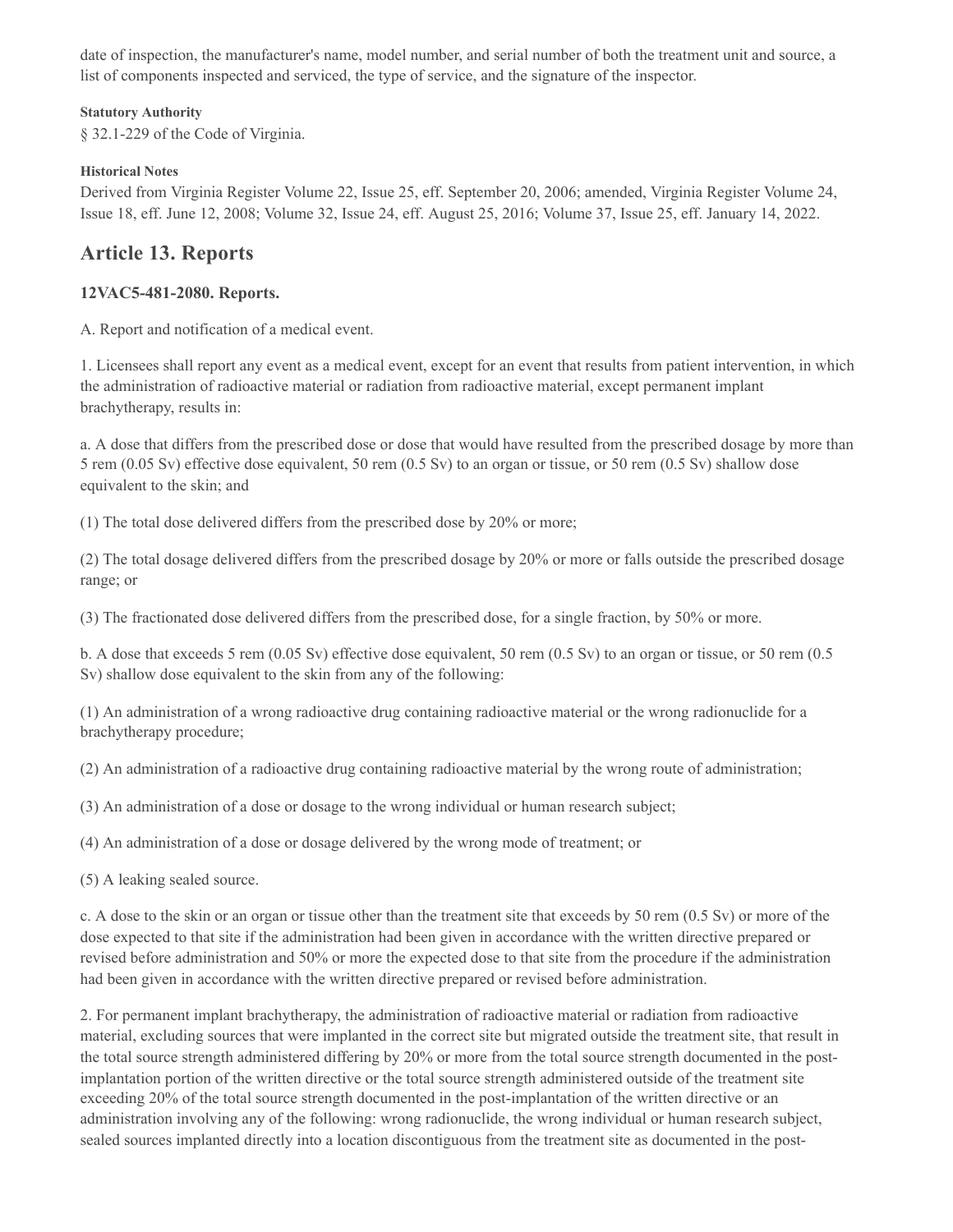implantation portion of the written directive, or a leaking sealed source resulting in a dose that exceeds 50 rem (0.5 Sv) to an organ or tissue.

3. Licensees shall report any event resulting from intervention of a patient or human research subject in which the administration of radioactive material or radiation from radioactive material results or will result in unintended permanent functional damage to an organ or a physiological system, as determined by a physician.

4. Licensees shall notify the agency by telephone no later than the next calendar day after discovery of the medical event.

5. By an appropriate method listed in 12VAC5-481-150, licensees shall submit a written report to the agency within 15 days after discovery of the medical event.

a. The written report shall include:

(1) The licensee's name;

(2) The name of the prescribing physician;

(3) A brief description of the event;

(4) Why the event occurred;

(5) The effect, if any, on the individuals who received the administration;

(6) What actions, if any, have been taken or are planned to prevent recurrence; and

(7) Certification that the licensee notified the individual (or the individual's responsible relative or guardian), and if not, why not.

b. The report may not contain the individual's name or any other information that could lead to identification of the individual.

6. Licensees shall provide notification of the event to the referring physician and also notify the individual who is the subject of the medical event no later than 24 hours after its discovery, unless the referring physician personally informs the licensee either that he will inform the individual or that, based on medical judgment, telling the individual would be harmful. Licensees are not required to notify the individual without first consulting the referring physician. If the referring physician or the affected individual cannot be reached within 24 hours, licensees shall notify the individual as soon as possible thereafter. Licensees may not delay any appropriate medical care for the individual, including any necessary remedial care as a result of the medical event, because of any delay in notification. To meet the requirements of this subdivision, the notification of the individual who is the subject of the medical event may be made instead to that individual's responsible relative or guardian. If a verbal notification is made, licensees shall inform the individual, or appropriate responsible relative or guardian, that a written description of the event can be obtained from the licensee upon request. Licensees shall provide such a written description if requested.

6. Aside from the notification requirement, nothing in this section affects any rights or duties of licensees and physicians in relation to each other, to individuals affected by the medical event, or to that individual's responsible relatives or guardians.

7. Licensees shall:

a. Annotate a copy of the report provided to the agency with the:

(1) Name of the individual who is the subject of the event; and

(2) Identification number, or if no other identification number is available, the social security number of the individual who is the subject of the event; and

b. Provide a copy of the annotated report to the referring physician, if other than the licensee, no later than 15 days after the discovery of the event.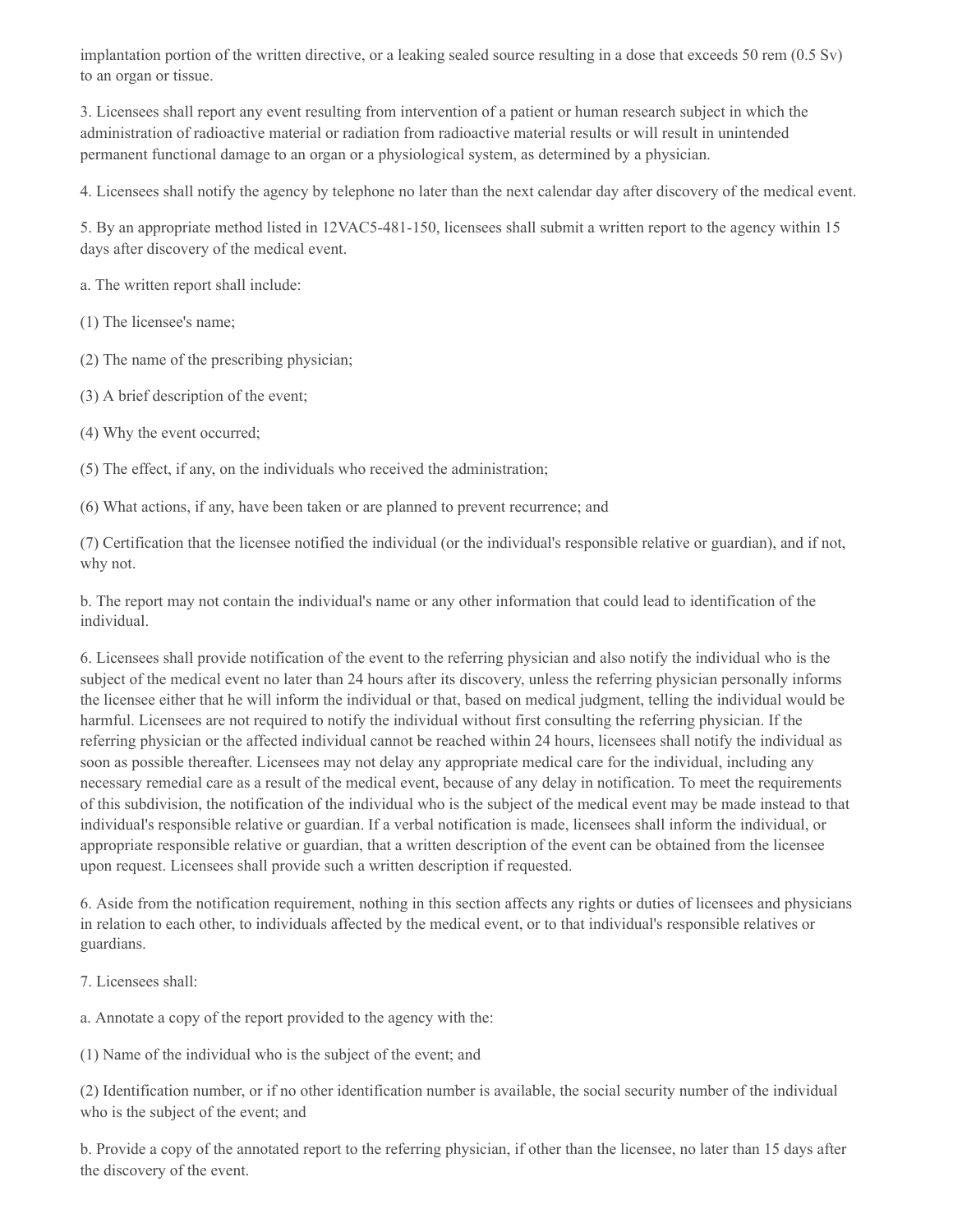B. Report and notification of a dose to an embryo/fetus or a nursing child.

1. Licensees shall report any dose to an embryo/fetus that is greater than 500 mrem (5 mSv) dose equivalent that is a result of an administration of radioactive material or radiation from radioactive material to a pregnant individual unless the dose to the embryo/fetus was specifically approved, in advance, by the authorized user.

2. Licensees shall report any dose to a nursing child that is a result of an administration of radioactive material to a breast-feeding individual that:

a. Is greater than 5 mSv (500 rem) total effective dose equivalent; or

b. Has resulted in unintended permanent functional damage to an organ or a physiological system of the child, as determined by a physician.

3. Licensees shall notify the agency by telephone no later than the next calendar day after discovery of a dose to the embryo/fetus or nursing child that requires a report in accordance with subdivision 1 or 2 in this subsection.

4. By an appropriate method listed in 12VAC5-481-150, licensees shall submit a written report to the agency within 15 days after discovery of a dose to the embryo/fetus or nursing child that requires a report in subdivision 1 or 2 of this subsection.

- a. The written report shall include
- (1) The licensee's name;
- (2) The name of the prescribing physician;
- (3) A brief description of the event;
- (4) Why the event occurred;
- (5) The effect, if any, on the embryo/fetus or the nursing child;
- (6) What actions, if any, have been taken or are planned to prevent recurrence; and

(7) Certification that the licensee notified the pregnant individual or mother (or the mother's or child's responsible relative or guardian), and if not, why not.

b. The report shall not contain the individual's or child's name or any other information that could lead to identification of the individual or child.

5. Licensees shall provide notification of the event to the referring physician and also notify the pregnant individual or mother, both hereafter referred to as "mother," no later than 24 hours after discovery of an event that would require reporting under subdivisions 1 or 2 of this subsection, unless the referring physician personally informs the licensee either that the mother will be informed or that, based on medical judgment, telling the mother would be harmful. Licensees are not required to notify the mother without first consulting with the referring physician. If the referring physician or mother cannot be reached within 24 hours, licensees shall make the appropriate notifications as soon as possible thereafter. Licensees may not delay any appropriate medical care for the embryo/fetus or for the nursing child, including any necessary remedial care as a result of the event, because of any delay in notification. To meet the requirements of this subdivision, the notification may be made to the mother's or child's responsible relative or guardian instead of the mother, when appropriate. If a verbal notification is made, licensees shall inform the mother, or the mother's or child's responsible relative or guardian, that a written description of the event can be obtained from the licensee upon request. Licensees shall provide such a written description if requested.

6. Licensees shall:

a. Annotate a copy of the report provided to the agency with the:

(1) Name of the pregnant individual or the nursing child who is the subject of the event; and